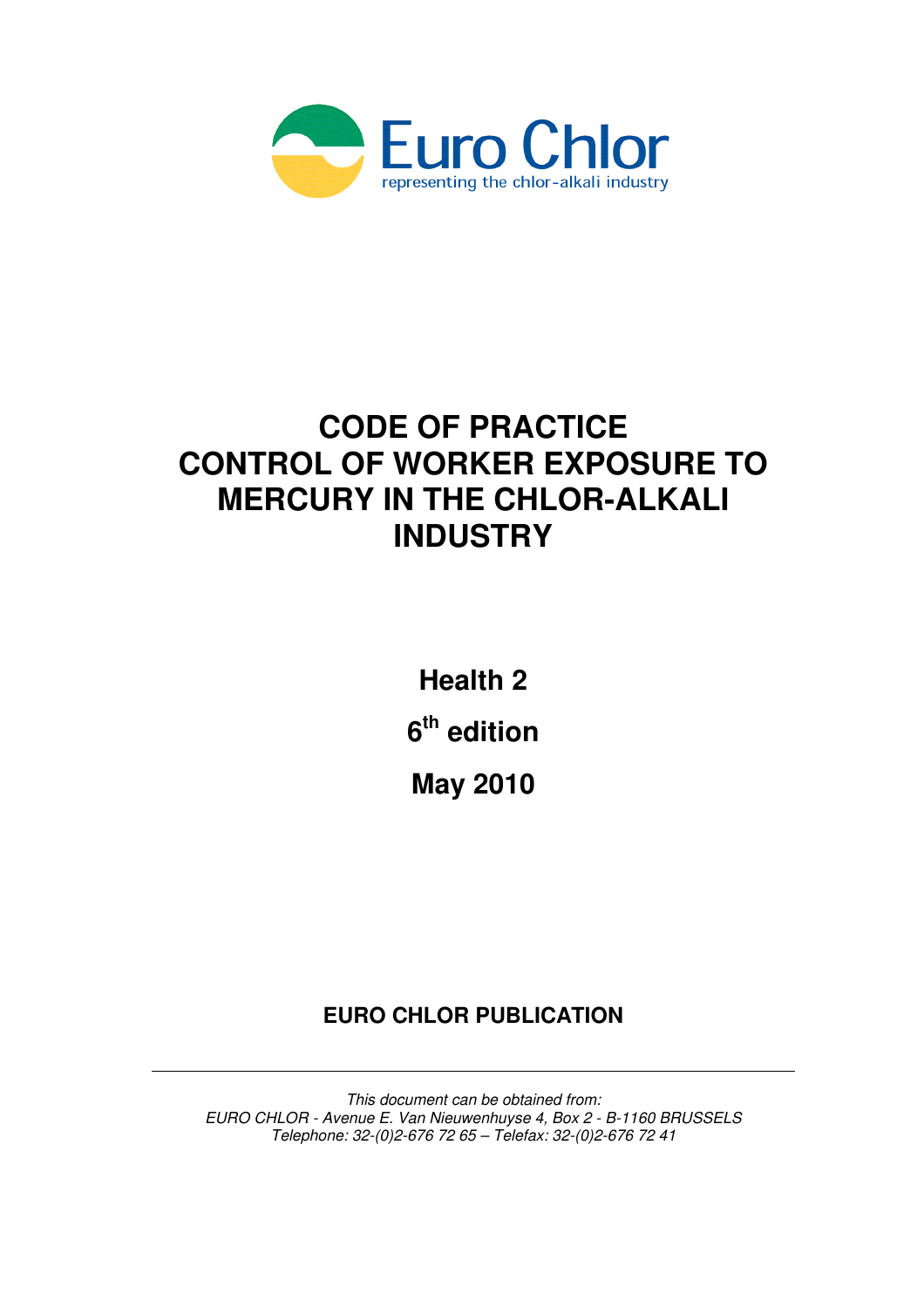## **Euro Chlor**

Euro Chlor is the European federation which represents the producers of chlorine and its primary derivatives.

Euro Chlor is working to:

- improve awareness and understanding of the contribution that chlorine chemistry has made to the thousands of products which have improved our health, nutrition, standard of living and quality of life;
- maintain open and timely dialogue with regulators, politicians, scientists, the media and other interested stakeholders in the debate on chlorine;
- ensure our industry contributes actively to any public, regulatory or scientific debate and provides balanced and objective science-based information to help answer questions about chlorine and its derivatives;
- promote the best safety, health and environmental practices in the manufacture, handling and use of chlor-alkali products in order to assist our members in achieving continuous improvements (Responsible Care).

\*\*\*\*\*\*\*\*\*\*\*

This document has been produced by the members of Euro Chlor and should not be reproduced in whole or in part without the prior written consent of Euro Chlor.

This reference manual is intended to give only guidelines and recommendations. The information is provided in good faith and has been based on the best information currently available. The information is to be relied upon at the user's own risk. Euro Chlor and its members make no guarantee and assume no liability whatsoever for the use and the interpretation of or the reliance on any of the information in this document.

Prior to 1990, Euro Chlor's technical activities took place under the name BITC (Bureau International Technique du Chlore). References to BITC documents may be assumed to be to Euro Chlor documents.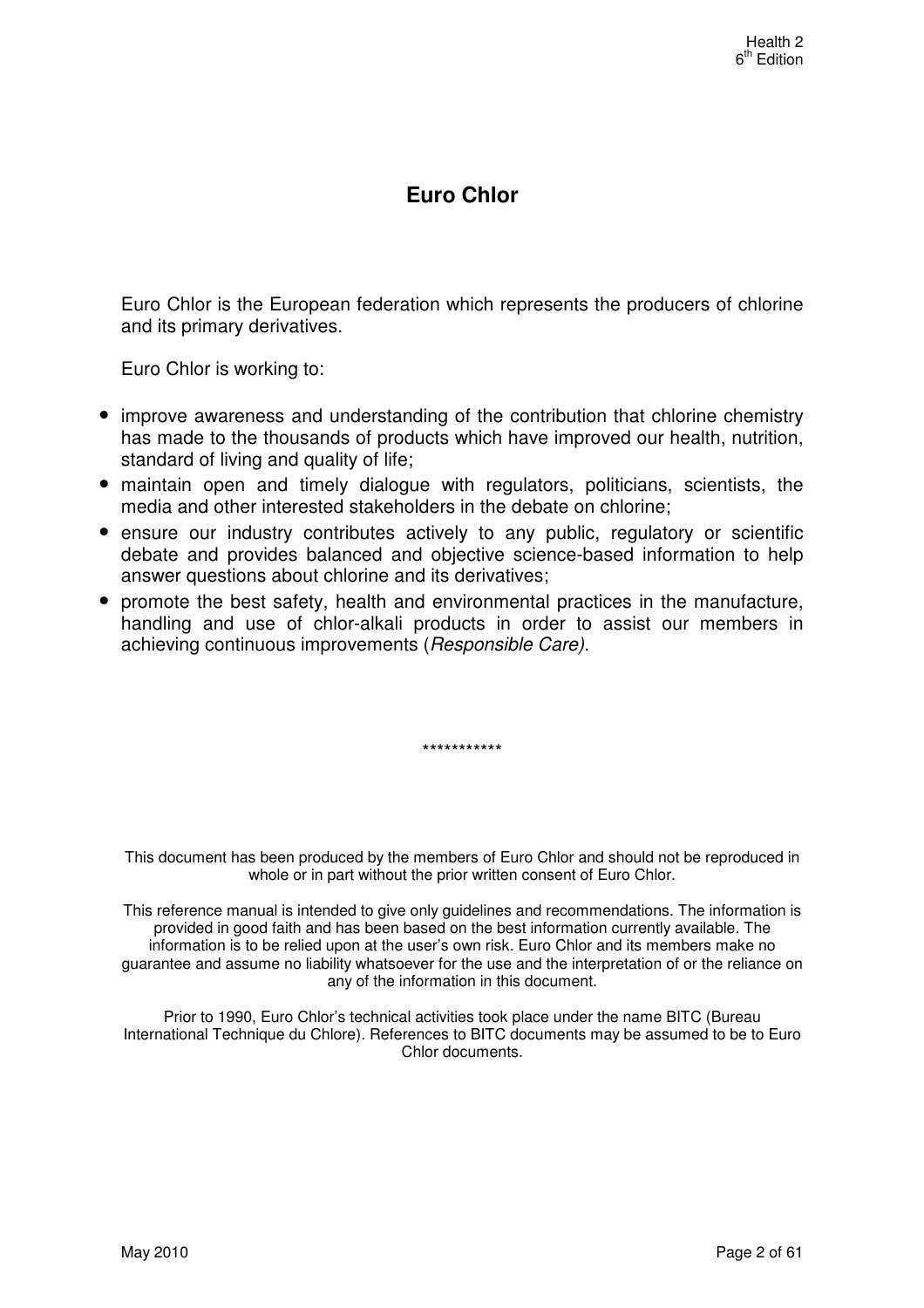#### **RESPONSIBLE CARE IN ACTION**

Chlorine is essential in the chemical industry and consequently there is a need for chlorine to be produced, stored, transported and used. The chlorine industry has co-operated over many years to ensure the well-being of its employees, local communities and the wider environment. This document is one in a series which the European producers, acting through Euro Chlor, have drawn up to promote continuous improvement in the general standards of health, safety and the environment associated with chlorine manufacture in the spirit of Responsible Care.

The voluntary recommendations, techniques and standards presented in these documents are based on the experiences and best practices adopted by member companies of Euro Chlor at their date of issue. They can be taken into account in full or partly, whenever companies decide it individually, in the operation of existing processes and in the design of new installations. They are in no way intended as a substitute for the relevant national or international regulations which should be fully complied with.

It has been assumed in the preparation of these publications that the users will ensure that the contents are relevant to the application selected and are correctly applied by appropriately qualified and experienced people for whose guidance they have been prepared. The contents are based on the most authoritative information available at the time of writing and on good engineering, medical or technical practice but it is essential to take account of appropriate subsequent developments or legislation. As a result, the text may be modified in the future to incorporate evolution of these and other factors.

This edition of the document has been drawn up by the Health Working Group to whom all suggestions concerning possible revision should be addressed through the offices of Euro Chlor.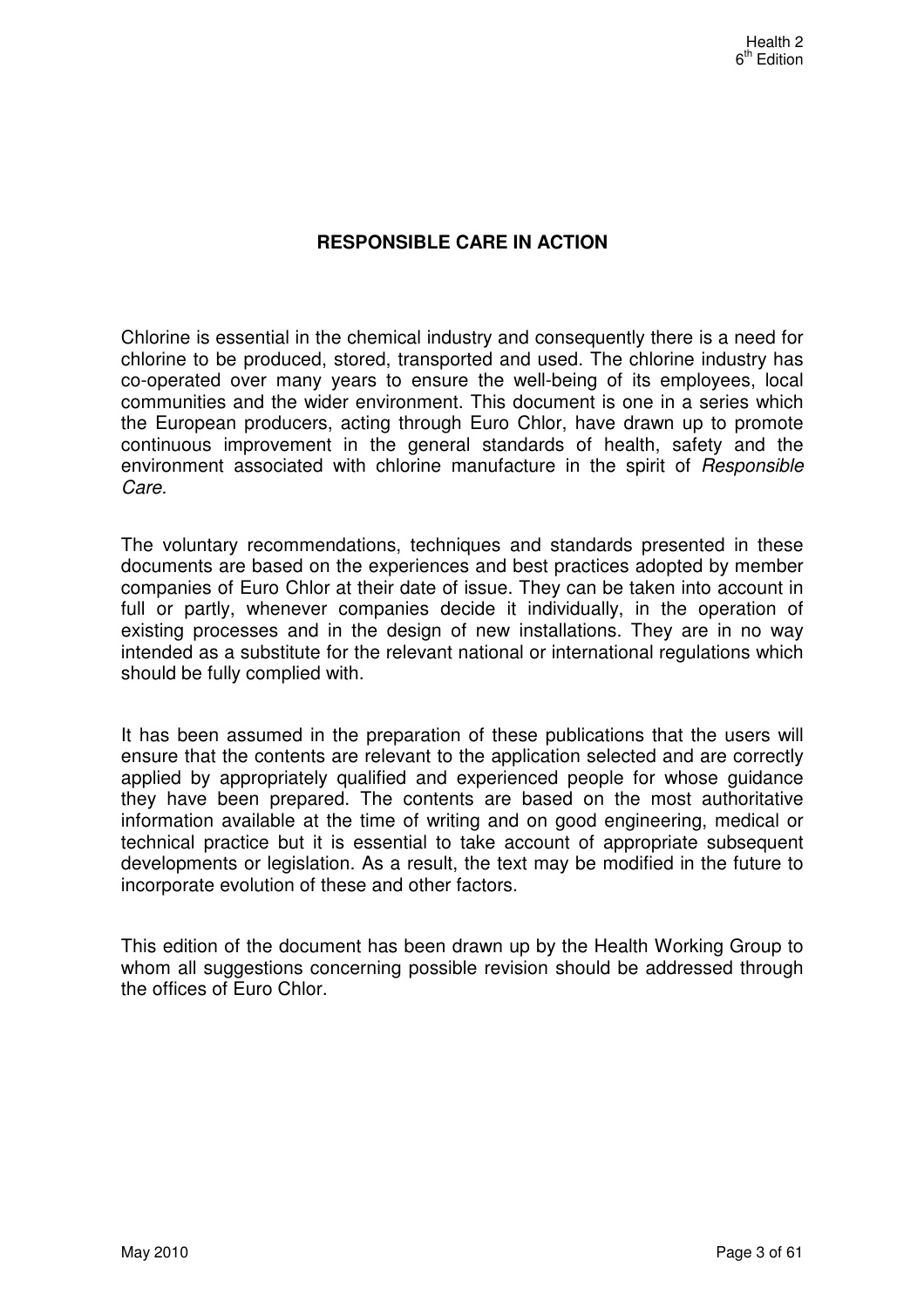# **MAIN MODIFICATIONS IN THIS VERSION**

| <b>Section</b> | <b>Nature</b>                                                                      |
|----------------|------------------------------------------------------------------------------------|
| 4.6            | Introduction of validity limits according to the creatinine<br>concentration value |
| 5.2.1          | Update of OELs values                                                              |

# **TABLE OF CONTENTS**

| 1.                                                                   |                                                              |
|----------------------------------------------------------------------|--------------------------------------------------------------|
| 2.                                                                   |                                                              |
| 2.1.<br>2.1.1.<br>2.1.2.<br>2.1.3.<br>2.2.<br>2.2.1.<br>2.2.2.<br>3. |                                                              |
| 3.1.                                                                 |                                                              |
| 3.1.1.<br>3.1.2.<br>3.2.                                             |                                                              |
| 3.3.                                                                 |                                                              |
| 3.3.1.<br>3.3.2.<br>3.3.3.<br>3.3.4.                                 |                                                              |
| 3.4.                                                                 |                                                              |
| 3.4.1.<br>3.4.2.<br>3.4.3.<br>$\overline{4}$ .                       |                                                              |
| 4.1.                                                                 |                                                              |
| 4.2.                                                                 |                                                              |
| 4.3.                                                                 |                                                              |
| 4.4.                                                                 |                                                              |
| 4.5.                                                                 |                                                              |
| 4.6.                                                                 |                                                              |
| 4.7.                                                                 | Relationship between workplace and bio-monitoring levels  19 |
| 4.8.                                                                 |                                                              |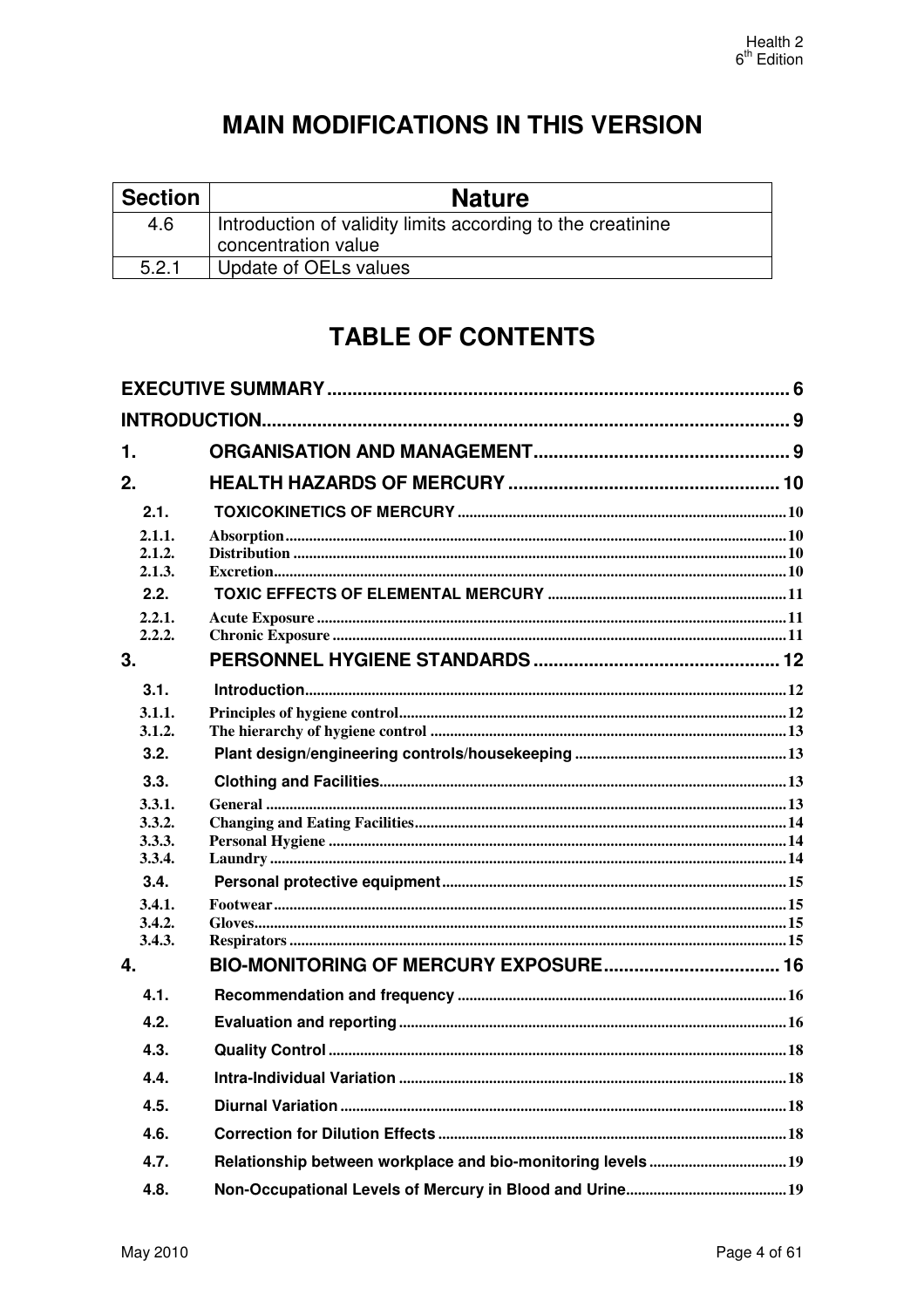| 5.               | <b>MONITORING OF MERCURY IN THE WORKING ENVIRONMENT 19</b> |  |
|------------------|------------------------------------------------------------|--|
| 5.1.             |                                                            |  |
| 5.2.             |                                                            |  |
| 5.2.1.           |                                                            |  |
| 5.2.2.           |                                                            |  |
| 5.2.3.<br>5.2.4. |                                                            |  |
| 6.               |                                                            |  |
| 7.               |                                                            |  |
| 8.               |                                                            |  |
| 9.               | <b>HEALTH-RELATED ACTIONS IN CASE OF OVER-EXPOSURE  26</b> |  |
| 9.1.             |                                                            |  |
| 9.2.             |                                                            |  |
| 9.3.             |                                                            |  |
| 10.              |                                                            |  |
| 11.              |                                                            |  |
| 11.1.            |                                                            |  |
| 11.2.            |                                                            |  |
| 11.3.            |                                                            |  |
| 12.              |                                                            |  |
| 13.              |                                                            |  |

### **ANNEXES**

- Appendix 1: Health hazards: detailed evaluation
- Appendix 2: Respirators and protection factors
- Appendix 3: Monitoring of mercury in the workplace: details
- Appendix 4: Health surveillance of mercury exposure
- Appendix 5: Records and management of all documentation
- Appendix 6: List of abbreviations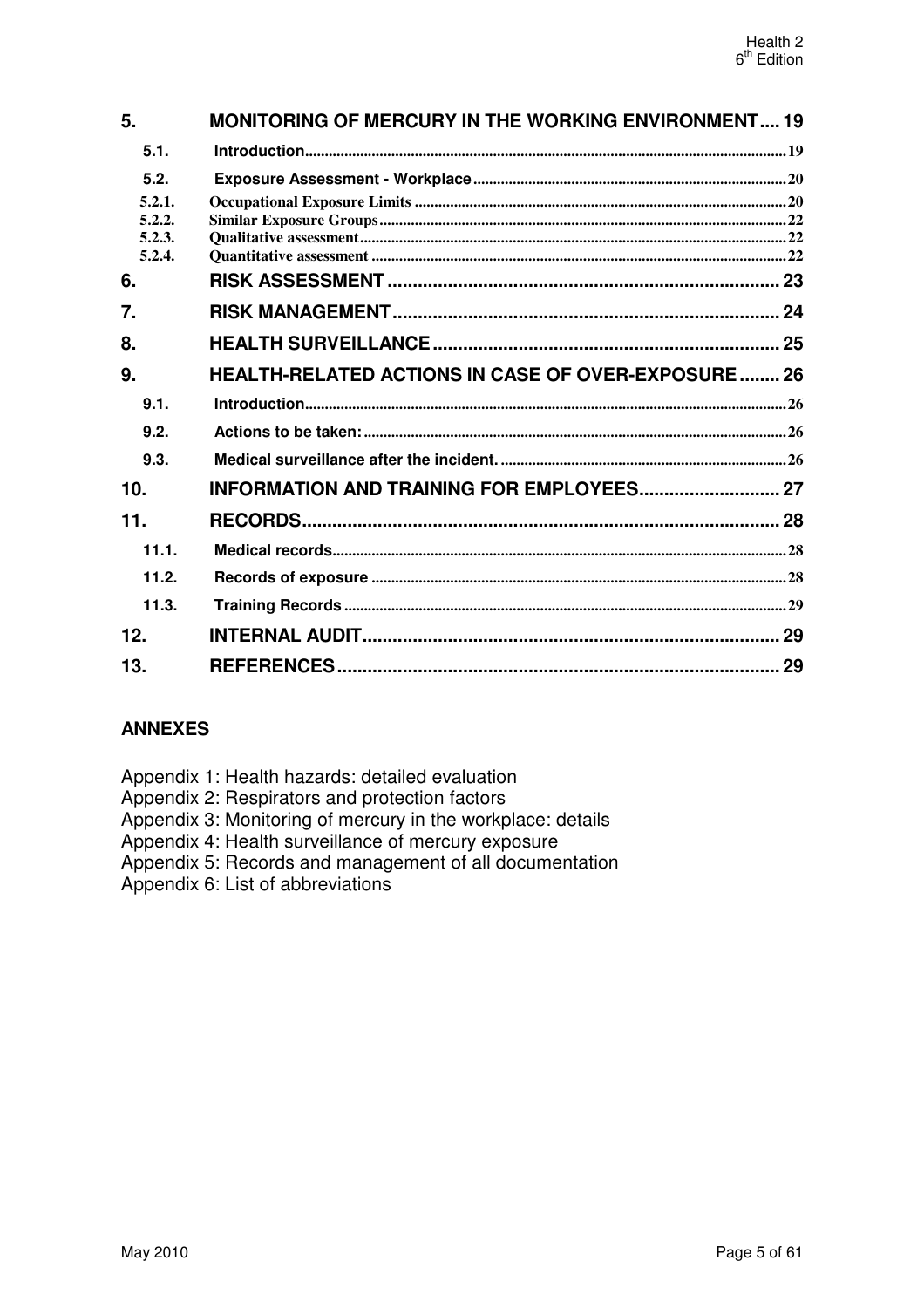## **EXECUTIVE SUMMARY**

This Code of Practice for Control of Worker Exposure to Mercury in the Chlor-Alkali Industry has been written for managers, plant engineers and local occupational health professionals to enable them to protect the health of workers against harmful effects of exposure to mercury.

Approximately 90% of all metallic mercury in inhaled air is absorbed in the body. In the case of chronic overexposure, mercury will accumulate in several organs because of its long half life in the body which varies between 50 and 90 days in most organs, and may possibly be for a period of years in the brain. Mercury is mainly excreted via urine and faeces.

The nervous system appears to be the most sensitive target for mercury toxicity. Although there is a lack of consistency across a large number of the published studies, several subclinical neurological effects have been reported. Mercury is also toxic to the kidney, and it is well recognised that high levels of exposure can lead to "nephrotic syndrome". Proteinuria and enzymuria, not associated with clinical disease or loss of function, have been reported at mercury in urine (HgU) levels of more than 30  $\mu$ g/g creatinine<sup>1</sup>. Mortality studies have not shown an excess of death due to chronic renal disease.

It is known that mercury can easily cross the placenta and the foetal blood-brain barrier. Mercury could therefore conceivably affect the development of the unborn child and as a consequence will be classified in the EU for its developmental toxic effects (category 2 R61 - May cause harm to unborn child). Women of reproductive age, working with mercury, should be made aware of this potential hazard and if willing to become pregnant, should be advised to consult an occupational physician to discuss potential measures to be taken in her work situation to exclude possible damage to the unborn child. For women who are pregnant, have recently given birth, or are breastfeeding, EC Directive 92/85 is applicable. Mercury is not classified as a carcinogen.

It is of great importance to understand that a combination of plant design, good housekeeping and personal hygiene is essential to prevent the uptake of mercury into the human body. Mercury contaminated clothes in particular can be a significant source of exposure. This document contains advice on how to deal with these problems. Where significant exposure is anticipated, effective personal protective equipment should be used.

To minimize workers' exposure to mercury, Euro Chlor proposes a system for health management of mercury-related processes which is based on continuous improvement. This approach is supported by a written health policy and management system which is communicated to all potentially exposed employees, in which the work processes related to the management of exposure

 $\overline{a}$ 

<sup>&</sup>lt;sup>1</sup> The results of urinary mercury measurement are expressed in  $\mu$ g/g of creatinine in order to refer to a "constant" excretion parameter.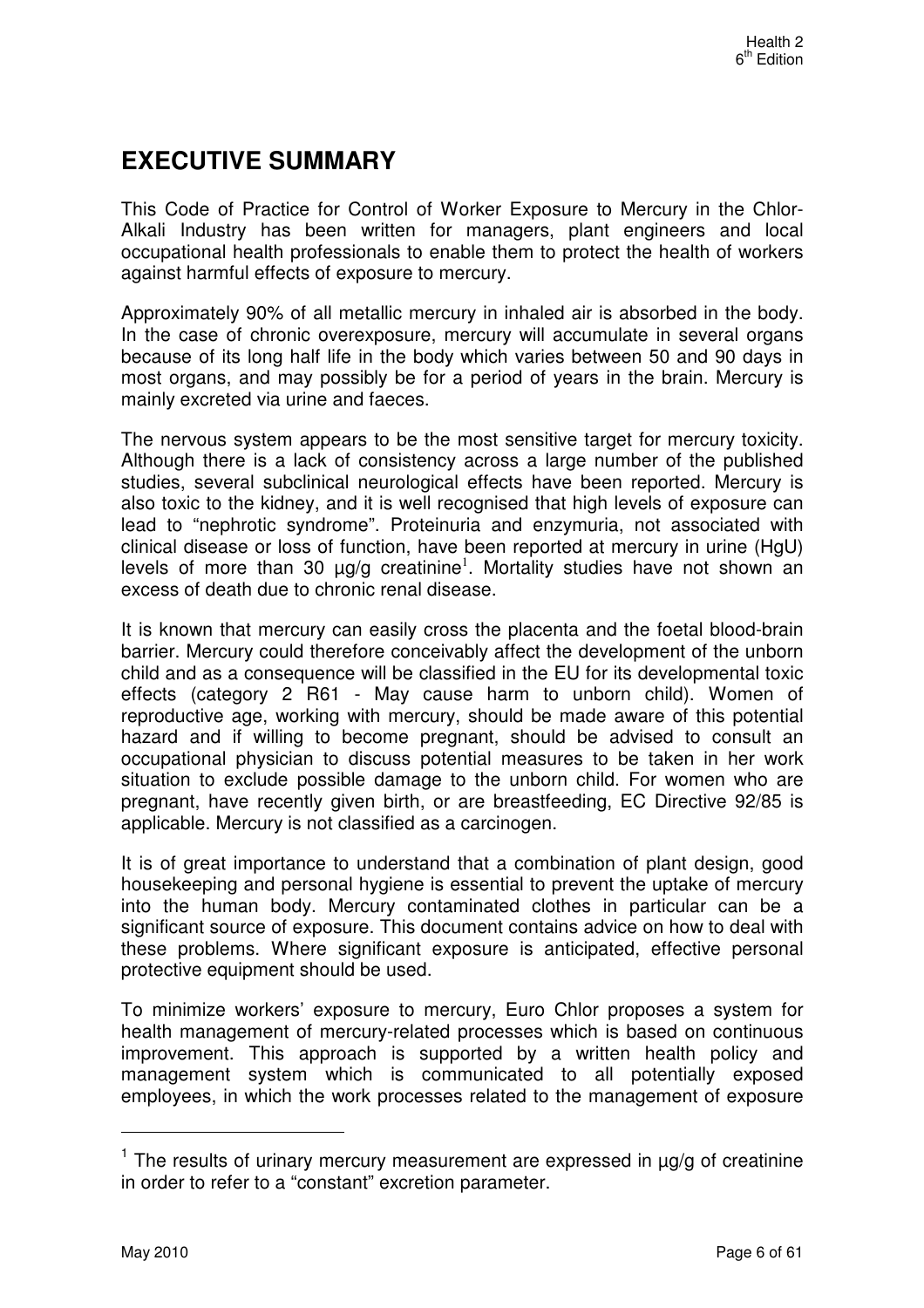to mercury are described, and responsibilities and tasks are delegated to responsible functions within the organisation. Items which should be covered in the health management system are at least the following:

- A short but adequate description of the health hazards of mercury.
- Personnel hygiene standards, such as personal protective equipment (PPE) use, clothing rules, smoking and eating in the workplace, etc.
- Processes for monitoring mercury in urine.
- Processes for monitoring mercury in air.
- Risk assessment and control processes.
- Health surveillance programmes.
- Actions to be taken if accidental exposure occurs.
- Information and training for employees.
- Record keeping.
- Internal audit processes.

All of these steps are described in this document.

The recommended monitoring programme is a key point which should comprise both personal air sampling and measurement of mercury in urine (biological monitoring - HgU). Biological measurement in urine compared to blood measurement is non invasive and reflects average exposure during the previous 3-4 months,

The aim of the urinary monitoring programme is to ensure that all individual HgU samples contain less than 50 µg Hg/g creatinine. As a consequence of this, the annual mean HgU of homogeneous groups is expected to be lower than 30 µg Hg/g creatinine, assuming a normal distribution in the data.

In general, testing should be more frequent in employees with higher potential exposure.

In order to be able to achieve the aim of individual HgU levels being less than 50 µg Hg/g creatinine, a testing frequency of at least 3-4 times a year is suggested for individuals with HgU levels above 20 µg Hg/g creatinine depending of the pattern of exposure. Stability of exposure can be assessed by frequent air analysis, preferably using personal monitoring techniques. When HgU levels are below 20 µg Hg/g creatinine, the frequency of urine sampling should be at least twice a year. This monitoring programme can be amended to meet national or local requirements.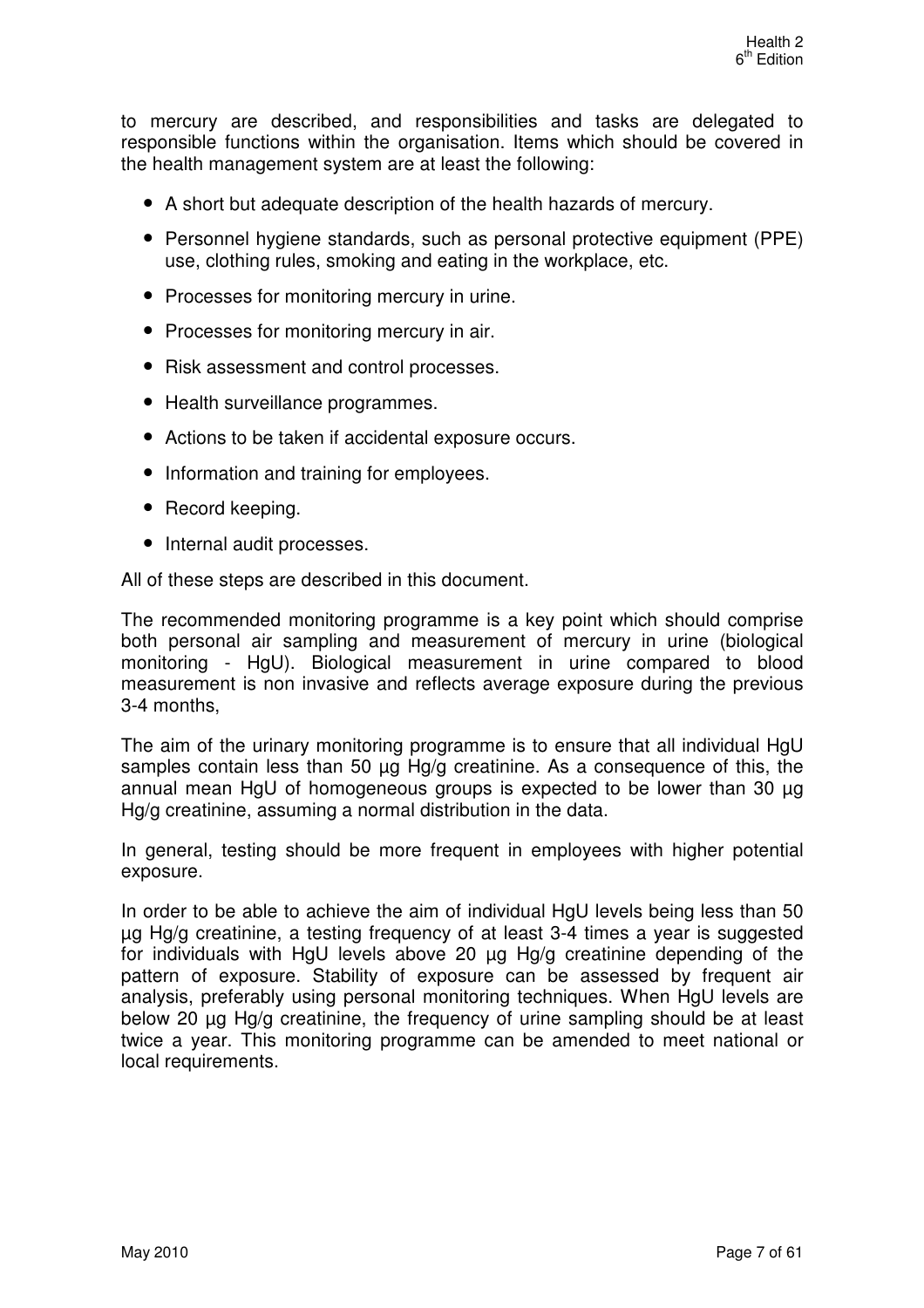| <b>Urinary mercury</b><br>$\mu$ g/g creatinine | <b>Frequency of</b><br><b>Sampling per</b><br>year | <b>Management Action</b>                                              |
|------------------------------------------------|----------------------------------------------------|-----------------------------------------------------------------------|
| < 20                                           | 2                                                  | No action                                                             |
| $20 - 30$                                      | $\geq 4$                                           | No action                                                             |
| $30 - 50$                                      | $\geq 4$                                           | Review individual employee work<br>practices                          |
| > 50                                           | $\geq 4$                                           | Remove from exposure to<br>mercury, until below<br>30 µg/g creatinine |

The recommended work related action levels for individuals are: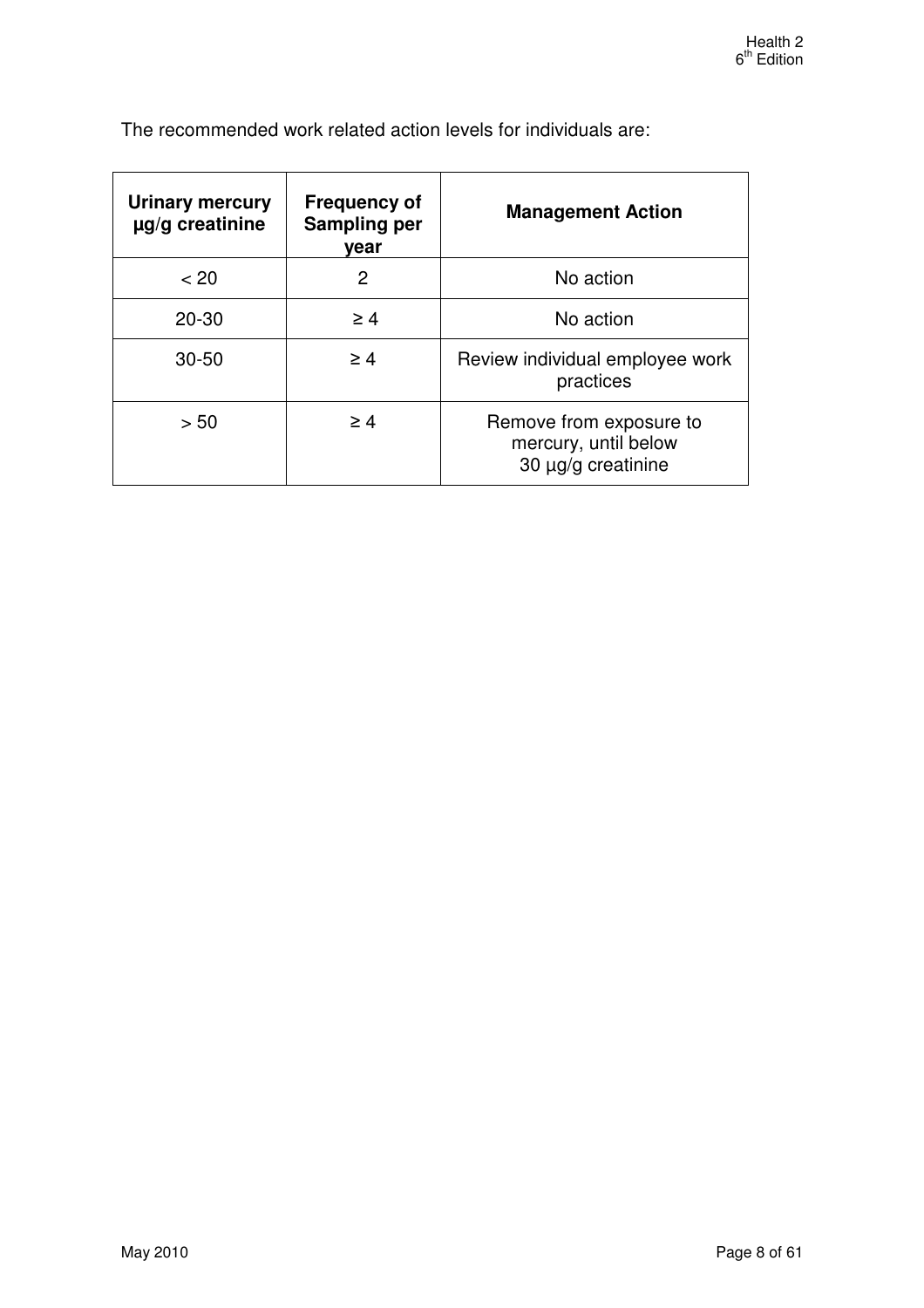## **INTRODUCTION**

This document provides guidelines to help manage and review work processes where the relation between mercury exposure and the health of workers is a relevant issue.

It is written so that each section in this document corresponds with chapters in Health 6, the self assessment audit document. This document is intended to act as the main reference document for Health 6.

Hence, this document reflects the best occupational health practices for work with mercury leading to a good health protection for workers in chlor-alkali plants using the mercury process.

To help the reader a list of abbreviations can be found in **appendix 6**.

## **1. ORGANISATION AND MANAGEMENT**

Euro Chlor proposes a system for health management of mercury-related processes which is based on continuous improvement.

This system starts with a written health policy and management system, communicated to all employees, in which the work processes related to health management of mercury are described, and responsibilities and tasks are delegated to responsible functions within the organisation. Items which should be covered in the health management system are at least:

- A short but adequate description of the health hazards of mercury.
- Personnel hygiene standards, such as personal protective equipment (PPE) use, clothing rules, smoking and eating in the workplace, etc.
- Processes for monitoring mercury in urine.
- Processes for monitoring mercury in air.
- Risk assessment and control processes.
- Health surveillance programmes.
- Actions to be taken if accidental exposure occurs.
- Information and training for employees.
- Record keeping.
- Internal audit processes.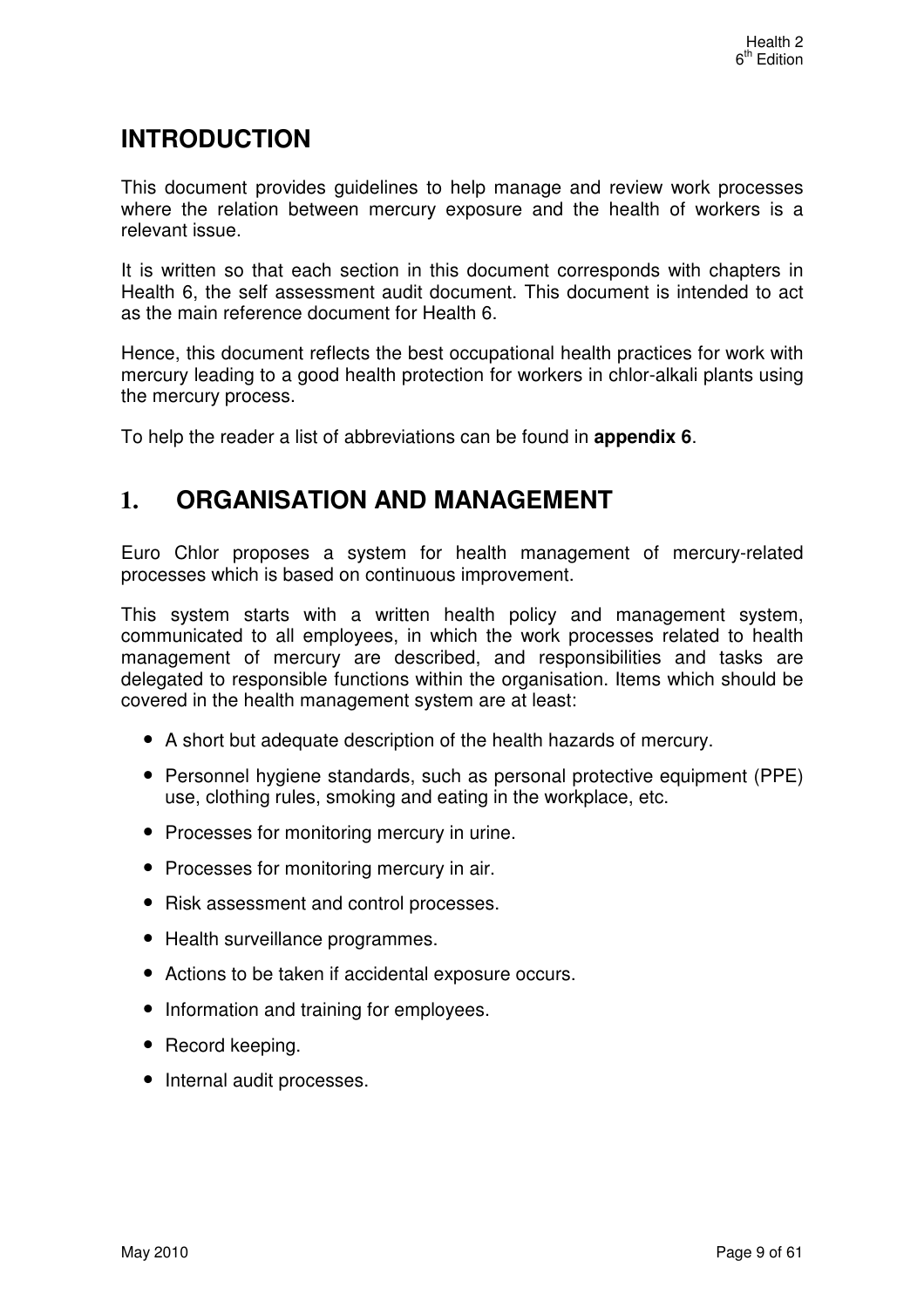## **2. HEALTH HAZARDS OF MERCURY**

## **2.1. TOXICOKINETICS OF MERCURY**

Mercury is a heavy, silvery-white liquid with a high vapour pressure. Saturated air at 20 $\degree$ C and at 50 $\degree$ C contains 14 mg/m<sup>3</sup> and 125 mg/m<sup>3</sup> of mercury respectively. However, because of high ventilation rates in cell rooms it is unlikely that such levels will be achieved.

### **2.1.1. Absorption**

Mercury can enter the body by three routes: inhalation, ingestion and through the skin. In the chlor-alkali industry the major route of exposure to mercury is by inhalation and this route will normally account for over 90% of all mercury absorbed into the body. Absorption through the skin occurs when the skin is exposed to mercury vapour and also when it is in direct contact with liquid metal (Hursch et al., 1989), although this route is likely to be insignificant in relation to inhalation for occupationally exposed individuals under normal hygiene conditions (see chapter 3).

### **2.1.2. Distribution**

Following absorption, mercury is distributed widely in the body and is deposited in several organs, such as the brain, kidney and liver, where it will accumulate if there is repeated exposure. The kidney is the major organ of deposition, so mercury concentrations in the kidney are significantly higher than in other organs.

Following repeated exposure, mercury is retained in the body; the duration of retention varies from organ to organ, with the longest retention time occurring in the brain. Significant levels of mercury have been detected in the brain many years after exposure has ceased.

### **2.1.3. Excretion**

Mercury is eliminated from the body via urine, faeces, sweat and expired air. Urine and faeces are the main routes of elimination. After short-term exposure, the faecal route predominates, and after long term exposure (approximately 40 days), urine is the major route (Clarkson et al., 1988).

After mercury is inhaled, the level of mercury in blood rises rapidly. With low-level, short-term exposure the maximum blood level is reached on the same day as exposure. It then decreases, with a first phase half-life of approximately 3 days, which accounts for about 90% of the absorbed mercury, and a second phase halflife of approximately 18 days (Hursch et al., 1976; Chevian et al., 1979).

There is no universally agreed biological half-life for mercury. Radioactive tracer studies in human volunteers have shown elimination of mercury from the body to follow a complicated pattern, with biological half-lives that differ for individual organs and also with time after the start of exposure. Studies on volunteers and workers have estimated the half-life for mercury, depending on the duration of the exposure, to be between 50 and 90 days (Barregard et al., 1992; Sallsten at al.,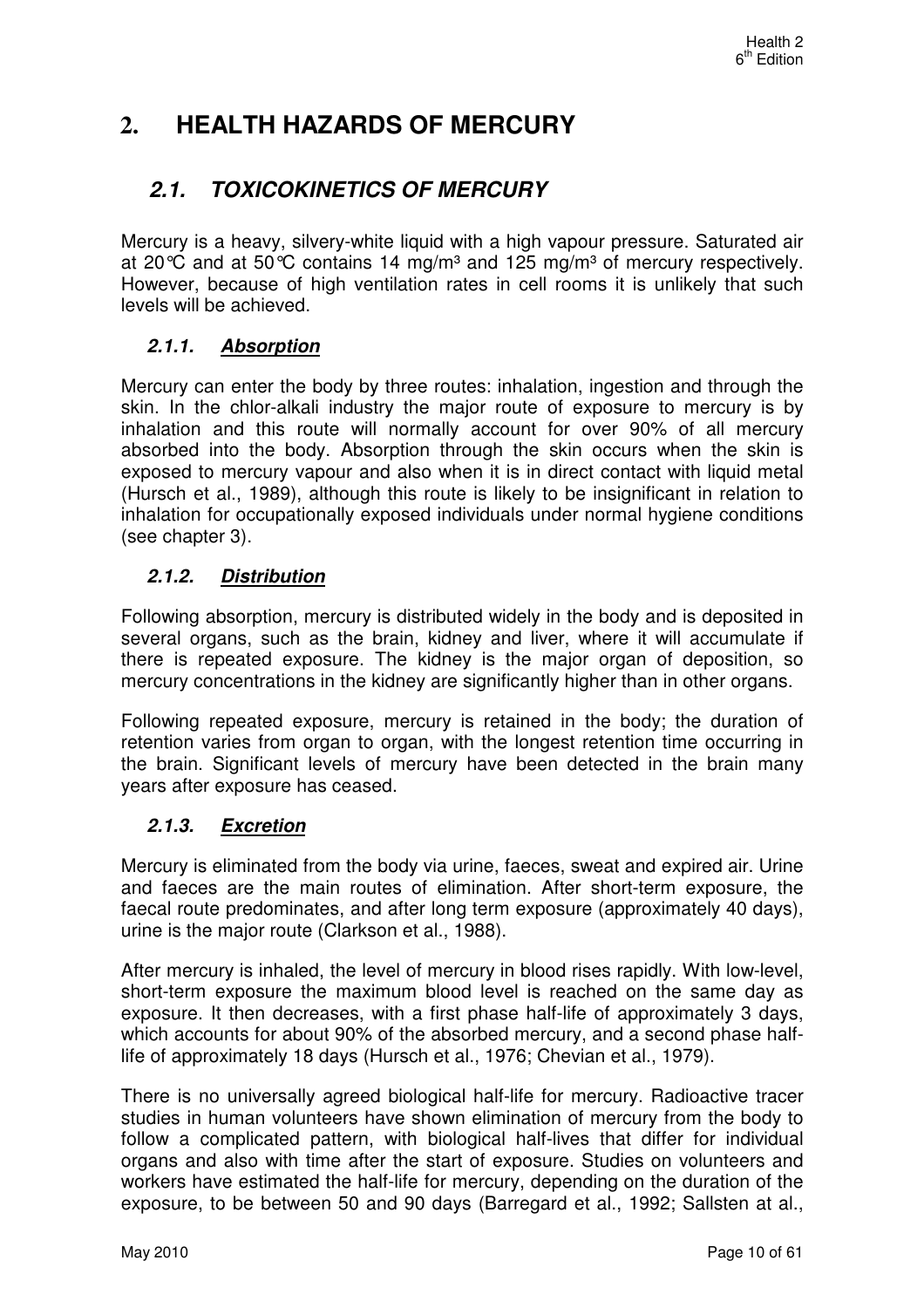1993). In the kidneys the half-life of deposited mercury is 60-70 days, which means that total elimination time is approximately one year after exposure ceases.

## **2.2. TOXIC EFFECTS OF ELEMENTAL MERCURY**

#### **2.2.1. Acute Exposure**

Acute intoxication will only result if there is accidental exposure to extremely high mercury concentrations (of the order of 1 to 3 mg/m<sup>3</sup>). This situation is unlikely to happen if the Euro Chlor technical guidelines on plant management are followed.

Various organs and systems will be targeted, particularly the nervous and respiratory systems. Most symptoms develop immediately and usually completely resolve within a few days.

The clinical presentation of neurological and psychological symptoms and signs can be headache, fatigue, aching muscles, muscle twitching, abnormal nerve conduction, irritability, anxiety, mood swings, depression and aggressive behaviour.

Respiratory symptoms are prominent after short-term, high-level exposure. They include coughing, dyspnoea, tightness of the chest, shortness of breath, dryness of the throat and burning pain in the chest.

A slight, transient, proteinuria has also been reported after acute exposure to mercury (Bluhm et al., 1992; Adams et al., 1983).

Symptoms related to other organ systems can include rapidly resolving fever and weight loss. Short-term inhalation exposure to high concentrations of mercury resulted in cardiovascular effects (increased blood pressure and heart rate) and also gastrointestinal changes.

#### **2.2.2. Chronic Exposure**

#### 2.2.2.1. The Nervous System

In cases of chronic mercury exposure the nervous system appears to be the most important target. Although there is a lack of consistency across a large number of studies, several subclinical neurological effects such as hand tremors, slowing of nerve conduction velocity, abnormal psychomotor-tests and adverse mood changes have been reported. Consistent changes appear to occur in individuals with > 35 µg Hg/g creatinine in urine, although subtle behavioural effects may be detected between 20 to 30 µg Hg/g creatinine (SCOEL, 2007).

Where there has been exposure to high levels of mercury the clinical picture is characterised by loss of memory, insomnia, irritability, excessive shyness, hand tremor and emotional instability (erethism). This severe syndrome is not likely to occur with the current levels of exposure to mercury in the European chlor-alkali industry using a mercury process.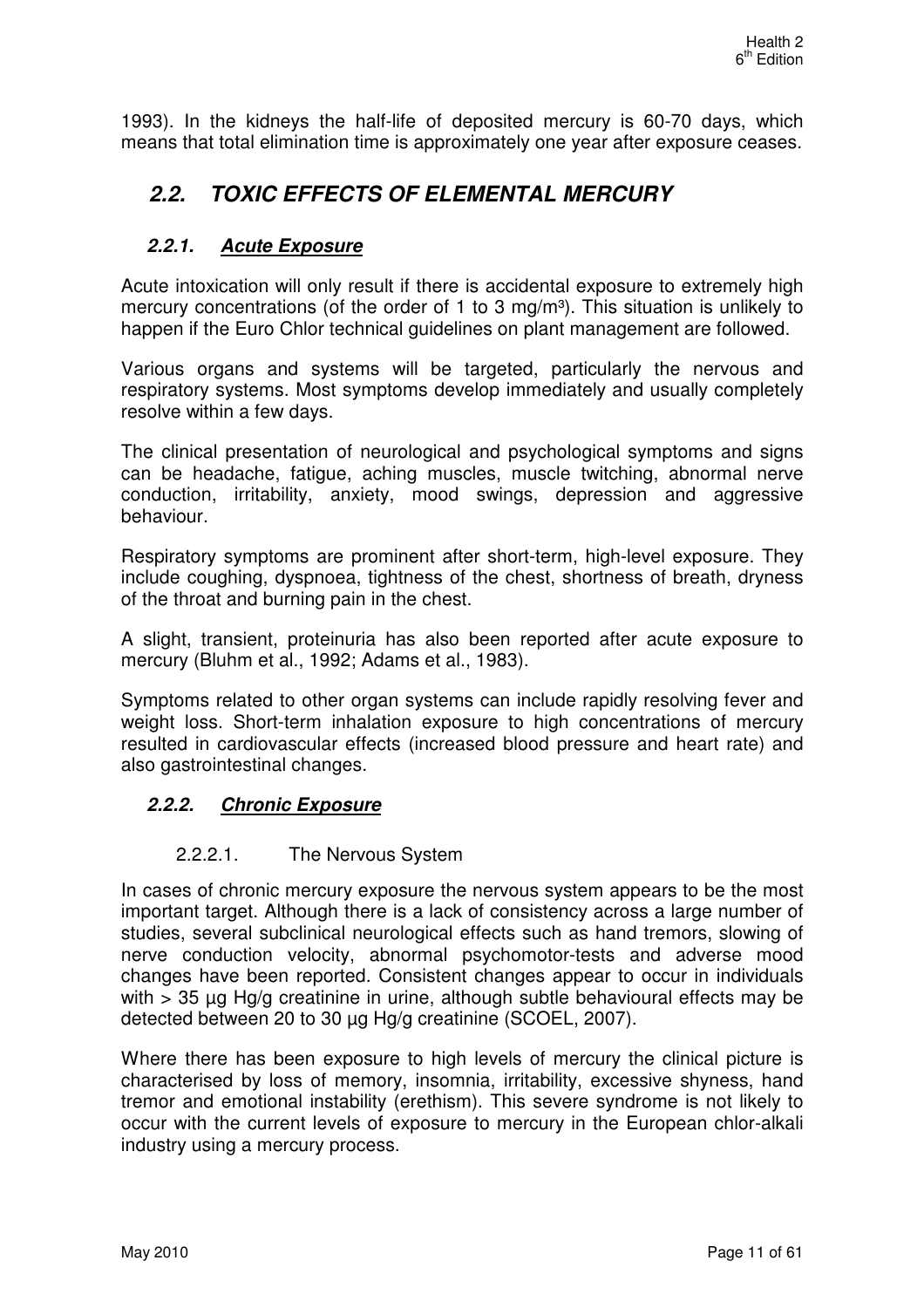#### 2.2.2.2. The Kidney

Mercury is toxic to the kidney. Reversible enzymuria, not associated with clinical disease or loss of function, has been reported at HgU levels in excess of 20 µg Hg/g creatinine (Ellingsen, 2000a; 2005). It is recognised that exposure to high levels (of the order of 0.5 mg/m<sup>3</sup>) of mercury can lead to a nephrotic syndrome (WHO, 1991).

#### 2.2.2.3. Other effects

**Reproduction**: It is known that mercury can easily cross the placenta and foetal blood-brain barrier. Menstrual disturbances, infertility and spontaneous abortion associated with mercury exposure have been reported, although the results of studies vary remarkably (Rowland et al., 1994). There is considerable evidence that mercury can also affect the development of the unborn child.

**Cancer**: There have been several mortality studies in chlor-alkali workers and, overall, they have not shown a statistically significant excess of cancer at any site in the body (Ellingsen et al., 1993; Boffetta et al., 1993). Mercury is not classified as a carcinogen (IARC 1993).

No excess mortality for other illnesses has been attributed to mercury (Ellingsen et al., 1993). When confounders for smoking are taken into account, no increased risk of mortality due to cardiovascular effect can be found in workers exposed to metallic mercury.

Allergic contact dermatitis has been reported as a rare phenomenon after mercury exposure (Kanerva et al., 1993).

### **For a more detailed description of health hazards of mercury, see Annex 1.**

## **3. PERSONNEL HYGIENE STANDARDS**

### **3.1. Introduction**

It is of paramount importance to strive for continuous reduction in exposure to all chemicals in order to protect the health of workers in the chemical production and user industry. This particularly applies to mercury. Several hygiene principles are outlined below which can be used to significantly reduce exposure to mercury.

### **3.1.1. Principles of hygiene control**

Regulations at both the EU and national level require consideration of a hierarchy of control measures to ensure that exposure to substances hazardous to health is adequately controlled. The levels of the hierarchy are listed in priority order and must be considered and applied in this order. Each level of the hierarchy should be applied sequentially in a way that is appropriate to the activity and consistent with the risk assessment. Most situations require several levels of the hierarchy to be used in order to adequately control the risk associated with exposure.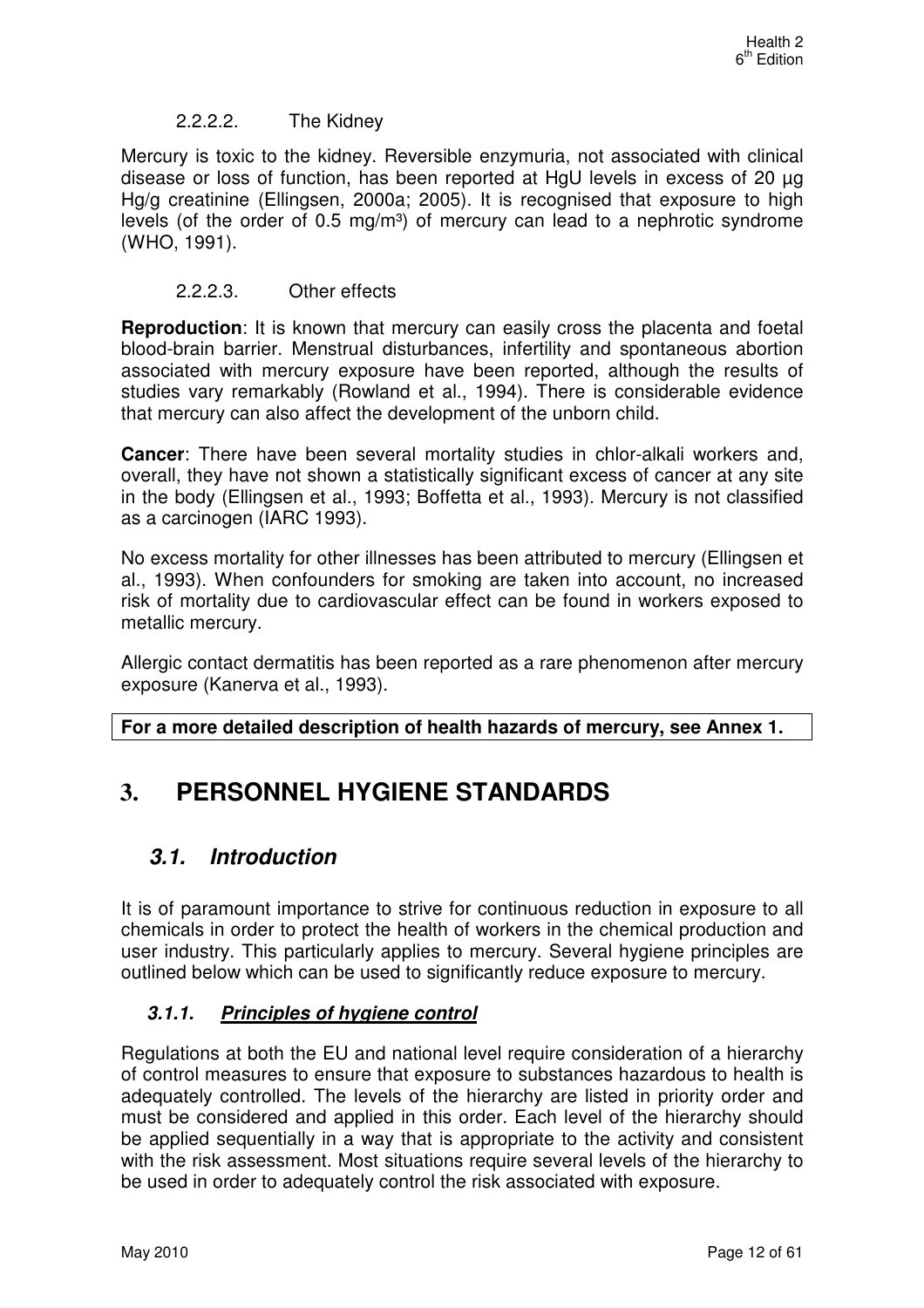### **3.1.2. The hierarchy of hygiene control**

- Eliminate the use of the hazardous substance wherever possible (e.g. by substitution with is a less dangerous substance).
- Take measures to enclose the process in order to reduce the potential for exposure to the hazardous substance wherever possible
- Control the exposure of the substance at the source using engineering control measures such as local exhaust ventilation (LEV);
- Provide adequate protective equipment (such as respiratory protective equipment – RPE).

#### **This approach implies that personal protective equipment should be the last option to control exposure sufficiently below Occupational Exposure Levels (OELs).**

### **3.2. Plant design/engineering controls/housekeeping**

Details on this item are given in the **Env Prot 11 - Code of Practice - Mercury Housekeeping.** This Code of Practice is based on the long term experience of the European chorine producers using mercury technology and gathers the best housekeeping (especially in the cell room) and maintenance practices (especially in the cell room) to minimise and avoid, if possible, mercury emissions in the environment (air, liquid effluents and soil). It proposes practical short term and long term action programmes to guide companies in the organisation of their mercury "housekeeping".

## **3.3. Clothing and Facilities**

### **3.3.1. General**

It must be emphasised that a very important pathway for exposure to mercury in the industry is via contaminated clothing, the presence of mercury in clothing appears to be very persistent. For this reason it is strongly advised that a complete set of work clothing (overall, sweater, shirt, trousers, underwear and socks) is provided for each operator.

The optimum frequency for changing overalls will depend on exposure levels:

- A minimum of twice a week for people working in areas where mercury can be present (e.g., the cell room, mercury warehouse, and mercury contaminated waste treatment unit).
- Every day, or more frequently, when work has been done with significantly elevated levels of mercury in the working environment air.

Disposable clothes can be used when working conditions are associated with a high mercury contamination risk, provided that the presence of other hazardous materials, eg caustic soda, has been taken into account. It is recommended that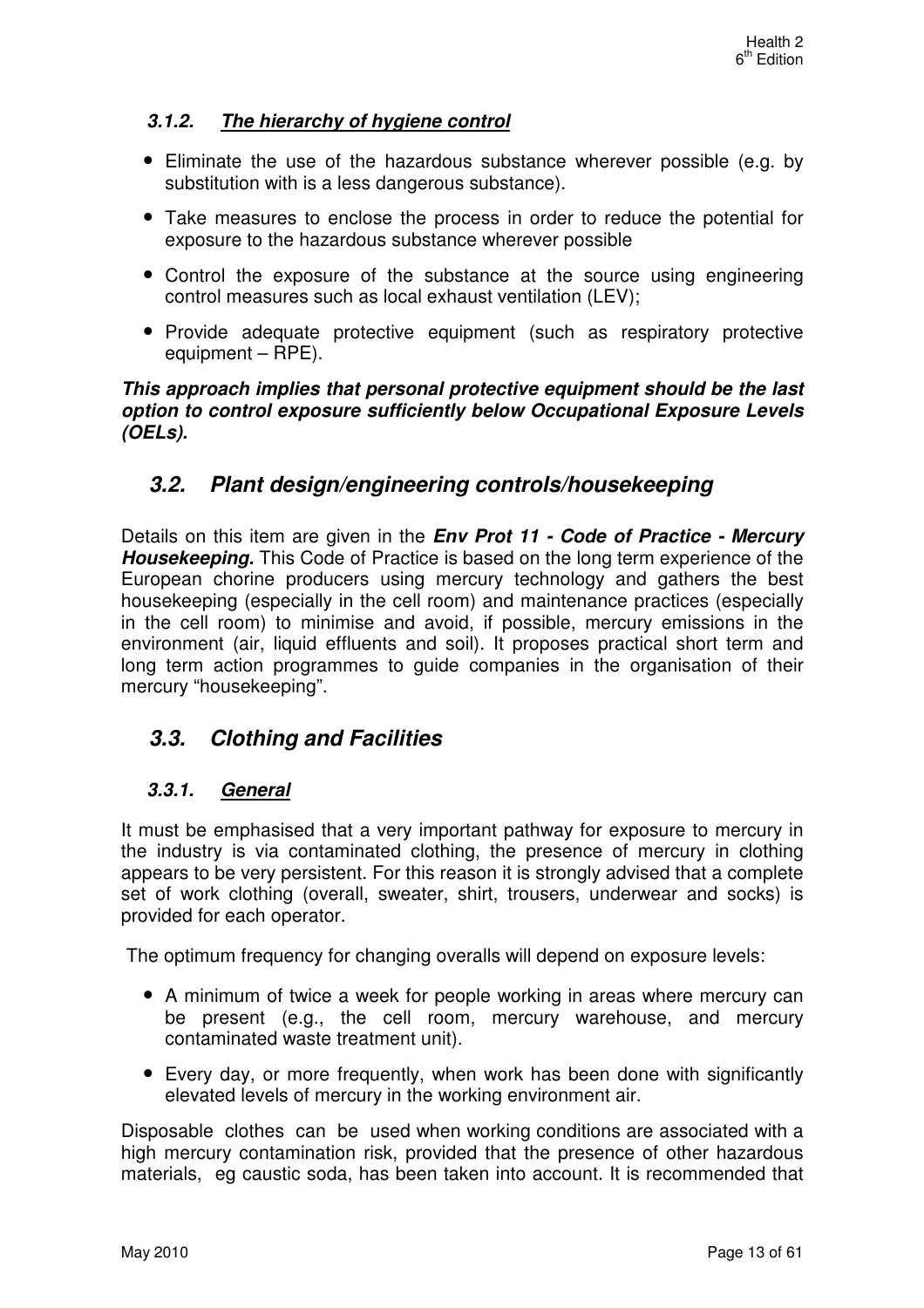all protective clothing provided does not contain pockets, to prevent the unnecessary accumulation of mercury

To avoid spreading mercury from the industrial plant to domestic areas working clothes should never be taken home.

Clothing awaiting collection or being transferred to the laundry should be kept in a sealed bag or closed container clearly labelled as "mercury contaminated clothing". Impervious outer clothing, usually made from PVC, may be required for some activities and must be maintained, worn and decontaminated correctly.

### **3.3.2. Changing and Eating Facilities**

Important sources of incidental exposure to mercury are via contact with contaminating clothes, respirators and skin and through the smoking of mercury contaminated tobacco. As such, maximum effort should be put in minimizing these routes of exposure.

- Within the changing facility or locker room, there should be strict separation of clean and "dirty" areas so that outside clothes and footwear are kept in the clean area and work clothes and footwear in the "dirty" area. There should be no potential pathways for cross contamination.
- No eating, drinking or smoking should be allowed inside the workplace except within designated areas. No contaminated working clothes or plant footwear should be worn in the eating facilities.
- In particular, gloves should be stored or disposed of properly. Used gloves should not be kept in work clothes but should be stored properly.
- Changing and eating facilities should be kept clean and tidy.

### **3.3.3. Personal Hygiene**

Employees should shower at the end of each work shift before leaving work, or more frequently if required. They must thoroughly wash their hands prior to eating. drinking or smoking.

#### **3.3.4. Laundry**

Clothing worn by personnel who are working in a Chlor-Alkali plant with the mercury process will be contaminated with mercury. Persons who handle such clothing have a potential for exposure.

- In order to avoid exposure of external personnel, it is highly recommended that laundering should be done at the work location, separated from laundering of other work clothes from the plant.
- If this is not feasible, the management of the external laundry should be informed about the health effects of mercury exposure, possible exposure routes, best practical working procedures and medical surveillance. A risk assessment for external laundering should be carried out.
- Mercury is very retentive in clothing. Oxidative bleach and acidic rinsing will assist in removal of mercury from clothing.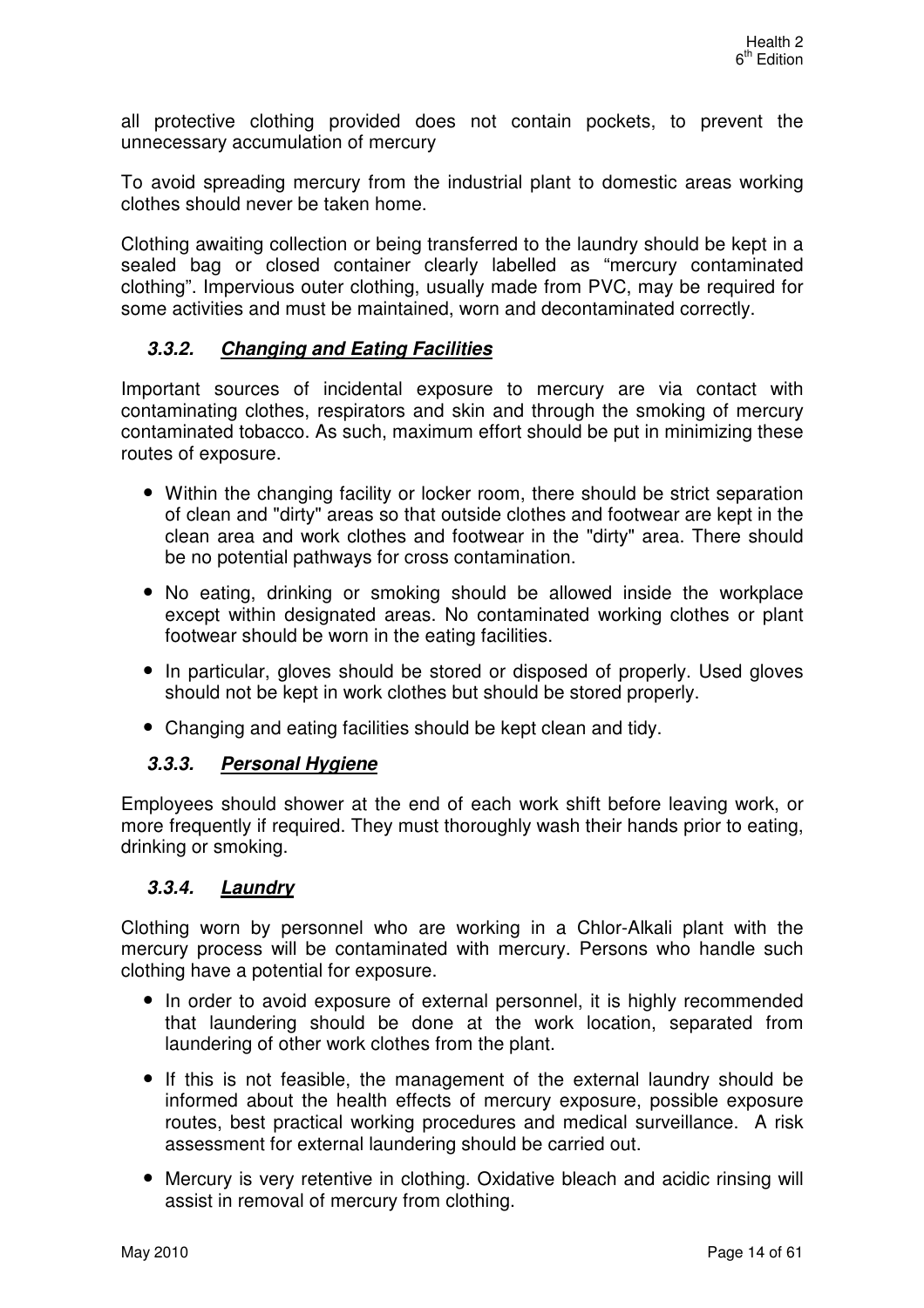- Occasional measurements for mercury contamination of cleaned work clothes could be made to ensure that laundering has been effective.
- Waste mercury in washing water should be handled as contaminated mercury water and must be disposed of following national guidelines.

## **3.4. Personal protective equipment**

#### **3.4.1. Footwear**

Suitable footwear must be provided. It should be made from material impervious to mercury and provide electrical insulation and resistance to corrosives. This footwear should be worn only in the plant and should not be taken home. Boot washes could be provided at specific locations to avoid contamination.

#### **3.4.2. Gloves**

Protective gloves should be provided for all operators. They should be made of material impervious to mercury and resistant to corrosives, e.g. PVC. They should be worn on all occasions when handling mercury, sampling or when there is a potential exposure to contaminated material. Gloves should be replaced on a regular basis, determined by the degree of contamination. This may need to be daily or even more frequently.

⇒ **Leather gloves should be prohibited from use in areas where mercury can be present (e.g., the cell room, mercury warehouse, and mercury contaminated waste treatment unit) because leather absorbs mercury. If leather gloves need to be used for specific tasks, they should be disposed of and destroyed after use, or at least every day.** 

#### **3.4.3. Respirators**

Respirators should be worn when the Risk Assessment shows a risk of high exposure to atmospheric mercury.

Air monitoring should be performed using a mercury vapour indicator to permit a correct respirator selection. Be aware that air concentrations of mercury vapour will probably increase 10-20 times during clean-up due to the disturbance of liquid mercury, or due to contact with hot surfaces.

Storage of respirators should be done in a mercury-free environment. Respirators should be decontaminated properly after use. Different types of respiratory protection can be used depending on the airborne concentration of mercury vapour, as described in **Annex 2.** Additional information can be found in the **GEST 92/171 – Personal protective equipment for use with chlorine**.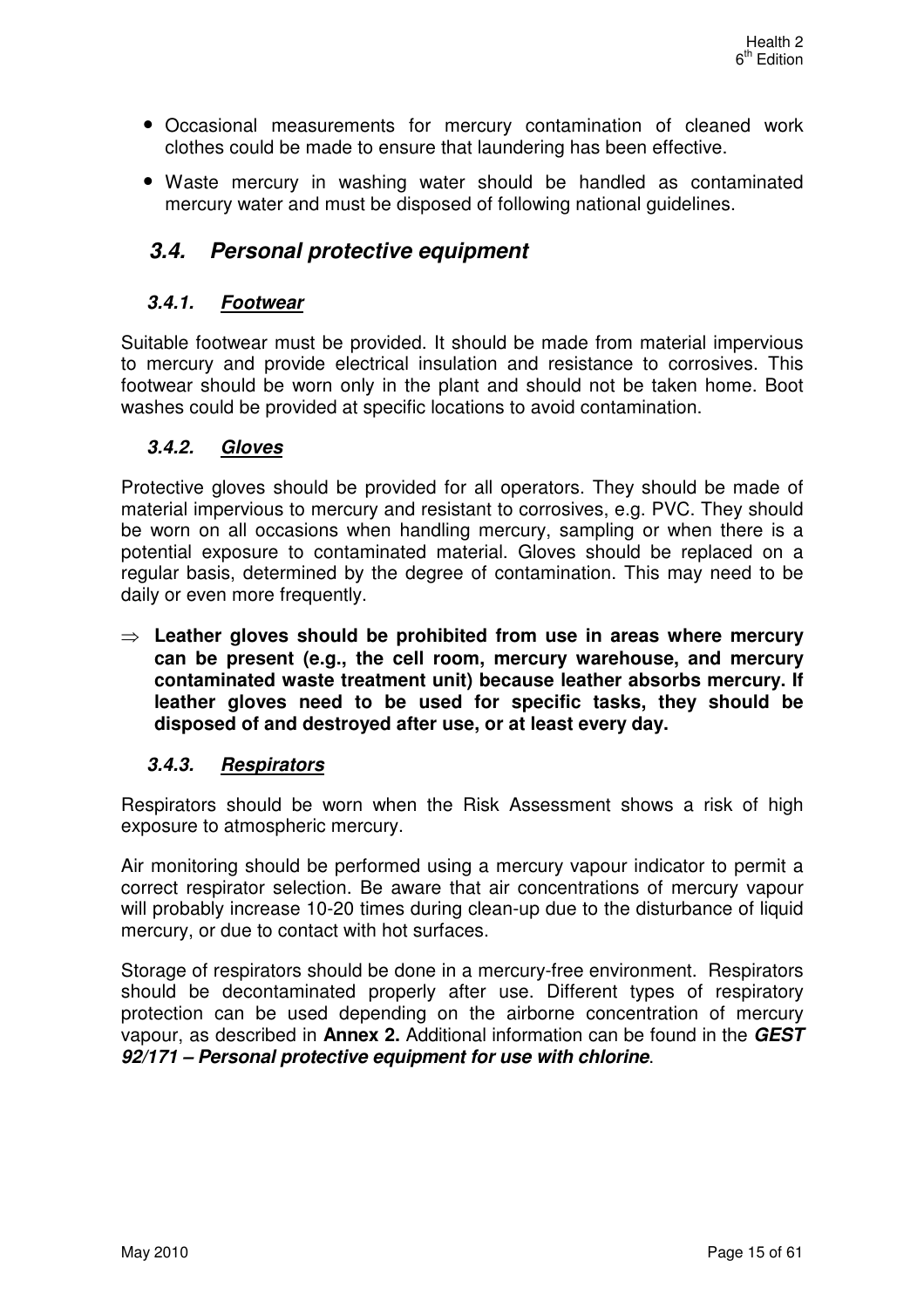## **4. BIO-MONITORING OF MERCURY EXPOSURE**

### **4.1. Recommendation and frequency**

The measurement of mercury in urine is considered to be the best determinant of mercury body burden following long-term exposure. Urine sampling is a non invasive, easy and practical method to implement under occupational conditions. The measurement of mercury levels in blood can be useful in cases of short-term, higher-level exposures to mercury.

Mercury urinary figures reflect the exposure of the 3 or 4 previous months due to the relatively slow elimination of mercury from the human body. The aim of the recommended monitoring programme is for all individual HgU samples to be always below 50 µg/g creatinine. As a consequence, the annual mean of homogeneous groups should be lower than 30 ug Hg/g creatinine.

The frequency of testing will depend upon national recommendations and legislation, but testing should be more frequent in employees with higher exposure. A monitoring protocol should be established in consultation with the responsible occupational health professional. For individuals with HgU above 20 µg/g creatinine, testing frequency should be at least 4 times a year, depending on the pattern of exposure. The frequency of testing should be increased if the levels of mercury in urine increase. When levels are below 20 µg Hg/g creatinine, the testing frequency should mainly be determined by any changes in the working environment, with a minimum of 2 times a year (see also table section 7).

New employees who join a worker group where the mean HgU is greater than 30 µg/g creatinine should have their urine tested monthly for 6 months before the above regime is followed. Urinary mercury measurement should be performed prior to the start of work in which mercury exposure is likely.

#### **N.B. Frequency of testing should be increased if it is known that the intensity of exposure will increase or where there has been unexpected exposure.**

It is recommended that samples are taken at approximately the same time of the day. A sample taken before starting work or after showering at the end of a shift has the advantage that possible sample contamination is minimised.

It is strongly advised that HgU is measured in an exit sample when an exposed person is permanently leaving a job with an exposure risk.

## **4.2. Evaluation and reporting**

Evaluation of urinary mercury results helps management to monitor and improve working conditions. It is important to identify the most highly exposed workers and the processes associated with highest exposure in order to improve the situation by applying preventive actions.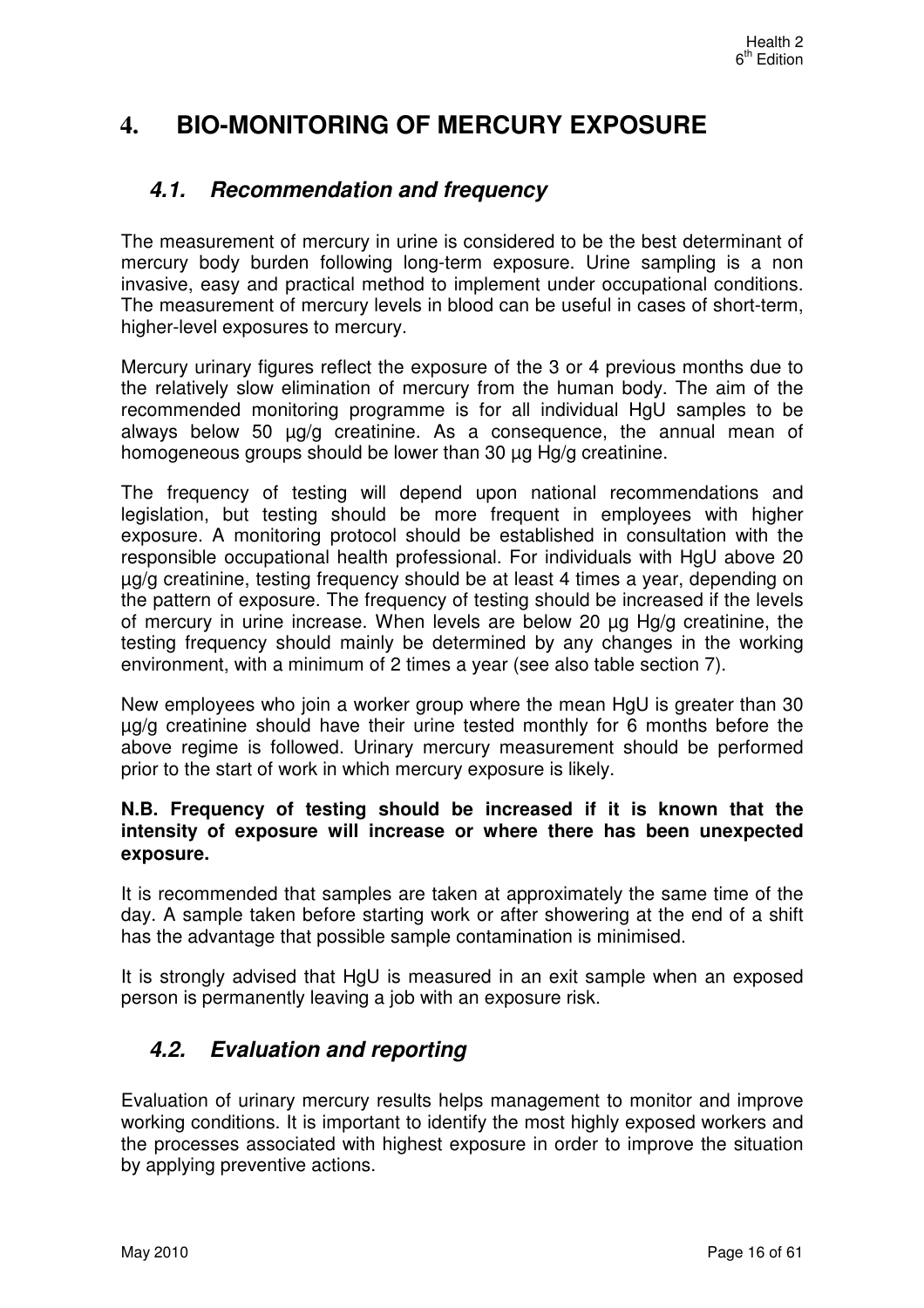To improve the comparability of the results and achieve a better risk assessment, workers should be categorised into groups based on similar exposure (SEG). These groups are defined as representing workers performing the same tasks (e.g. electrical maintenance, production, etc.) and therefore exposed to similar levels of mercury. The tasks should be ranked depending on the magnitude of exposure. In cases of high individual results, the work practices of the individual worker should be reviewed carefully. New workers should be trained, but because of inexperience their exposure risk is usually higher than for other workers doing the same work and this needs to be considered by management when allocating tasks and comparing monitoring results. The same SEGs as defined for the monitoring of exposure in the environment should be used.

Mercury in urine levels should be checked for those individuals with infrequent exposure to mercury such as managers, secretaries and other workers who do not often enter the cell room. These people are likely to be only lightly exposed and can be checked less frequently than others.

It is now well established that exposure is usually high and difficult to control when facilities which contained mercury are decommissioned. In general, unusual tasks may lead to higher exposure of workers. The Euro Chlor document **Env. Prot. 3 – Decommissioning of Mercury Chlor-Alkali Plants** is based on the experience of different chlorine producers in Europe and proposes a synthesis of the best applicable practices for health, safety and environmental protection during all stages from the shut down till the final disposal of materials for the decommissioning of a mercury technology based electrolysis unit.

To assess the hygiene management system and to facilitate continuous improvement of worker health protection the results for HgU and Hg concentrations in air should be summarised and discussed with plant management.

The mean levels of mercury in urine for each SEG should be reported each year. Groups with mean mercury in urine above 30 µg/g creatinine should be identified, and the atmospheric personal or static monitoring results and work practices for these groups should be reviewed. Sources of exposure for these groups should be identified - it may be necessary to obtain additional monitoring data to achieve this. Once identified, these sources of exposure should be eliminated or reduced.

It is useful to use the annual data to assess the general trend in performance on mercury hygiene issues at the plant level. One approach that can be used is to summarise the data collected for each year by identifying the number of workers whose highest individual HgU results fall into the following bands: ≥10, ≥ 20, ≥ 25,  $≥ 30, ≥35, ≥ 50, ≥75, ≥100, > 125$  and above 150 µg/g creatinine. The data, when expressed in this way, can be used to establish the trend in performance when compared to summarised data from previous years.

It has also become practice for Euro Chlor to collect these data from member companies in order to establish trends in performance across its member companies. The data can also be used to identify areas in which Euro Chlor might be able to develop further guidance and advice to its members with the objective of further improving performance in mercury hygiene across the membership.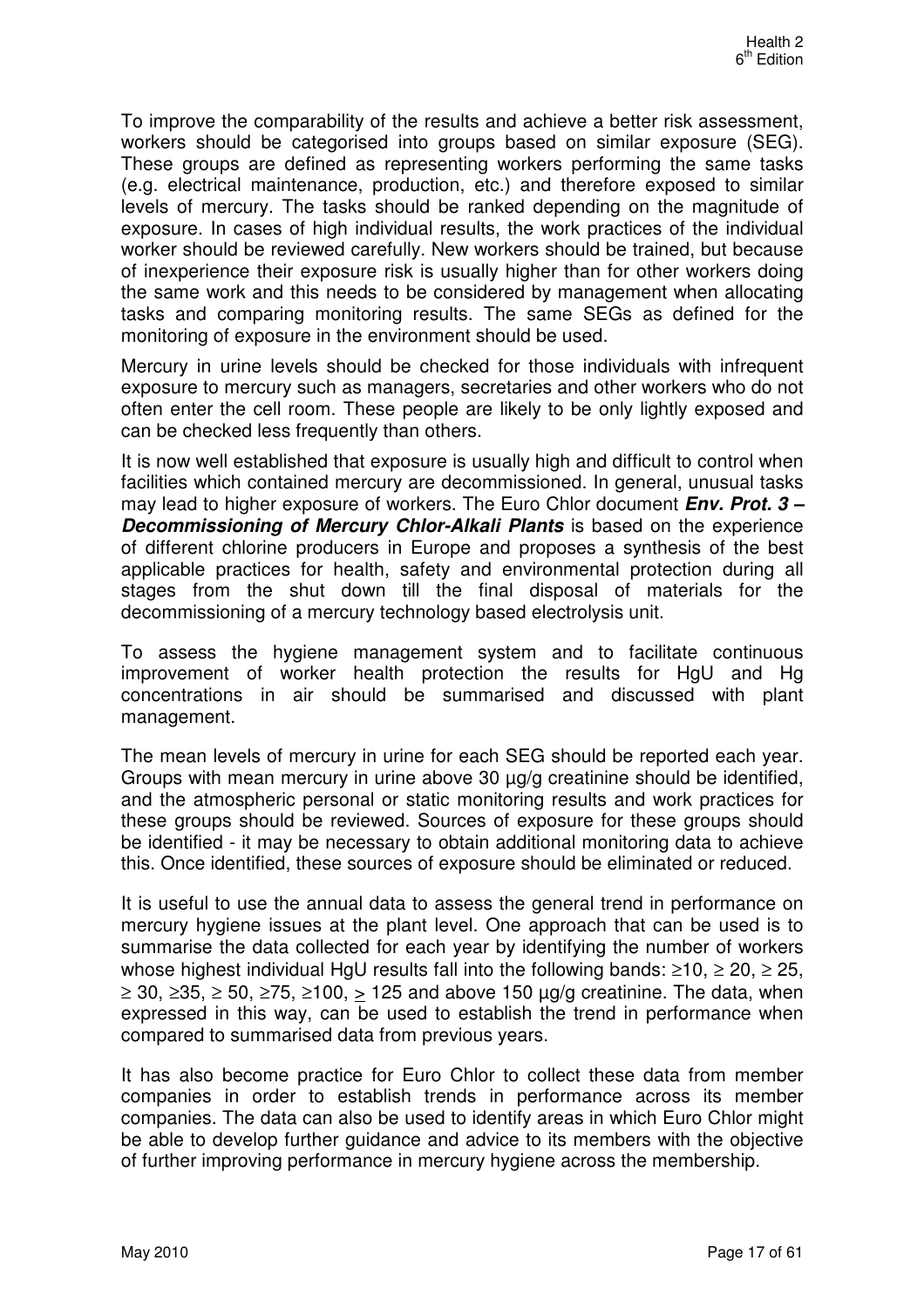## **4.3. Quality Control**

It is essential for the Hg and HgU testing laboratory to have high quality control procedures. The laboratory should participate in a national or international quality scheme in order to achieve and maintain reliability in the testing procedure.

### **4.4. Intra-Individual Variation**

There is marked intra-individual variation in mercury in urine measurements and this is reflected in a reported coefficient of variation of 15-20% (Barregard et al., 1993; Cross et al., 1995). Thus, under stable exposure conditions the mercury in urine level fluctuates around an average value; values on two consecutive days often differ by 25% and can differ by up to 50%.

When considering the average mercury in urine level of a sufficient number of results for one employee, the variation of individual values tends to cancel each other out.

### **4.5. Diurnal Variation**

There is a diurnal variation in the urinary excretion of mercury - excretion in the early hours of the morning exceeds that in mid afternoon. When measurements are made at the same time of the day the individual worker coefficient of variation in measurement can decrease by up to 14% (Piotrowski et al., 1975). Diurnal variation is less significant compared with other sources of variability (Calder et al., 1984), but it is nevertheless advised samples are taken at the same time of the day, whenever possible.

## **4.6. Correction for Dilution Effects**

In the occupational setting it is not practicable to collect 24 hour or even 12 hour specimens of urine and measurements are made on spot samples. The level of mercury in urine is affected by dilution or concentration of the urine, as may occur with a high or low fluid intake respectively. To minimise this effect, mercury concentrations should be corrected for creatinine content of the urine and expressed as µg/g creatinine.

Nevertheless, experience has shown that this correction can only be considered as valid in a defined range of creatinine concentration in urine. The usually accepted range is 0.5 to 2.5 g creatinine per litre of urine; if the urine is too diluted or too concentrated, the mercury in urine measurement should be repeated the following working day; if this is not possible, the worker will temporarily be moved to a function without exposition to mercury.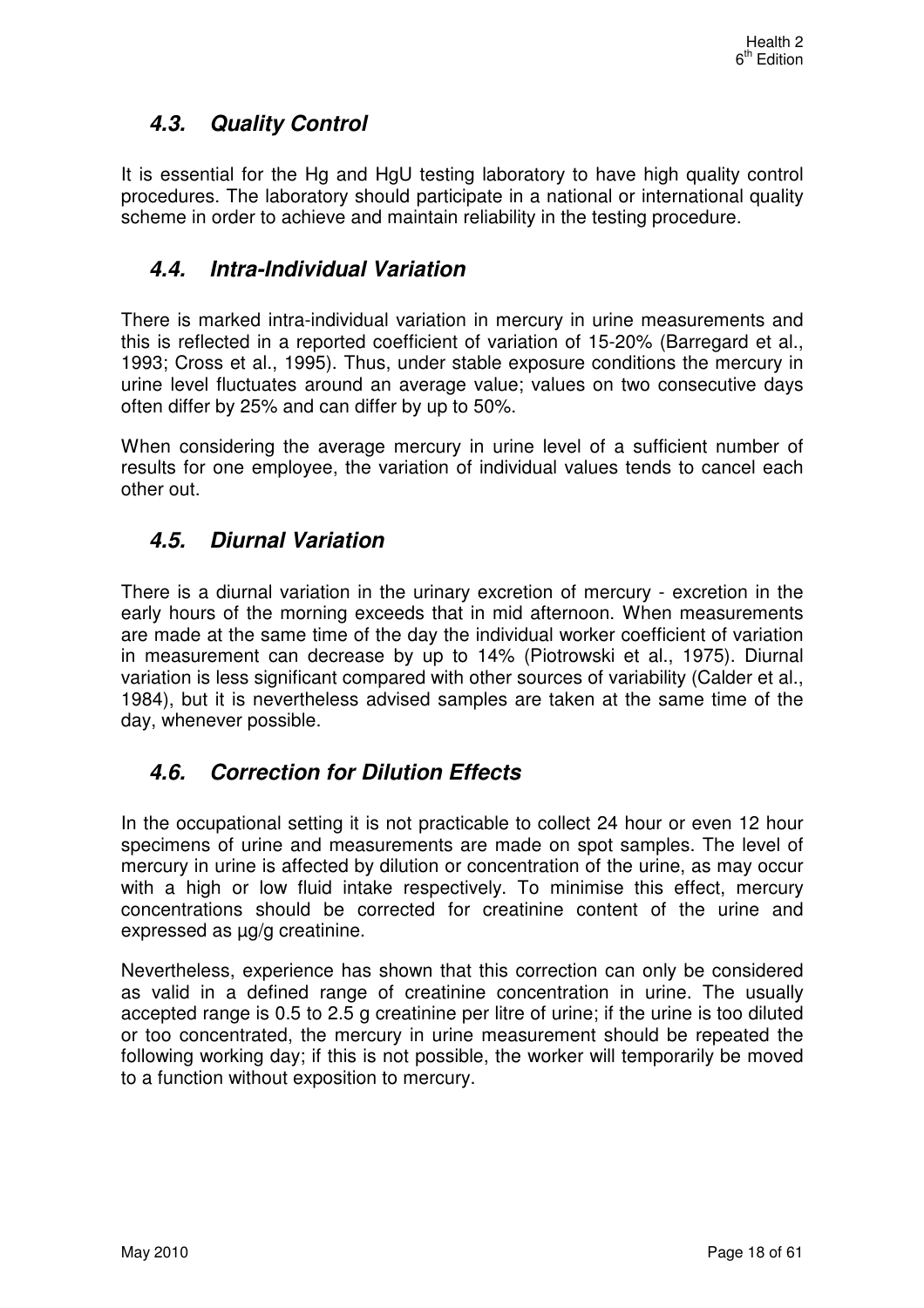### **4.7. Relationship between workplace and bio-monitoring levels**

The relationship between measured air concentrations of mercury (Hg-air) and mercury content in urine and blood (HgU, HgB) is complex. There is a large reported variation in the ratios Hg-air/HgU and Hg-air/HgB. This is likely to be due to changes in the intensity of exposure over the days previous to monitoring, but also by analytical factors the toxicokinetics of the chemical and other influencing factors like, health status, body mass, smoking habits, alcohol intake. In addition, comparable with other compounds, the uptake of mercury from the ambient air into the body depends on the workload, reflected in the respiratory rate. The use of a respirator will distort this relationship because air sampling is not usually performed inside the respirator when it is used.

The ratios between personal atmospheric monitoring and mercury in urine and blood ( $\mu q/m^3$ : $\mu q/q$  creatinine, or  $\mu q/m^3$  mg/l blood) used by SCOEL (2007) and as such used as a basis for the proposed IOEL are 1:1.4 (Urine) and 1:0.48 (Blood). However, in a small German (H.F. Bender et al. 2006) and a Norwegian (Nordhagen et al., 1994) studies within the chlor-alkali industry confirmed the significant variation between Hg-air and HgU.

## **4.8. Non-Occupational Levels of Mercury in Blood and Urine**

In Europe, for individuals with no occupational exposure the level of mercury in urine is usually less than 5 µg/g creatinine. A significant amount of mercury can be ingested with food, especially fish, but this is mainly methyl mercury which is not excreted by the kidney. Thus, whilst the dietary intake of fish will have little effect on urinary levels of mercury, it will influence blood levels. In Europe it is accepted that mean blood mercury levels are usually less than 6  $\mu$ g/l, although in studies where fish is eaten 4 times/week, levels of up to 44.4  $\mu$ g/l have been reported (Cross et al., 1995). It is now possible to measure inorganic and organic mercury in blood separately.

## **5. MONITORING OF MERCURY IN THE WORKING ENVIRONMENT**

## **5.1. Introduction**

Exposure assessment is the process of estimating or measuring the intensity, frequency, and duration of exposure to an agent. Ideally, it describes the sources, pathways, routes, magnitude, duration and patterns of exposure, the characteristics of the population exposed, and the uncertainties in the assessment. Exposure assessment in the workplace is performed for mercury by determining the concentration of mercury in the urine of relevant workers.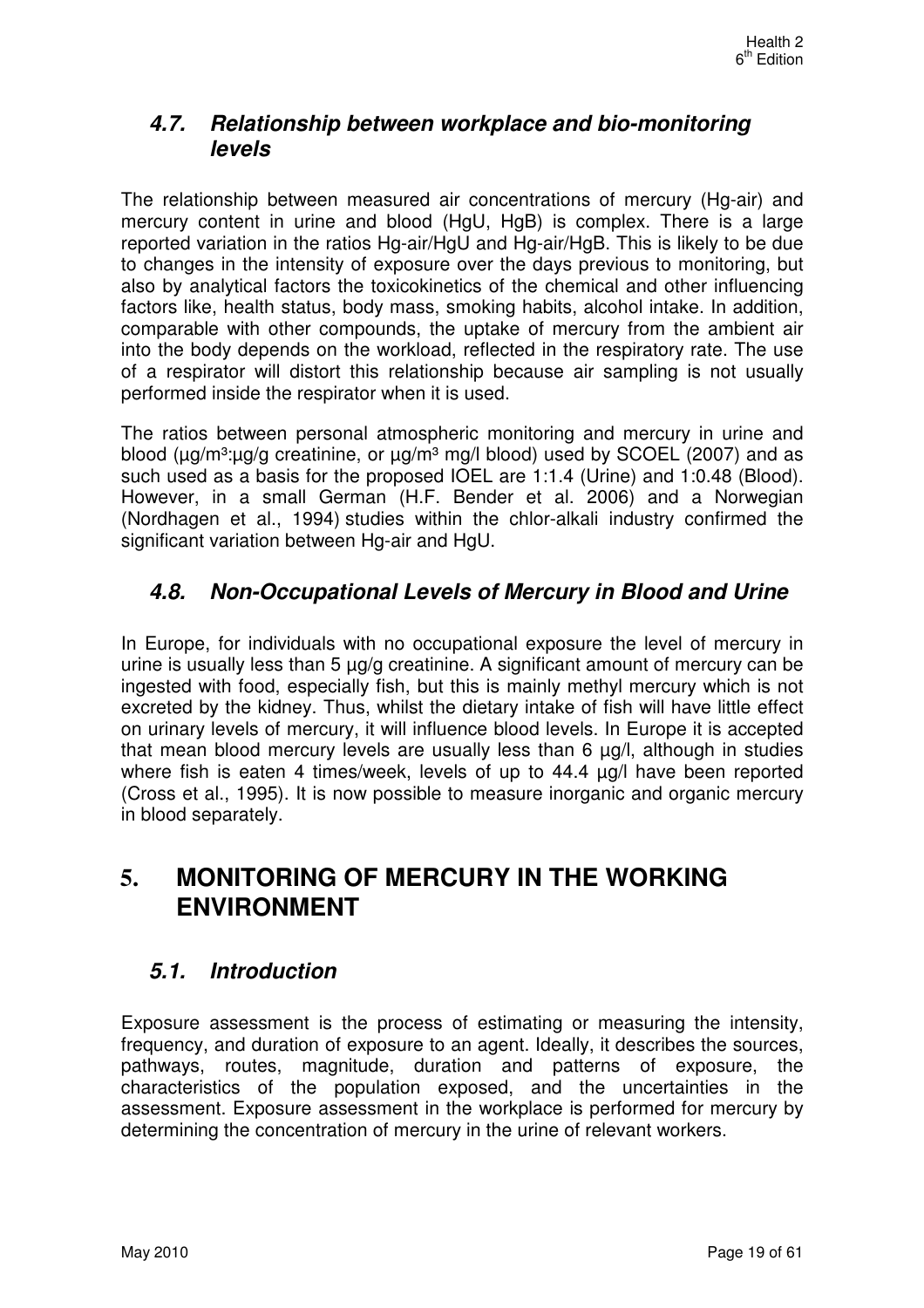## **5.2. Exposure Assessment - Workplace**

There should be an agreed schedule of personal and area atmospheric mercury monitoring. The frequency and number of tests undertaken is determined by an exposure assessment based on a comprehensive survey for both routine plant operation and maintenance activities. Additional testing will be required in the event of unplanned incidents.

Commonly accepted industrial hygiene policy recommends that:

- Exposure to mercury should be kept as low as reasonably practicable.
- In any case an exposure should not exceed the national legal occupational exposure limit.
- Where no regulation exists or when the regulations are less stringent than the company believes prudent, the company should take into account current EU recommended value by the Scientific Committee on Occupational Exposure Limit (SCOEL) as published recently in 2007. The SCOEL proposal is currently subject of a discussion for EU approval as indicative exposure limit value (IOELV).

#### **5.2.1. Occupational Exposure Limits**

| <b>Source</b>             | 8-hour TWA $(\mu g/m^3)$ | Year     | Hg<br>electrolysis |
|---------------------------|--------------------------|----------|--------------------|
| EU-OEL (SCOEL)            | 20                       | 2009     |                    |
| Austria                   | 50                       | 2003     | <b>No</b>          |
| Belgium                   | 25                       | 2007     |                    |
| <b>Bulgaria</b>           | 50                       | 2004     | <b>No</b>          |
| <b>Czech Republic</b>     | 50                       | 2007     |                    |
| France                    | 50                       | 2006     |                    |
| Germany                   | 100                      | 2007     |                    |
| Hungary                   | 80                       | ?        |                    |
| Italy                     | 20                       | 2009     |                    |
| Netherlands               | 50                       | 2007     | <b>No</b>          |
| Norway                    | 20                       | 2009     | <b>No</b>          |
| Poland                    | 20                       | 2009     |                    |
| Portugal                  | 25                       | ?        | <b>No</b>          |
| Romania                   | 50                       | 2006     |                    |
| Slovakia                  | 100 <sup>°</sup>         | 2        |                    |
| Slovenia                  | 100                      | 2001     | No                 |
| Spain                     | 25                       | ?        |                    |
| Sweden                    | 30                       | Σ        |                    |
| Switzerland               | $50^{**}$                | 2007     |                    |
| United Kingdom            | $25*$                    | $\gamma$ |                    |
| <b>Russian Federation</b> | 5                        | 2009     |                    |
| US / ACGIH2               | 25                       | 1994     |                    |
| $*$ $M!$ the drawn in $Q$ | $**$ inhalable assessi   |          |                    |

8 hour TWA values for mercury and its inorganic divalent compounds (as Hg)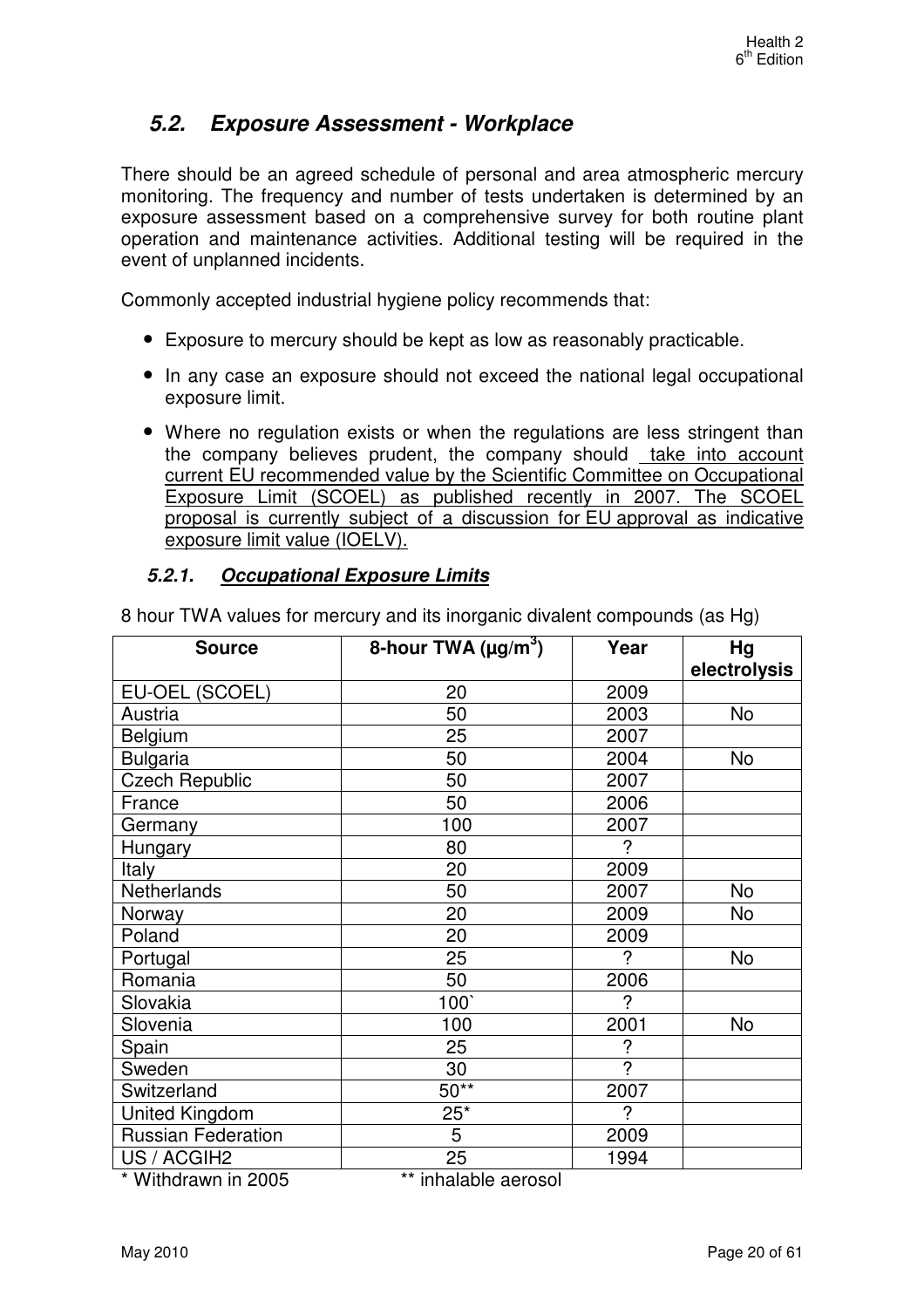#### **Biological Limit Values/Biological Exposure Indices (BLVs/BEIs/BATs) for mercury**

| Source                | <b>BLV/BEI</b>        | Comments                   | Year |
|-----------------------|-----------------------|----------------------------|------|
| EU-BLV (SCOEL)        | $BLV: 30 \mu g Hg/g$  | Total inorganic mercury in | 2002 |
| Proposal              | creatinine            | urine                      |      |
| Germany               | BAT: $100 \mu g$ Hg/g |                            |      |
|                       | creatinine            |                            |      |
| Slovakia              | BMH: $25 \mu g$ Hg/g  |                            |      |
|                       | creatinine            |                            |      |
| Slovenia              | BMV: 30 µg Hg/g       | No Hg electrolysis units   |      |
|                       | creatinine            |                            |      |
| <b>United Kingdom</b> | BMGV: 35 µg Hg/g      | Random sampling            | 2005 |
|                       | creatinine            |                            |      |
| US / ACGIH2           | BEI: $35 \mu g$ Hg/g  | Total inorganic mercury in | 1993 |
|                       | creatinine            | urine / sampled pre-shift  |      |

BLVs/BEIs/BATs based on levels of Hg in urine

#### BLVs/BEIs based on levels of Hg in blood.

| Source         | <b>BLV/BEI</b>       | Comments                   | Year |
|----------------|----------------------|----------------------------|------|
| EU-BLV (SCOEL) | $BLV: 10 \mu gHg/l$  | Total inorganic mercury    | 2002 |
| Proposal       |                      |                            |      |
| Germany        | BAT: $25 \mu g$ Hg/I |                            |      |
| US / ACGIH2    | BEI 15 $\mu$ g/l     | Total inorganic mercury in | 1993 |
|                |                      | blood / sampled at end of  |      |
|                |                      | shift at end of workweek   |      |

Short Term Exposure Limit

There is no specific Short Term Exposure Limit (STEL) determined for mercury, except in a few countries. Nevertheless, excursions above the TLV, even where the TLV-TWA (Time Weighted Average) is 25  $\mu$ g/m<sup>3</sup>, should be controlled. Excursions in worker exposure levels may exceed 3 times the value of the 8h-TLV/TWA for no more than a total of 30 minutes during a workday, and under no circumstances should they exceed 5 times this value, provided the 8h-TLV/TWA is not exceeded.

15-minute STEL values for mercury and its inorganic divalent compounds (as Hg)

| 15 minutes STEL $(\mu g/m^3)$ | Year |
|-------------------------------|------|
| 500                           | 2003 |
| 150                           | 2007 |
| 800                           | 2007 |
| 320                           | 2007 |
| 25                            | 2009 |
| 500                           | 2007 |
| 150                           | 2006 |
| 800                           |      |
| 400**                         | 2007 |
| 10                            | 2009 |
|                               |      |

\*\* inhalable aerosol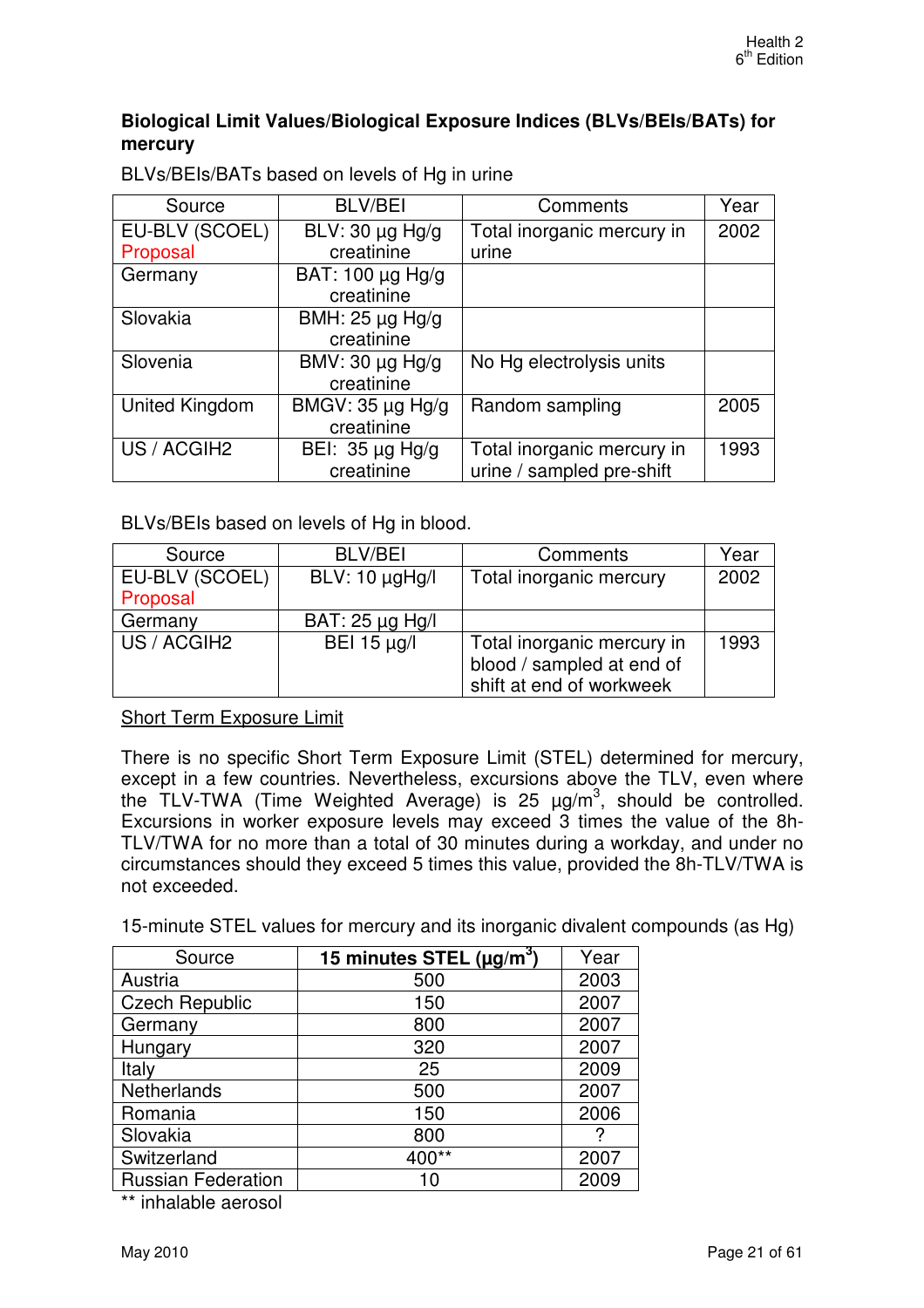### **5.2.2. Similar Exposure Groups**

The preferred approach is to subdivide the exposed population into similar exposure groups (see also chapter 4.2 for SEG) with the respect to exposure. Where a group of workers is performing identical or similar tasks at the same place and has a similar exposure profile, monitoring the mercury exposure of any worker in the Group provides data useful for predicting the exposures of the remaining workers.

When it is difficult to establish a SEG, for example because "short and high" exposures occur without any regular pattern, it is better to establish two or more specific SEGs. For example, one SEG could cover the more routine activities of the worker shifts without the "short and high" irregular exposure pattern, and another SEG could cover the exposure from the specific task alone.

#### **5.2.3. Qualitative assessment**

On the basis of the information collected during an initial characterisation, workers believed to have a similar exposure profile are grouped in similar exposure groups. By characterisation of SEGs it is possible to establish a SEG priority ranking. A certified predictive tool, e.g. Estimation and Assessment of Substance Exposure (EASE developed by the British HSE) or others, or area measurements from the past can be used for this characterisation.

#### **5.2.4. Quantitative assessment**

#### 5.2.4.1. Introduction

A competent person in industrial hygiene should define the environmental air monitoring programme. The goal of this programme is to establish the sampling plan (e.g. sampling frequency, location, and sampling duration), to select the air monitoring equipment and methods, to evaluate data and analysis of the samples, and to verify whether:

- the 8-hour time-weighted average concentrations of mercury in the breathing zone exceed the specified limit;
- established control measures are functioning properly or if additional control measures are needed.

To compare an exposure level of mercury with the exposure limit it is necessary to know the concentration of mercury in the breathing zone extrapolated to the same reference period as that used for the limit value (i.e. 8 hours for mercury).

### 5.2.4.2. Judging the monitoring data

It is obvious that when the arithmetic mean of the measured concentrations is below the OEL, one cannot be sure that the OEL will always be complied with. On the other hand, a zero probability of exceeding the OEL is not realistically achievable because an exposure limit might be exceeded for a brief period. In the relevant European standard (i.e. EN 689: guidance for the assessment of exposure by inhalation to chemical agents) and in the strategy for assessing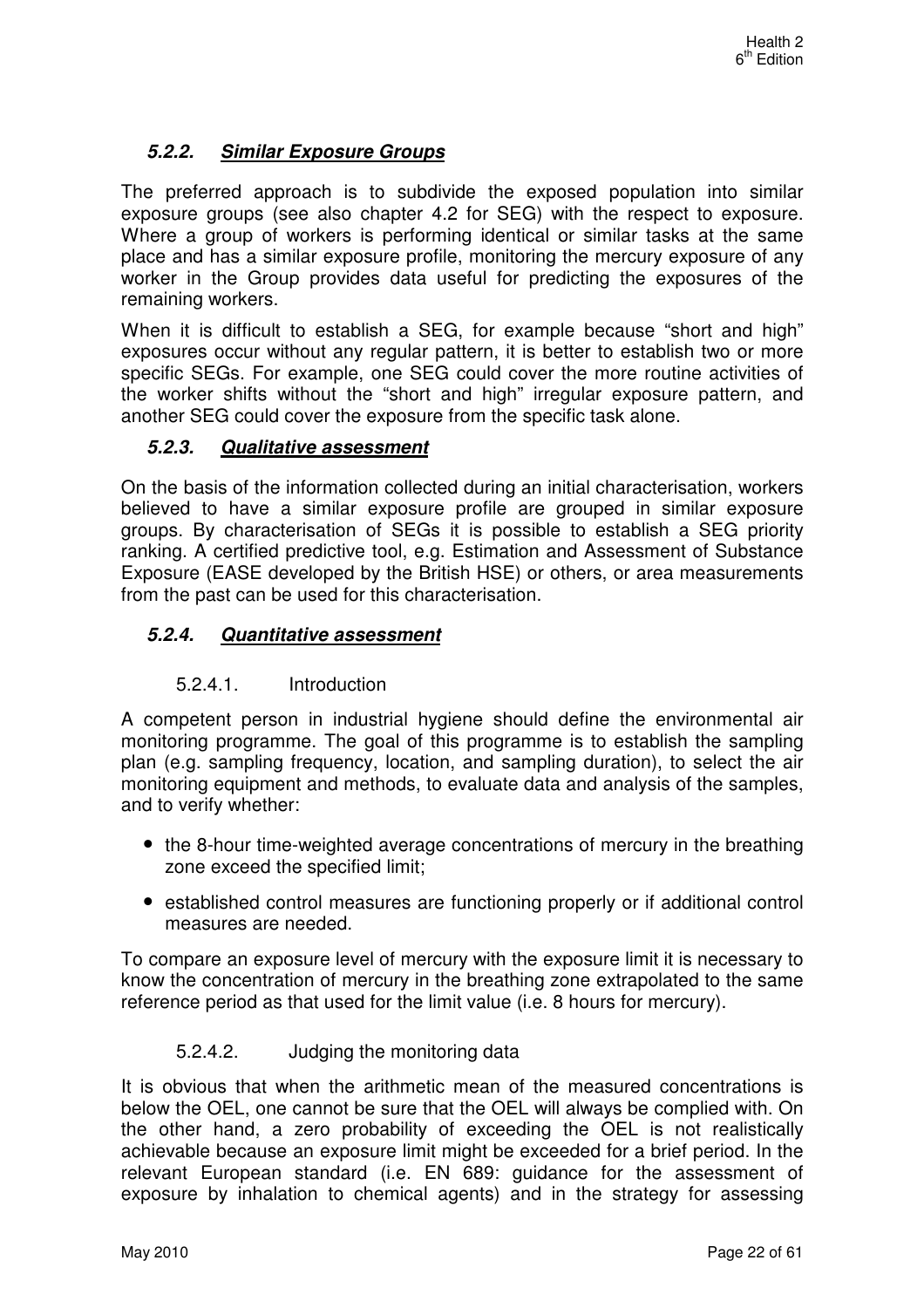occupational exposures of the AIHA, several decision making and statistical tools are presented. They all stress that personal exposure to a substance needs to be controlled sufficiently below the corresponding OEL. In other words, the concentrations of mercury found in a series of measurements should be substantially below the OEL.

For most substances a threshold value of 5% probability of exceeding the OEL is commonly accepted in industrial hygiene practice, and is also the value described in Annex D of the European Standard EN 689.

But since mercury is a high hazard, chronically-acting substance the long-term mean over weeks or months is a better parameter than evaluation of the 5% probability of 8-hour work shifts. For chronically acting substances an occasional high exposure is not critical because it is the arithmetic mean that best summarises the total mass absorbed by a person.

The Land's "exact" procedure is a good statistical method to evaluate the mean mercury concentration. The Land's procedure calculates exact confidence limits for the true arithmetic mean of a log-normal distribution. With this method the one-sided 95% Upper Confidence Limit (UCL1, 95%) of the arithmetic mean is calculated. If the calculated UCL1, 95% is below the OEL, there is at least 95% confidence that the arithmetic mean exposure is less than the OEL (See American Industrial Hygiene Association (AIHA) - Assessing and Managing Occupational Exposure).

Statistical tools such as Altrex (INRS, France), Hygenist (http://www.tsac.nl/) can be applied to determine the statistical parameters.

Details of monitoring objectives, sampling and analytical methods and equipment, as well as the decision tree? to define the frequency and number of periodic measurements are described in the guideline **Analytical 6 – Determination of Mercury in Gases** and in **Annex 3** "Monitoring of mercury in workplace– details" and in "ISO 17733 (Workplace air - Determination of mercury and inorganic mercury compounds - Method by cold-vapour atomic absorption spectrometry or atomic fluorescence spectrometry)"

## **6. RISK ASSESSMENT**

 A risk assessment is a formal process of quantifying the probability of a harmful effect to workers from, in this case, metallic mercury. .

An effective health risk assessment of work processes related to mercury requires the involvement of trained employees and line-management, supported by HSE professionals or Occupational Health Advisers. A complete risk assessment process should include the following steps:

- Identification (section 4) of the health hazards of mercury
- Assessment of the health risks of mercury (chapters 4, 6 and 7). This means monitoring in order to quantify exposure to mercury and comparison of these monitoring data with the applicable occupational exposure limits.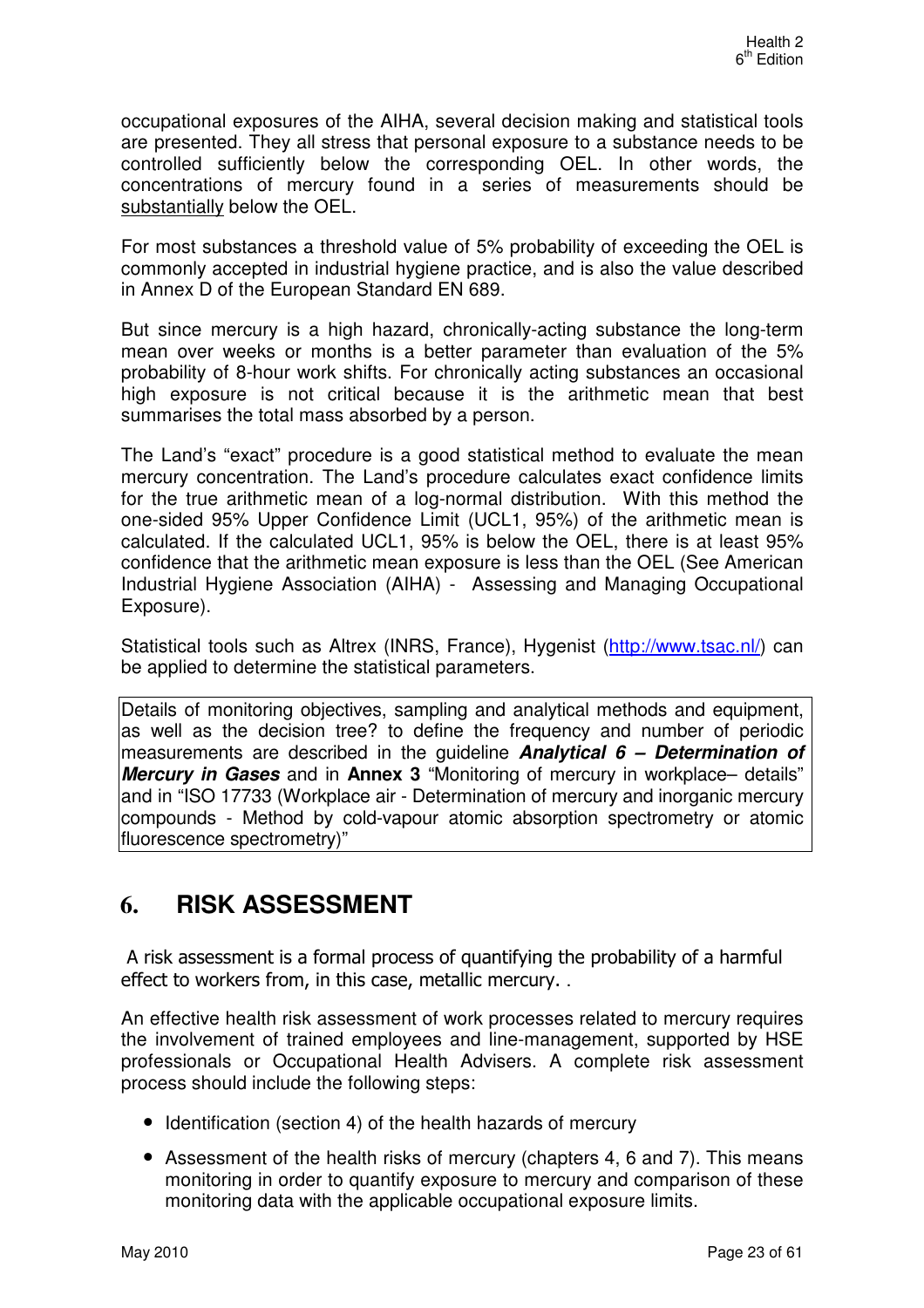- Women of Reproductive Capacity: In a risk assessment special attention should be given to susceptible groups, such as women of reproductive age who work with mercury. Mercury can easily pass the placental membrane and the blood-brain barrier. Women of reproductive age, working with mercury, should be made aware of this potential hazard and if willing to become pregnant should be advised to consult an occupational physician to discuss potential measures to be taken in her work situation, to exclude possible damage to the unborn child. For women who are pregnant, have recently given birth or are breastfeeding, EC Directive 92/85 requires a risk assessment of working conditions. As a consequence, the employer must reduce the exposure of pregnant and breastfeeding women to mercury to prevent harm to their unborn or breastfeeding child.
- Health surveillance (section 8)
- Record keeping (section 11): Exposure and health surveillance records provide feedback on health trends, and help to identify problem areas for action. They also help to fulfil legal requirements, and provide documentation in case of any compensation. As a rule, exposure and health surveillance records should be kept for several years, because of the long delay between some types of exposure and effects.
- Review of the findings should be performed regularly and recorded properly in a written report.

## **7. RISK MANAGEMENT**

After assessment of the risks (section 5 and 8) a written action plan should be made to define clearly which health risks should be eliminated. Priorities and a time schedule should be provided for the actions.

Additionally, an explanation should be given for situations in which it is not possible, for technical or economic reasons, to comply with internal or external exposure limits (BEI or OEL).

The programme to be implemented should be documented, archived, and communicated to all whom it concerns. It should be clearly listed whether, where and why exposure to mercury cannot be limited without use of personal protective equipment.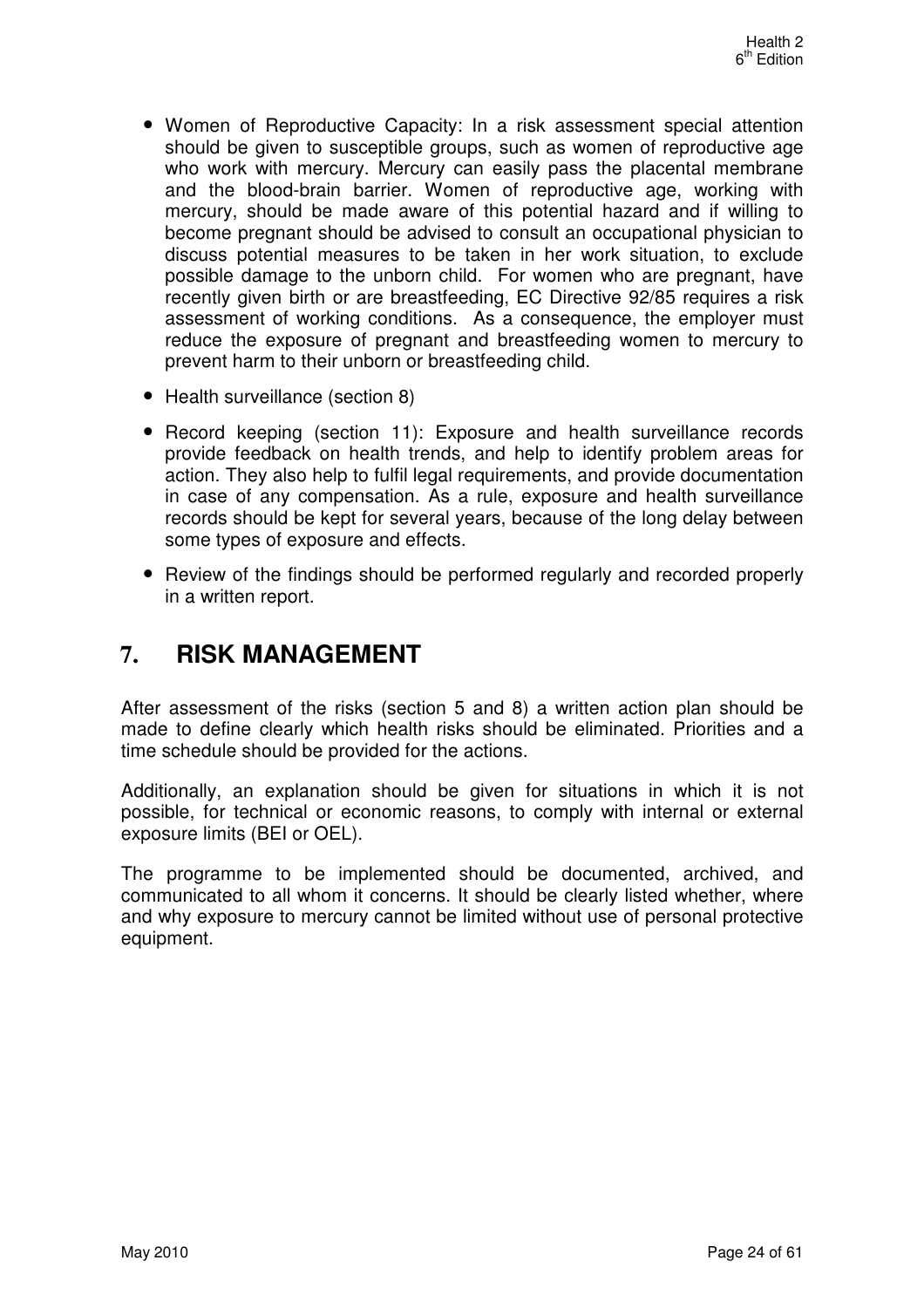| <b>Urinary mercury</b><br>$\mu$ g/g creatinine | <b>Frequency of</b><br><b>Sampling per</b><br>year | <b>Management Action</b>                                              |
|------------------------------------------------|----------------------------------------------------|-----------------------------------------------------------------------|
| < 20                                           | 2                                                  | No action                                                             |
| $20 - 30$                                      | $\geq 4$                                           | No action                                                             |
| $30 - 50$                                      | $\geq 4$                                           | Review individual employee work<br>practices                          |
| > 50                                           | $\geq 4$                                           | Remove from exposure to<br>mercury, until below<br>30 µg/g creatinine |

Euro Chlor recommends the following action levels for individuals:

## **8. HEALTH SURVEILLANCE**

The health surveillance programme is meant to detect any adverse effects of exposure as early as possible. It should be applicable for employees, including employees of contractor companies, who have the potential for exposure to mercury. The health surveillance programme should be under the overall direction of a (occupational) physician. **Analytical 11 – Determination of Mercury and Creatinine in Urine** is the Euro Chlor guideline for the analyses that need to be performed.

In this section the minimum requirements for the programme are listed. The detailed nature of the examinations is left to the professional judgment of the physician. To be able to design an appropriate programme, the physician should take into account the job requirements as well as the health effects of mercury. The programme should at least consist of a pre-placement examination, a periodical examination, an exit examination and a description of what has to be done in case of accidental exposure.

The minimum requirements of physical examinations related to potential mercury exposure are the following:

Pre-placement examination:

- Work and personal medical history, especially for disorders that potentially could be related to mercury exposure such as renal, neurological or psychiatric diseases.
- Urine analysis (blood, protein, mercury baseline)

#### Periodic and exit examination

- update of medical history as described before
- relevant examination of functions based upon history, e.g. neurological examination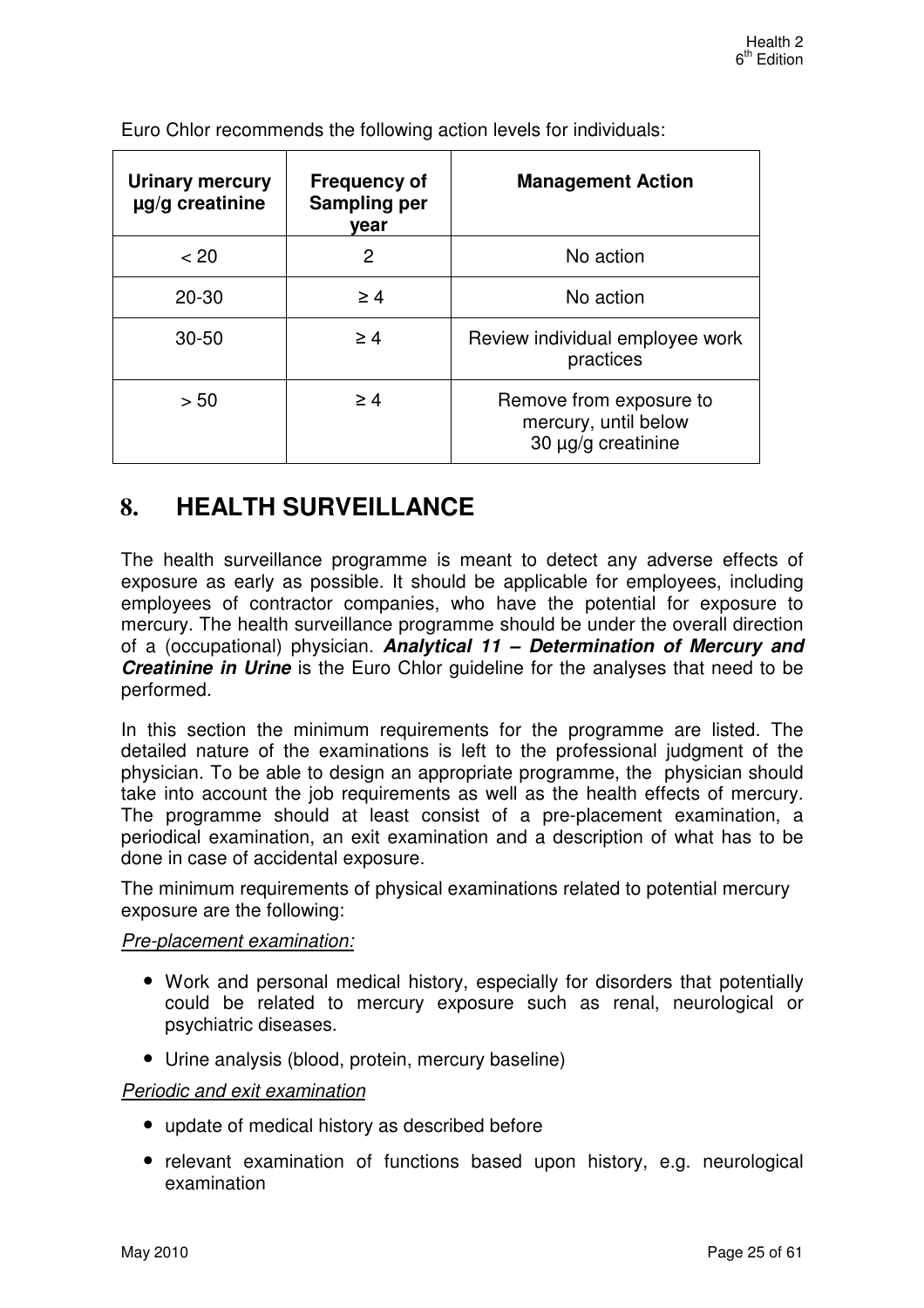• urine analysis (blood, protein, mercury)

Determination of the frequency of periodical biological monitoring has to be based on the risk assessment of similar exposed groups (see section 4).

The results of the mercury health surveillance programme (made anonymous) could be used for information and training to management and workers.

An example checklist that can be used for health surveillance is presented in **Annex 4**.

## **9. HEALTH-RELATED ACTIONS IN CASE OF OVER-EXPOSURE**

### **9.1. Introduction**

In this chapter over-exposure means extraordinary, mostly accidental, short and high exposure. Mostly, in such cases, no direct measurements of mercury in air have been performed. Nevertheless, based on the circumstances under which such incidents have been taken place, it is evident that there is at least a very strong suspicion that there has been a very high exposure.

## **9.2. Actions to be taken:**

First Aid:

Immediate decontamination should be taken place.

- First-aiders should avoid direct contact and chemical protective clothing and breathing protection should be worn, if necessary.
- Contaminated clothing, shoes and leather goods (e.g. watchbands, belts) should be removed
- Quickly and gently excess chemical should be blotted or brushed away.
- After that the skin should be washed gently and thoroughly with water and non-abrasive soap for 5 minutes or until the chemical is removed.
- Medical attention should be called immediately.
- Contaminated clothing, shoes and leather goods should be discarded.

### **9.3. Medical surveillance after the incident.**

- Complete medical assessment including clinical examination to seek clinical signs of mercury intoxication (tremor, neuro-psychochological disorders, stomatitis, gastrointestinal symptoms, cutaneous lesions, blood pressure).
- Complete assessment of renal function, including the measurement of biological parameters of renal function (urea, creatinine, N-acetyl-βglucosaminidase (NAG), β2-microglobulin, albumin).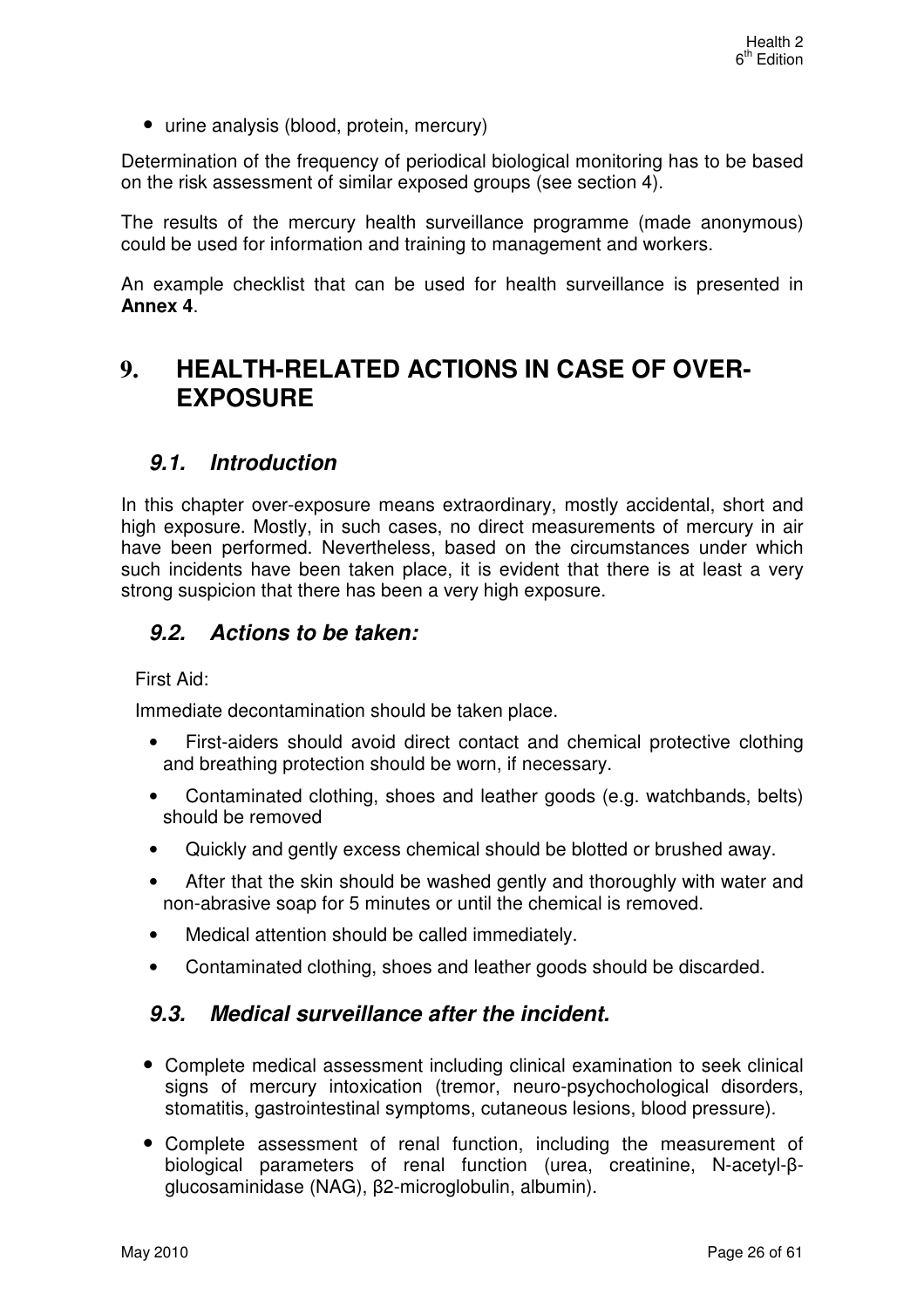- The assessment of lung function.
- The determination of blood mercury levels.
- An electrocardiogram and if necessary, electromyography, visual test and electroencephalogram.
- In case of severe symptoms of mercury intoxication, treatment with chelating agents DMPS (2,3-dimercapto-1-propanesulfonate) or DMSA (meso-2,3 dimercaptosuccinic acid) effective in reducing kidney mercury concentrations, by accelerating the elimination of mercury, could be considered.
- Follow-up of the victim until the symptoms are disappeared and/or the mercury in urine levels have returned to acceptable levels, should take place on a regular basis.

## **10. INFORMATION AND TRAINING FOR EMPLOYEES**

European directive 89/391 CEE requires employers to provide appropriate information and training to all employees, including workers from outside undertakings, potentially exposed to a risk to their health and safety.

A well-defined training programme should be established by employers and provided, before initial assignment and at least annually, to workers who potentially may be exposed to mercury in order to protect them and their coworkers as well as to enable them to perform their work in a competent, safe, and environmentally sound manner.

This programme should consider the following topics:

- Understanding of mercury toxicity.
- Adequate working practice including protective clothing, personal hygiene and emergency procedures.
- Housekeeping practices and decontamination procedures including safe use of mercury and storage practice.
- Exposure limit values, exposure control management and employee exposure measurements (ambient and personal monitoring) together with availability of written procedures and hazard information.
- Medical surveillance program and biological monitoring.
- Control of knowledge and regular refresher training; feedback from audit.

All training should be documented and the contents regularly updated.

OSHA directive CPL 02-02.006: "Inorganic Mercury and its Compounds" provides training recommendations.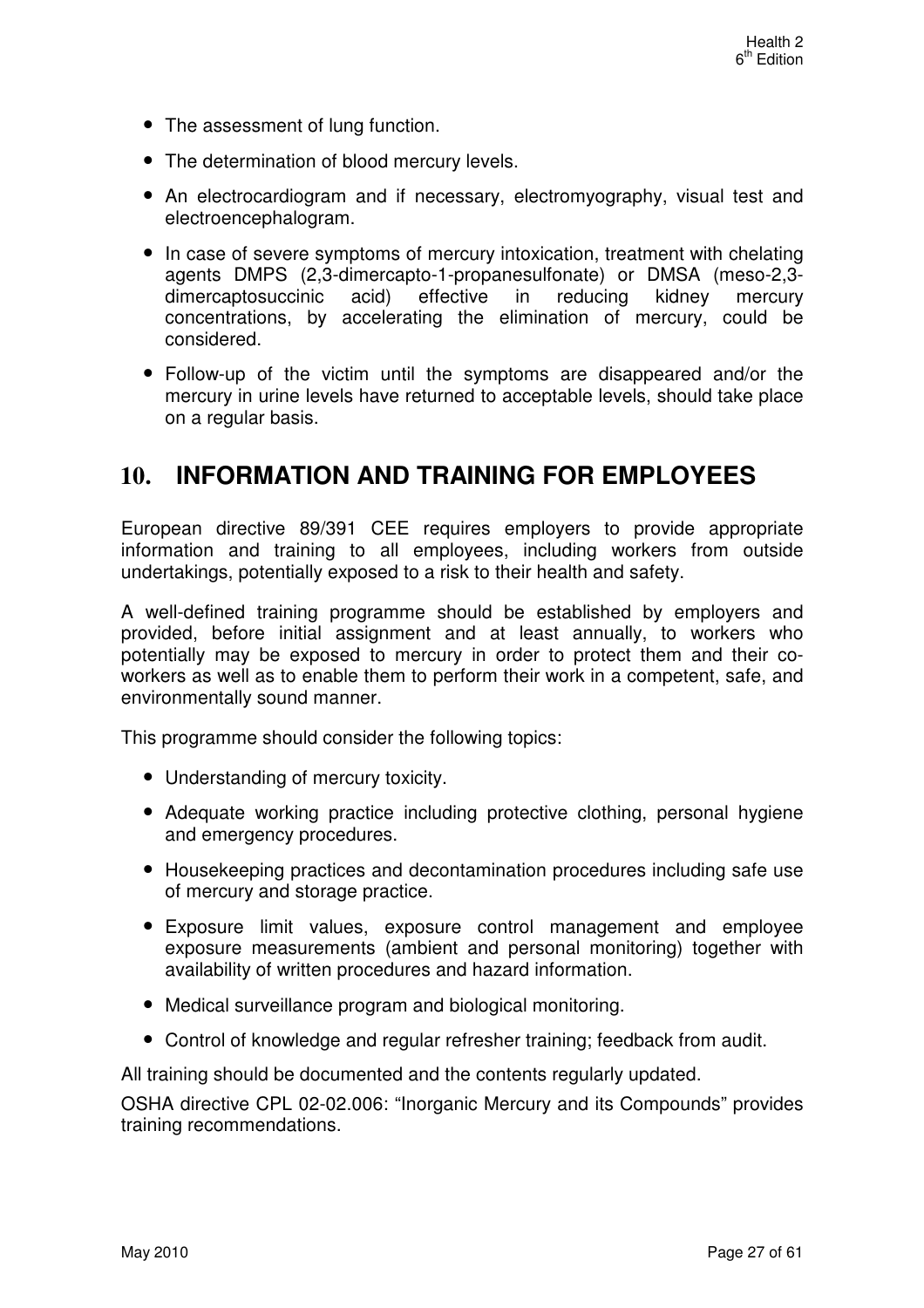## **11. RECORDS**

Records should be kept in order for the following reasons:

- They are necessary for proper medical surveillance
- They could be used for future medical research
- They could be useful in case of any claim for compensation

Moreover, systematic use of the recorded data is fundamental for the process of continuous improvement in the control of exposure to mercury.

Directors, engineers and physicians are responsible for organising their records and for their preservation. Records should be kept in compliance with national and local regulations and must be carefully protected. They could be archived on paper or electronically.

Records should be kept for several decades. Generally speaking, it is necessary to organize such records in a way that an outside body could understand how the processes were managed. This is of fundamental importance for mercury to ensure that knowledge of hazards, hygiene, bio-monitoring, risk assessment is not slowly forgotten when all European mercury electrolyses have been decommissioned.

A detailed list of records is presented in **Annex 5**.

## **11.1. Medical records**

Occupational health records should be comprehensive and available for occupational health personnel. During and after employment they should be stored according to general practice and national law. These records are of crucial importance in cases of claims for compensation. Hence they should at least be present and readily available during site employment and post employment (in accordance with national legislation).

## **11.2. Records of exposure**

- Results from mercury in air monitoring should be attached to relevant SEGs and stored in the administrative HSE records, preferably for "eternity" or according to company policy and/or national law. Through the SEGs the individual members should have these results stored in their individual occupational health records.
- Results from the exposure and biological sampling monitoring programme should be stored in the individual health records of the persons monitored. Statistics from these programmes should also be stored in the administrative HSE records connected to the relevant SEGs under the conditions of storage mentioned above.
- Records of accidental exposures should be kept according to 11.1 and 11.2.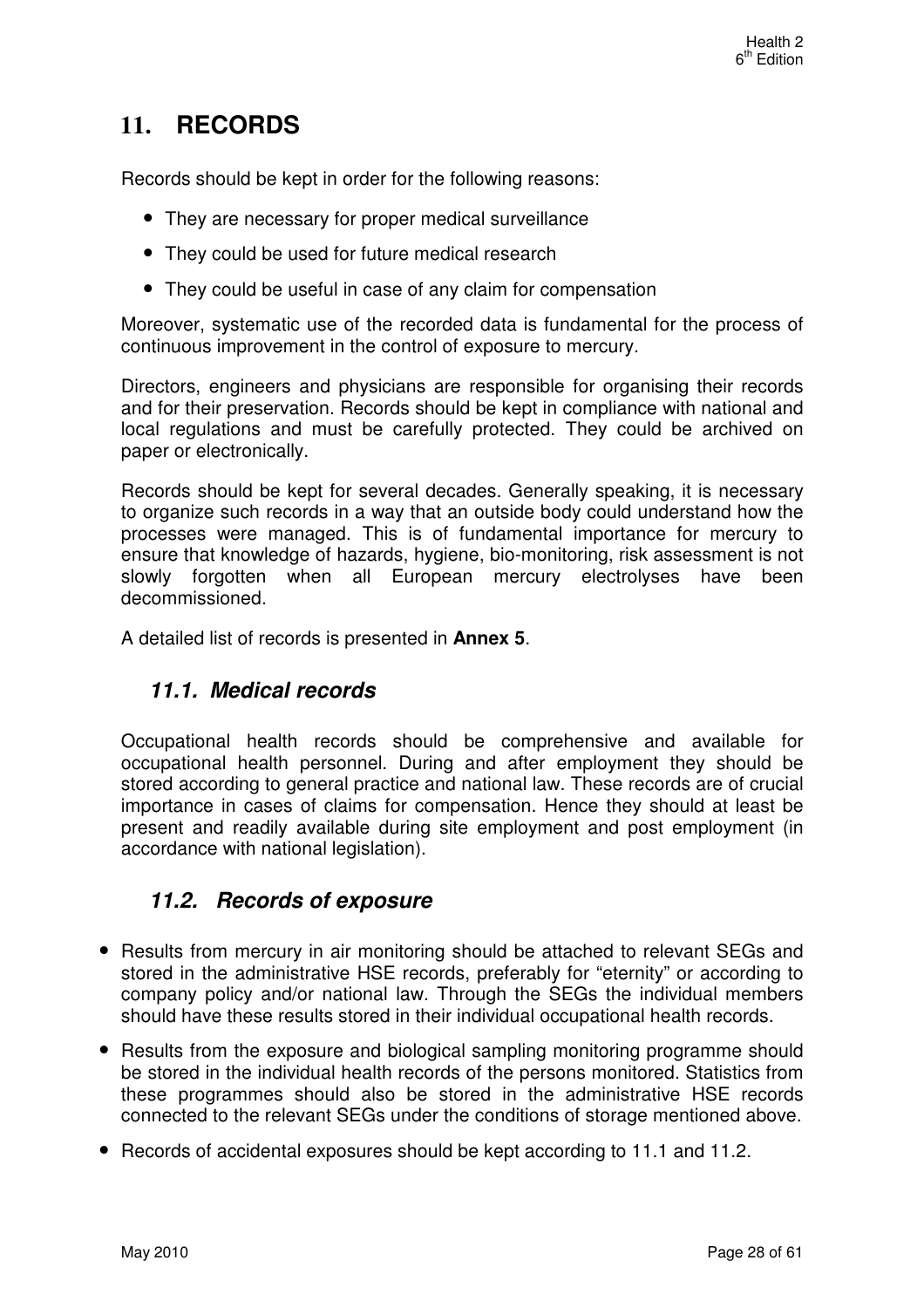## **11.3. Training Records**

Participation of workers in "formal" external or internal training programmes related to both HSE and for their specific jobs should be recorded in their personnel file, available for inspection by occupational health personnel.

## **12. INTERNAL AUDIT**

Management of the health of employees with regard to mercury exposure, as described in this document, should be monitored by at least an internal audit system. A questionnaire which can be used for this is contained in the Euro Chlor document **Health 6**.

## **13. REFERENCES**

ACGIH (1995 – 1996): Threshold Limit Values (TLVs™) for Chemical Substances and Physical Agents and Biological Exposure Indices (BEIs™); pps.55-70

Adams C.R, Ziegler D.K, Lin JT (1983): Mercury intoxication simulating amytrophic lateral sclerosis; Journal of the American Medical Association, **250**, 642-643

Barregard L, Sallsten G, Schutz A, Atewell R, Sheerlving S, Jarvholm B (1992): Kinetics of mercury in blood and urine after brief occupational exposure; Archives of Environmental Health, **47**, 176-184.

Barregard L (1993): Biological monitoring of exposure to mercury vapour; Scandinavian Journal of Work, Environment and Health, **19 suppl.1**, 45-49

Bender HF, Beziel M, Krehenwinkel H, Lademann H, Münstedt R, Menig H, Will W, Nasterlack M (2006): Korrelation zwischen inhalativer Hg-Aufnahme und Hg-Ausscheidung, Gefahrstoffe – Reinhaltung der Luft, **66**, 11-12, November-Dezember

Bluhm RE, Bobbitt RG, Welch LW, Wood AJJ, Bonfiglio JF, Sarzen C, Heath AJ, Branch RA (1992): Elemental mercury vapour toxicity, treatment and prognosis after acute intensive exposure in chlor-alkali plant workers. Part I; Human and Experimental Toxicology, **11/3**, 201-210

Boffetta P, Merler E, Vainio H (1993): Carcinogenicity of mercury and mercury compounds; Scandinavian Journal of Work, Environment and Health, **19/1**, 1-7

Calder I M, Kelman G R and Mason H. (1984): Diurnal variations in urinary mercury excretion; Human Toxicology, **3,** 463-467

Chevian M G, Hursch J B, Clarkson T W et al. (1979): Radioactive mercury distribution in biological fluids and excretion in human subjects after inhalation of mercury vapour; Archives of Environmental Health, **33**,109.

Clarkson T W, Hursch J B, Sager P R, Syverson T L M (1988): "Mercury" in Clarkson T W, Siberg L, Bordberg G F, Sager P R (Eds): Biological Monitoring of Toxic Metals; New York, Plenum Press, 192-246.

Council Directive 89/391/EEC of 12 June 1989 on the introduction of measures to encourage improvements in the safety and health of workers at work.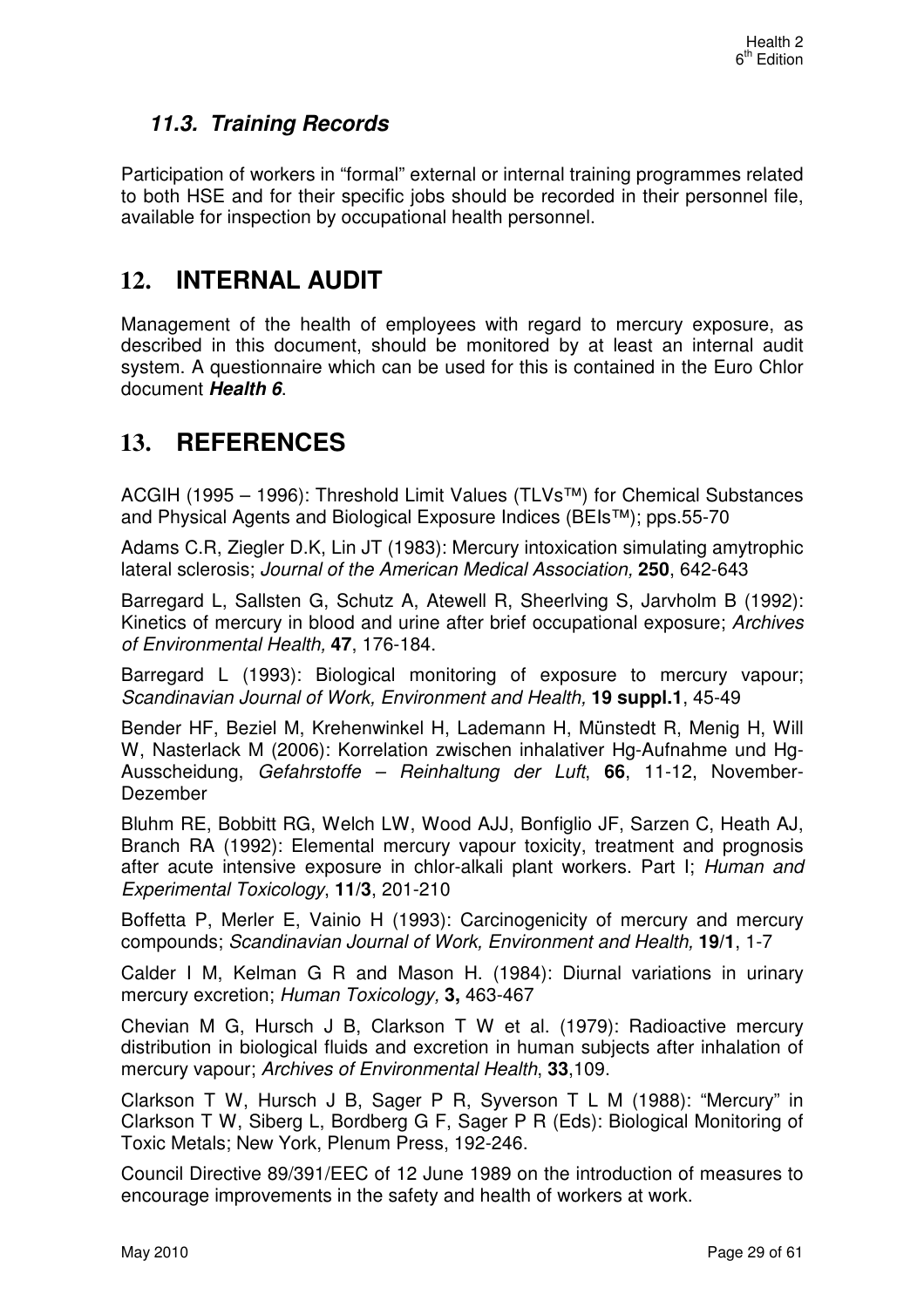Council Directive 92/85/EEC of 19 October 1992 on the introduction of measures to encourage improvements in the safety and health at work of pregnant workers and workers who have recently given birth or are breastfeeding

Cross H J et al. (1995): Mercury and its inorganic divalent compounds: Criteria document for an occupational exposure limit; HSE Books.

Ellingsen DG, Andersen A, Nordhagen HP, Efskind J, Kjuus H (1993): Incidence of cancer and mortality among workers exposed to mercury vapour in the Norwegian chloralkali industry; British Journal of Industrial Medicine, **50/10**, 875-880.

EN 689:1996: "Workplace atmospheres. Guidance for the assessment of exposure by inhalation to chemical agents for comparison with limit values and measurement strategy"

Euro Chlor **GEST 92/171 – Personal protective equipment for use with chlorine**

Euro Chlor **Env Prot 3 – Decommissioning of Mercury Chlor-Alkali Plants**

Euro Chlor **Env Prot 11 - Code of Practice - Mercury Housekeeping**

Euro Chlor **Analytical 6 – Determination of Mercury in Gases**

Euro Chlor **Analytical 11 – Determination of Mercury and Creatinine in Urine**

Euro Chlor Health 6 – Audit questionnaire mercury

Kanerva L, Komulainen M, Estlander T, Jolanki R (1993): Occupational allergic contact dermatitis from mercury; Contact Dermatitis, **28/1**, 26-28

Hursch J B, Clarkson T W, Chevian M G et al. (1976): Clearance of mercury (Hg 197, Hg.203) vapour inhaled by human subjects; Archives of Environmental Health, **31**, 302.

Hursch J B, Clarkson T W, Miles E F, Goldsmith L A (1989): Percutaneous absorption of mercury vapour by men; Archives of Environmental Health, **44**, 120- 27.

IARC (1993): Mercury and mercury compounds Monographs on the Evaluation of Carcinogenic Risks to Humans; **58**, 239-345

Nordhagen H P, Ellingsen D, Kjuus H (1994): Production and surveillance of mercury exposure over 40 years at a chloralkali plant; Ann. Occup. Hyg, **38/5**, 777-788

OSHA directive CPL 02-02.006: "Inorganic Mercury and its Compounds" http://www.osha-slc.gov/OshDoc/Directive=data/CPL=2-2=6.html

Piotrowski J K, Trojanowska B, and Mogilinicka E M (1975): Excretion kinetics and variability of airway mercury in workers exposed to mercury vapour; International Archives of Occupational and Environmental Health, **35**, 245

Rowland AS, Baird DD, Weinberg CR, Shore DL, Shy CM, Wilcox AJ (1994): The effect of occupational exposure to mercury vapour on the fertility of female dental assistants; Occupational and Environmental Medicine, **51/1**, 28-34

Sallsten G, Barregard L, Schutz A (1993): Decrease of mercury in blood after long term exposure, a kinetic study of chlor alkali workers; British Journal of Industrial Medicine, **50**, 814-821.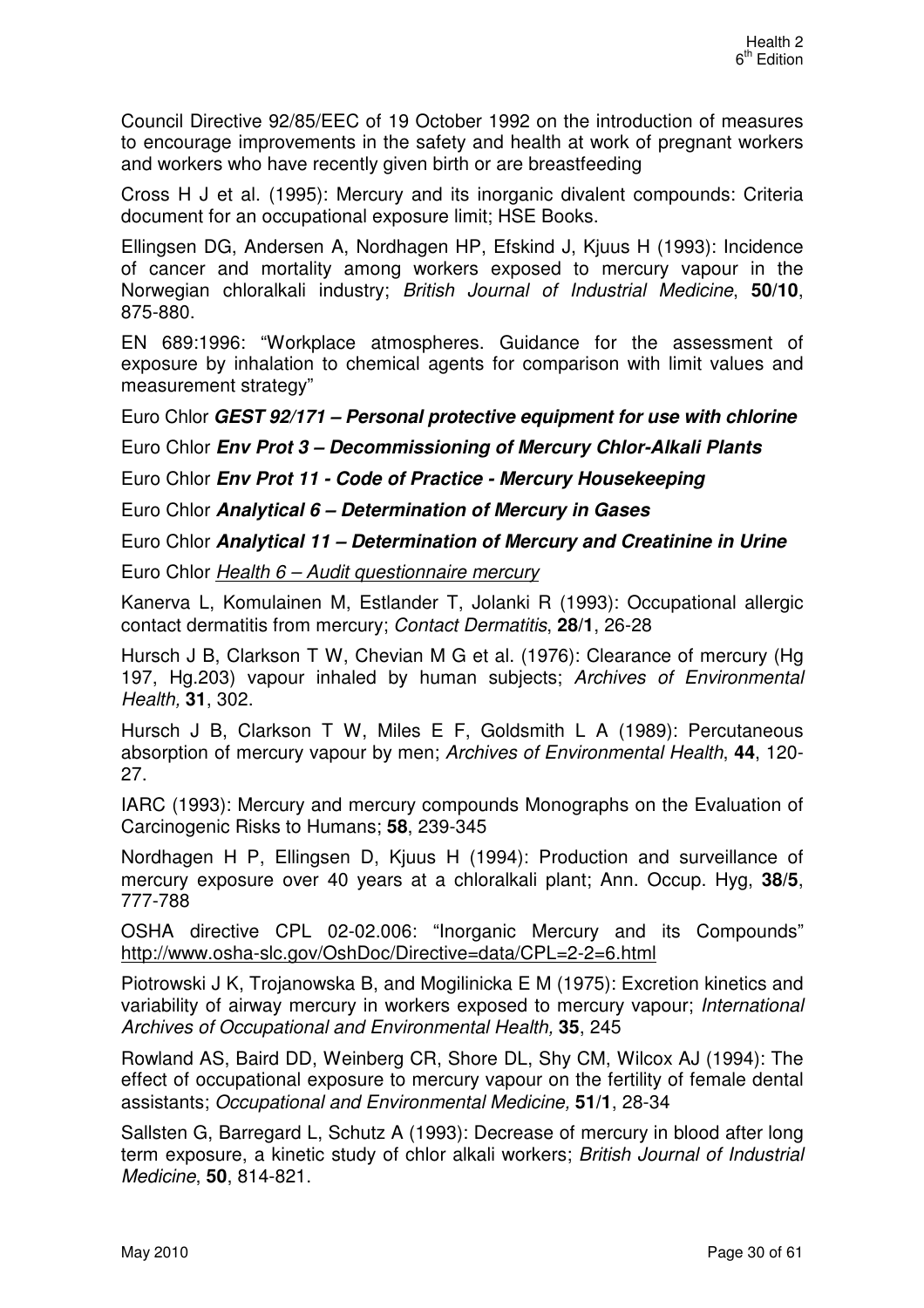SCOEL (2002) Recommendation from Scientific Committee on Occupational Exposure Limits for elemental mercury and inorganic divalent mercury compounds SCOEL/SUM/84 final.

WHO (1991) International Programme on Chemical Safety – Environmental Health Criteria 118 – Inorganic Mercury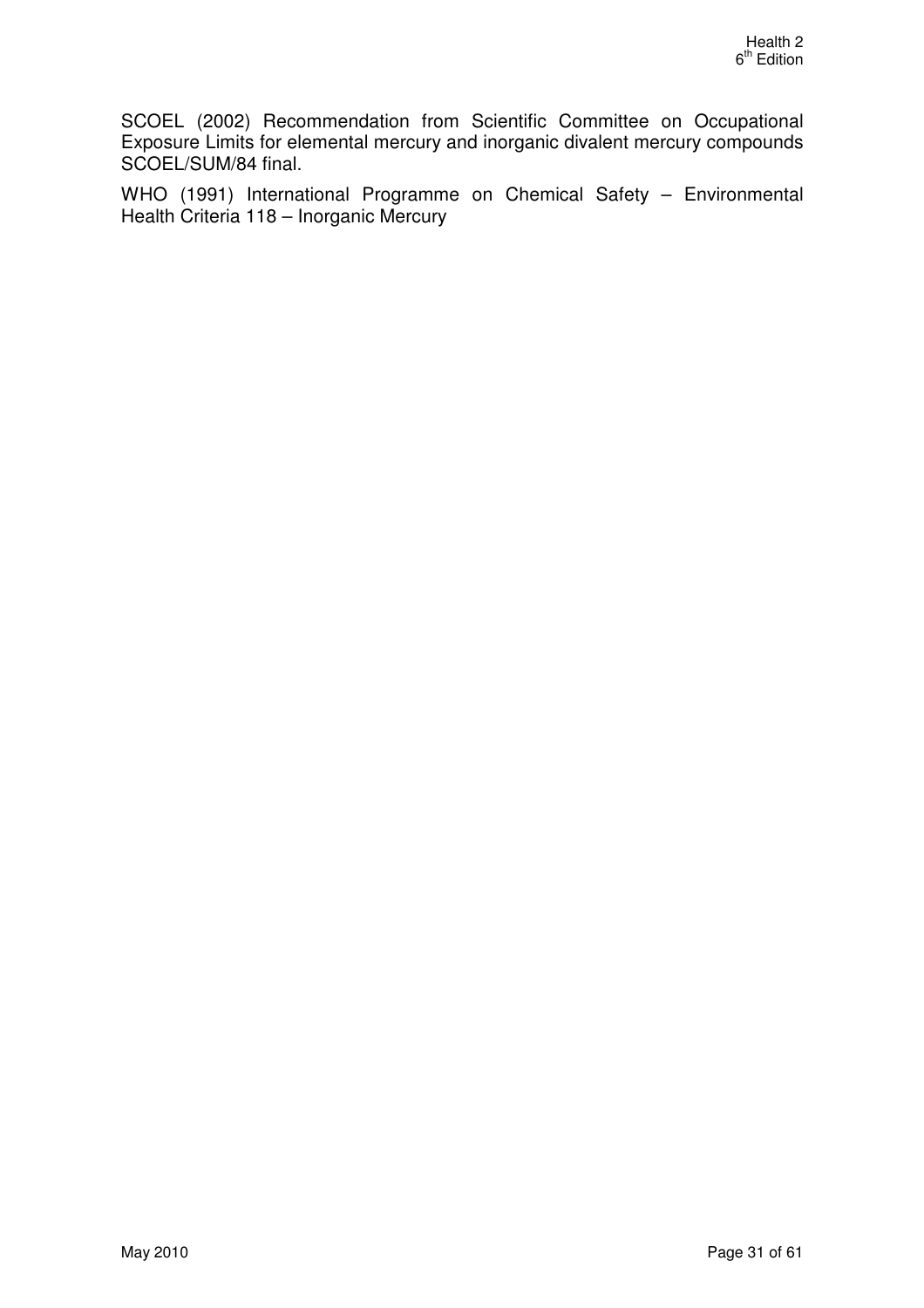## **Appendix 1 - Health Hazards: detailed evaluation**

## **1. TOXICOKINETICS**

### **1.1. Absorption**

Inhalation is the primary route of entry into the body for elemental mercury. Dermal penetration is usually not a significant route of exposure to inorganic mercury.

Approximately 80% of inhaled elemental mercury is absorbed through the lungs by rapid diffusion. In contrast, only 0.01% of elemental mercury is absorbed through the gastrointestinal tract, possibly because of its enterogastric conversion to divalent mercury and subsequent binding to sulfhydryl groups. Dermal absorption of elemental mercury is limited. It is estimated that dermal absorption contributes approximately 2.6% of the absorbed mercury following exposure to elemental mercury vapour in the air; the other 97.4% of absorbed mercury occurs through inhalation.

The absorption, blood levels, and excretion of mercury were evaluated in nine healthy volunteers (two males, seven females) exposed to mercury vapour in air at a concentration of 400  $\mu$ g/m<sup>3</sup> for 15 min. This exposure corresponded to a dose of 5.5 nmol mercury/kg body weight. Samples of exhaled air, blood, and urine were collected for 30 days after exposure. The median retention of elemental mercury after 30 days was 69% of the inhaled dose. This corresponds to the estimated half-life of approximately 60 days for elemental mercury.

### **1.2. Distribution**

The lipophilic nature of elemental mercury results in its distribution throughout the body. Elemental mercury dissolves in the blood upon inhalation, and some remains unchanged. Elemental mercury in the blood is oxidized to its divalent form in the red blood cells. The divalent cation exists as a diffusible or non-diffusible form. The non-diffusible form exists as mercuric ions that bind to protein and are held in high-molecular-weight complexes, existing in equilibrium with the diffusible form. In the plasma, the mercuric ion is predominantly non-diffusible and binds to albumin and globulins.

The high lipophilicity of elemental mercury in solution in the body allows it readily to cross the blood–brain and placental barriers. In mice, the uptake of mercury across the placenta appears to increase as gestation progresses. Levels of mercury in the foetus of the mouse are approximately 4 times higher after exposure to elemental mercury vapour than after mercuric chloride administration, and are 10–40 times higher for rats. The transport of mercuric ion is limited at the placental barrier by the presence of high-affinity binding sites.

Mercury distributes to all tissues and reaches peak levels within 24 h, except in the brain, where peak levels are achieved within 23 days. The longest retention of mercury after inhalation of mercury vapour occurs in the brain. Japanese workers who died 10 years after their last exposure to elemental mercury vapours still had high residual levels of mercury in their brains.

While the primary organs of mercury deposition following inhalation exposure to elemental mercury vapours are the brain and kidney, the extent of deposition is dependent upon the duration of exposure and, to a greater extent, the concentration to which the organism is exposed.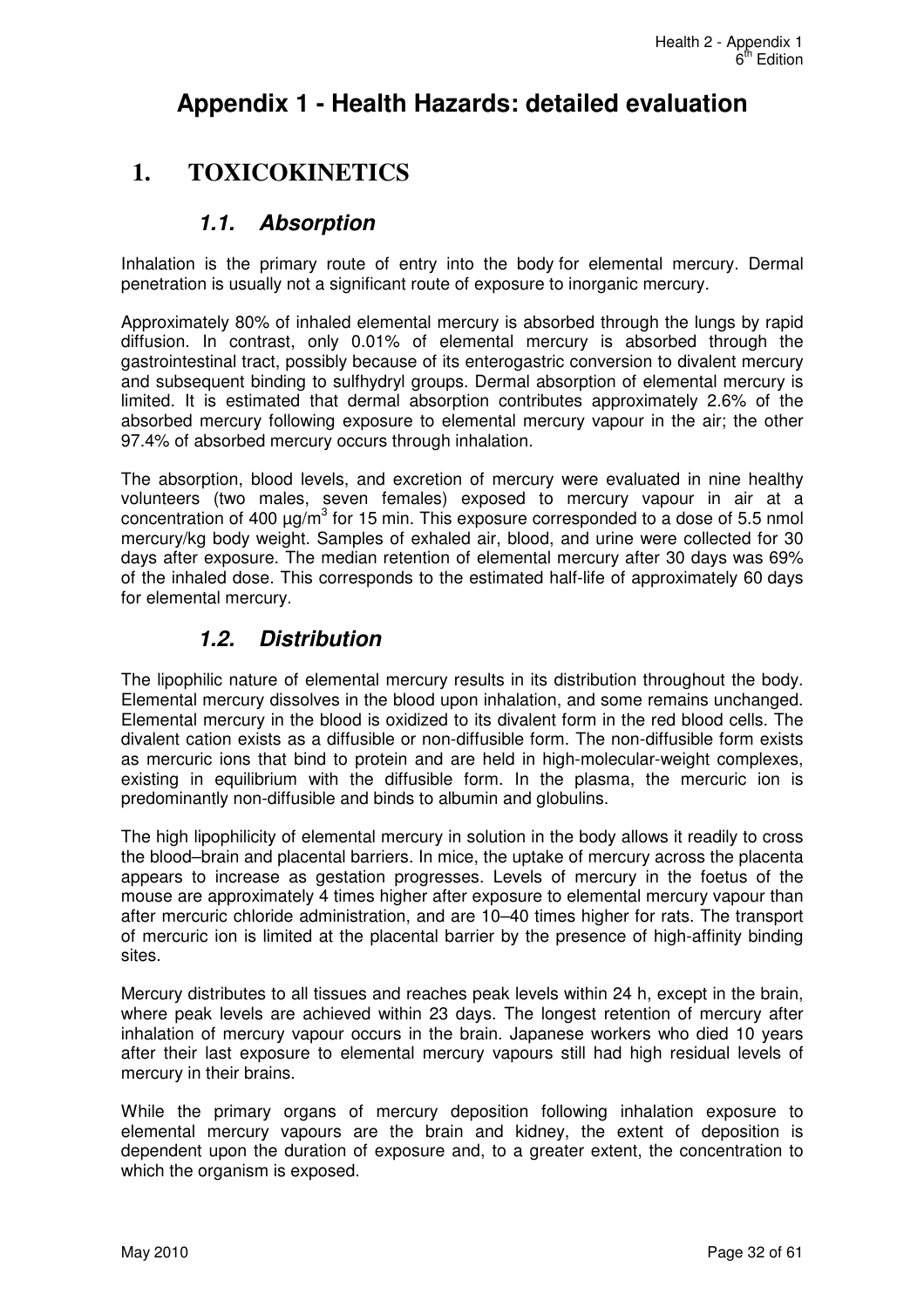### **1.3. Metabolism**

The available evidence indicates that the metabolism of all forms of inorganic mercury is similar for humans and laboratory mammals. Once absorbed, elemental and inorganic mercury enter an oxidation–reduction cycle. Elemental mercury is oxidized to the divalent inorganic cation in the red blood cells and lungs. Evidence from animal studies suggests the liver as an additional site of oxidation. Absorbed divalent cation from exposure to mercuric mercury compounds can, in turn, be reduced to the metallic or monovalent form and released as exhaled elemental mercury vapour.

Once inhaled into the lungs, elemental mercury vapours rapidly enter the bloodstream. The dissolved vapour can undergo rapid oxidation, primarily in the red blood cells, to its inorganic divalent form by the hydrogen peroxide–catalase pathway. It is believed that the rate of oxidation is dependent on (1) concentration of catalase in the tissue; (2) endogenous production of hydrogen peroxide; and (3) availability of mercury vapour at the oxidation site.

The oxidation of elemental mercury may also occur in the brain, liver (adult and foetal), lungs, and probably all other tissues to some degree. In the brain, unoxidized elemental mercury can be oxidized and become trapped in the brain, because it is more difficult for the divalent form to exit the brain via the blood–brain barrier. Autoradiographic studies suggest that mercury oxidation also occurs in the placenta and foetus, although the extent of oxidation is not known.

## **1.4. Elimination and excretion**

Elimination of mercury occurs primarily through the urine and faeces, with the expired air, sweat, and saliva contributing to a much lesser extent.

The urine and faeces are the main excretory pathways of elemental and inorganic mercury compounds in humans, with an absorbed dose half-life of approximately 1–2 months. After a short-term high-level mercury exposure in humans, urinary excretion accounts for 13% of the total body burden. After long-term exposure, urinary excretion increases to 58%. Exhalation through the lungs and secretion in saliva, bile, and sweat may also contribute a small portion to the excretion process. Humans inhaling mercury vapour for less than an hour expired approximately 7% of the retained dose of mercury. Inorganic mercury is also excreted in breast milk. The overall rate of elimination of inorganic mercury from the body is the same as the rate of elimination from the kidney, where most of the body burden is localized.

Elimination from the blood and the brain is thought to be a biphasic process, with an initial rapid phase in which the decline in the body burden is associated with high levels of mercury being cleared from tissues, followed by a slower phase with mercury clearance from the same tissues. An even longer terminal elimination phase is also possible because of accumulation or persistence of mercury, primarily in the brain.

In a study of former chlor-alkali workers exposed to elemental mercury vapour for 2–18 years (median 5 years), Sallsten et al. (1993) found that the elimination of mercury in urine was well characterized by a one-compartment model, with an estimated half-life of 55 days.

Age is a factor in the elimination of mercury in rats following inorganic mercury exposure, with younger rats demonstrating significantly higher retention than older rats. This agedependent difference in the rate of mercury excretion may reflect differences in the sites of mercury deposition (i.e., hair, red blood cells, skin).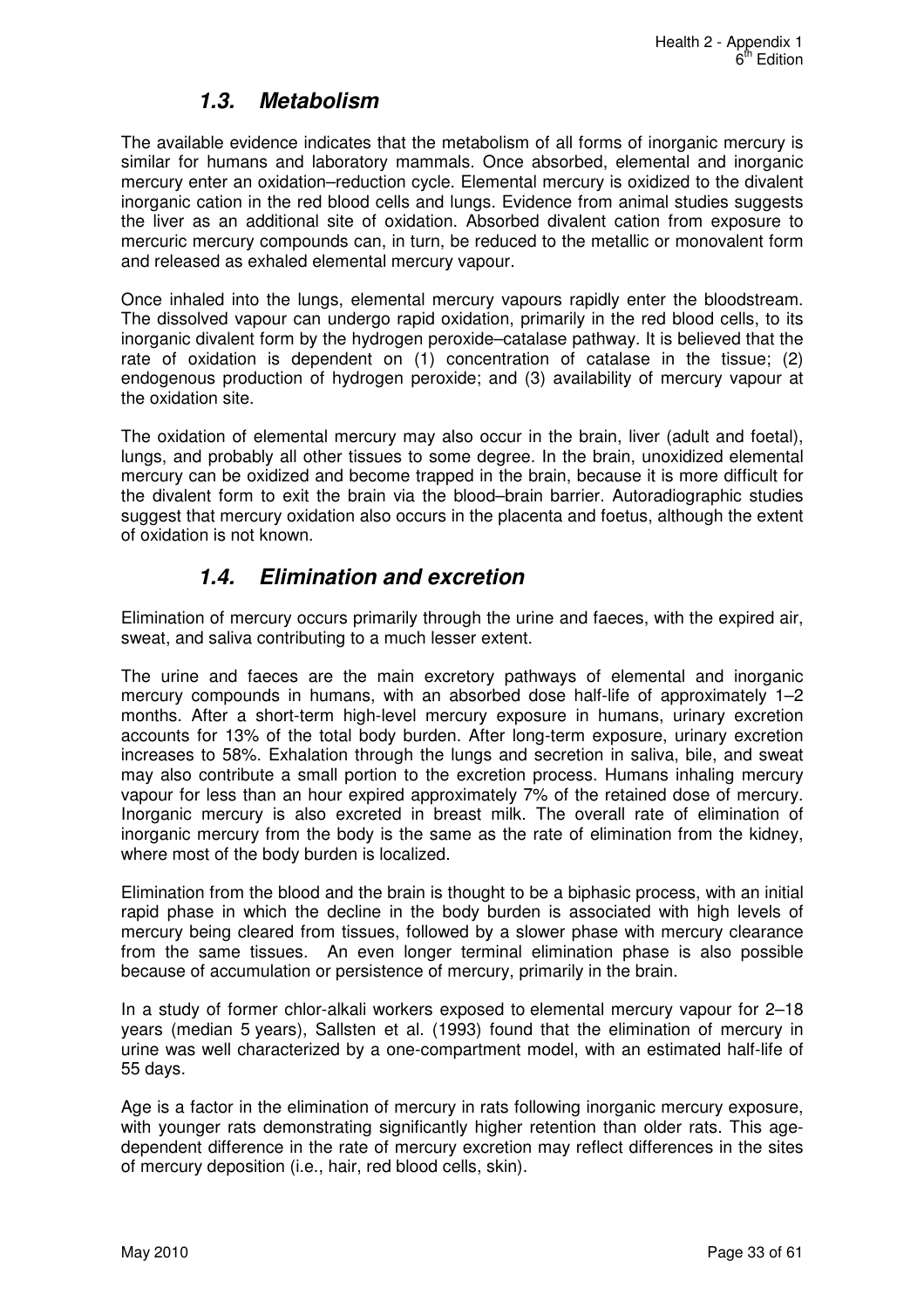## **2. BIOMARKERS OF EXPOSURE**

Urine samples are considered to be the best determinant of mercury body burden from long-term exposure to elemental and inorganic mercury. Blood samples are useful primarily in cases of short-term, higher-level exposures to these forms, but are not as reliable an indicator of total body burden in longer-term exposures. Most analytical methods do not differentiate between inorganic and organic mercury, so total mercury concentrations in blood reflect the body burden of total mercury. Inorganic forms of mercury are not excreted to any significant extent in scalp hair, making hair an inappropriate biomarker of inorganic mercury exposure.

Occupational studies show that recent mercury exposure is reflected in blood and urine. However, at low exposure levels (<0.05 mg mercury/ $m^3$ ), correlation with blood or urine mercury levels is low. Blood levels of mercury peak sharply during and soon after shortterm exposures, indicating that measurements of blood mercury levels should be made soon after exposure. The half-life of mercury in the blood is only 3 days, attesting to the importance of taking blood samples as soon after exposure as possible. In the case of low-level long-term exposure, urine samples provide the best indicator of body burden.

Urinary mercury measurement is reliable and simple and provides rapid identification of individuals with elevated mercury levels. It is a more appropriate marker of exposure to inorganic mercury, since organic mercury represents only a small fraction of urinary mercury. Urinary mercury levels correlate better than blood inorganic mercury concentrations with exposure following long-term, low-level occupational exposure to elemental mercury vapour. There may be marked diurnal variation in the urinary concentration of mercury.

Based on a systematic review of high-quality studies, the International Commission on Occupational Health and the International Union of Pure and Applied Chemistry Commission on Toxicology estimated that a mean value of 2 µg/l was the background blood level of mercury in people who do not eat fish. These levels are "background" in the sense that they represent the average levels in blood in the general population and are not associated with a particular source of mercury exposure. However, the intra- and inter-individual differences in these biomarkers are substantial, possibly due to dental amalgam (urine) and ingestion of contaminated fish (blood).

Several studies have reported a correlation between airborne mercury and mercury in blood and urine; however, results vary, and it is not known whether the ratio between concentrations in urine (HgU) and blood is constant at different exposure levels. Limiting the analysis to studies in which the exposure had been assessed using personal breathing zone mercury measurements, it was estimated that in continuous 8 h/day occupational exposure, an airborne mercury concentration of 1 mg/m $3$  leads to an average urinary mercury concentration of 1.4 mg (7 µmol)/litre (variation between individual studies: 0.7–2.3 mg [3.5–11.5 µmol]/litre; seven studies) and to an average blood mercury concentration of 0.48 mg (2.4 µmol)/litre (0.17–0.81 mg [0.85–4.0 µmol]/litre; six studies) (Cross et al., 1995). However, in a short study run by the German chlorine industry in 2004, using data from 6 sites, the ratio between personal air measurements and urine values varied from 0.6 to 4.2, with variable correlations within the same plant. Considerable variability was observed in Hg air/HgU ratios within workers in the same plant. If the average individual results are used as a single measurement, no correlation between the HgU and Hg Air results can be demonstrated in data from this study (Euro Chlor 2007).

A specific study on chlor-alkali workers in Norway also showed wide variations in the correlation of mercury values in air and urine depending on the job type: maintenance workers had the lowest correlation (r=0.24) whereas the correlation for cell room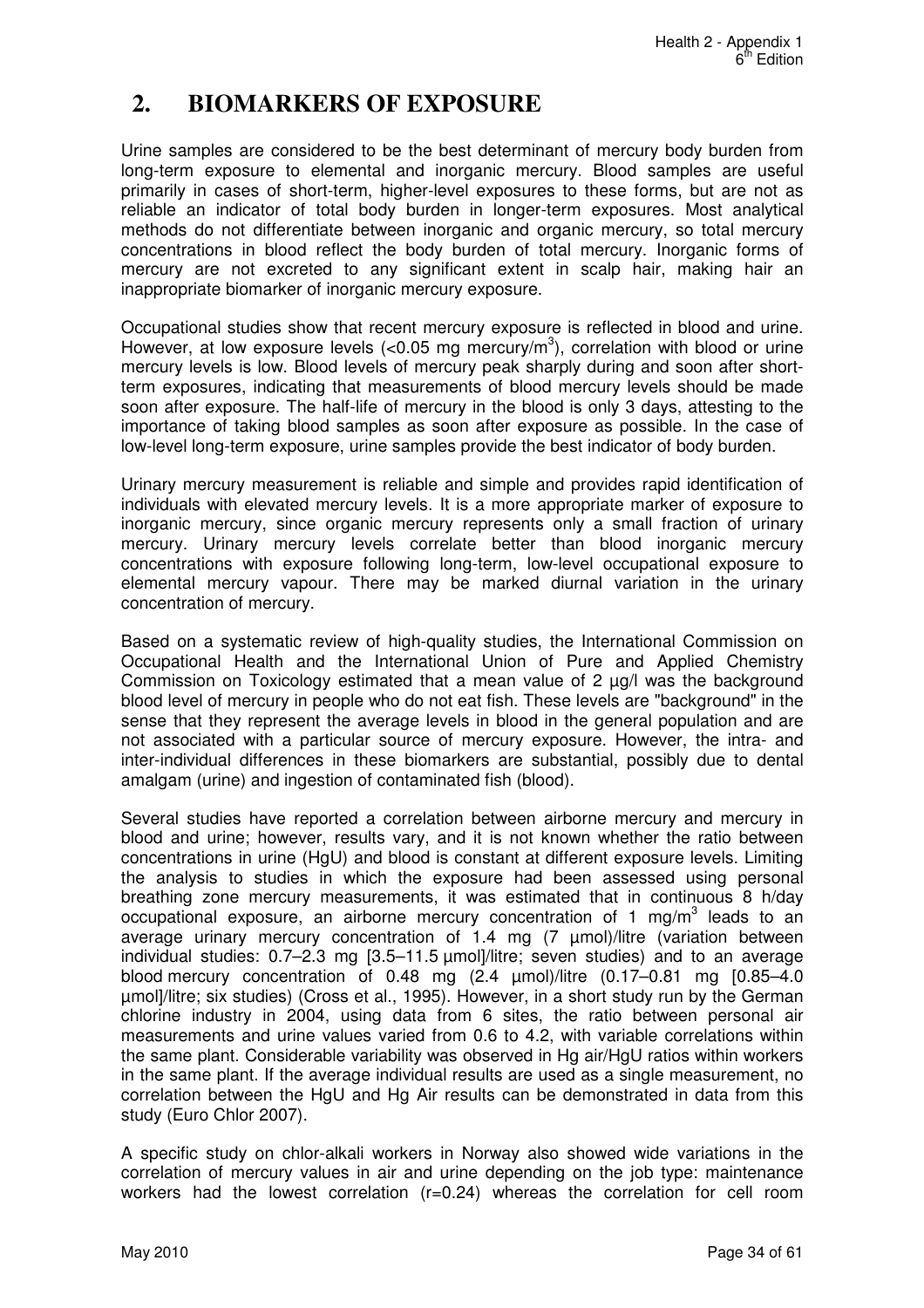operators was more predictable (r=0.70) (Norhagen et al., 1994). This demonstrates the difficulty in establishing straightforward correlations between urine and air levels of mercury.

Relationships between urinary and blood mercury concentrations with signs and symptoms of exposure are less clear. Exposure to elemental or other inorganic forms of mercury can be verified by examining the urinary mercury concentration. Urinary mercury concentrations normally expected in an asymptomatic population would be  $\lt 10$  ug/l. Background levels of urinary mercury, adjusted for creatinine, in an unexposed population are generally expected to be 5 µg mercury/g creatinine.

## **3. EFFECTS ON HUMANS**

## **3.1. Symptoms and signs in acute intoxications**

Mercury will cause severe disruption of any tissue with which it comes into contact at a sufficient concentration, but the two main effects of mercury poisoning are neurological and renal disturbances. In general, the ingestion of acute toxic doses of any form of mercury will result in the same terminal signs and symptoms, namely shock, cardiovascular collapse, acute renal failure and severe gastrointestinal damage. Acute oral poisoning results primarily in haemorrhagic gastritis and colitis; the ultimate damage is to the kidney. Clinical symptoms of acute intoxication include pharyngitis, dysphagia, abdominal pain, nausea and vomiting, bloody diarrhoea and shock. Later, swelling of the salivary glands, stomatitis, loosening of the teeth, nephritis, anuria and hepatitis occur. Exposure for a few hours to 1-3  $mg/m<sup>3</sup>$  may give rise to pulmonary irritation and destruction of lung tissue and occasionally to central nervous system disorders.

## **3.2. Neurotoxicity**

The central nervous system is probably the most sensitive target for elemental mercury vapour exposure. Similar effects are seen after all durations of exposure; however, the symptoms may intensify and become irreversible as exposure duration or concentration increase. A wide variety of cognitive, personality, sensory, and motor disturbances have been reported. Prominent symptoms include tremors (initially affecting the hands and sometimes spreading to other parts of the body), emotional lability (characterized by irritability, excessive shyness, confidence loss, and nervousness), insomnia, memory loss, neuromuscular changes (weakness, muscle atrophy, muscle twitching, electromyographic abnormalities), headaches, polyneuropathy (paraesthesia, stocking-glove sensory loss, hyperactive tendon reflexes, slowed sensory and motor nerve conduction velocities), and performance deficits in tests of cognitive function. Some long-term exposures to elemental mercury vapour have resulted in unsteady walking, poor concentration, tremulous speech, blurred vision, performance decrements in psychomotor skills (e.g., finger tapping, reduced hand–eye coordination), decreased nerve conduction, and other signs of neurotoxicity. Recent studies using sensitive tests for psychomotor skills, tremor, and peripheral nerve function suggest that adverse effects may be associated with very low exposures. A recent study of 75 formerly exposed workers examined using an extensive neuropsychological test battery found that deficits in motor function, attention, and possibly the visual system may persist for years after termination of occupational exposure, but previous exposure did not appear to affect the workers' general intellectual level or ability to reason logically.

### **3.2.1. Occupational exposure**

Several studies have reported significant effects on tremor, cognitive skills or other central nervous system effects among groups exposed occupationally to similar or slightly higher levels. Tremor, abnormal Romberg test, dysdiadochokinesis, and difficulty with heel-to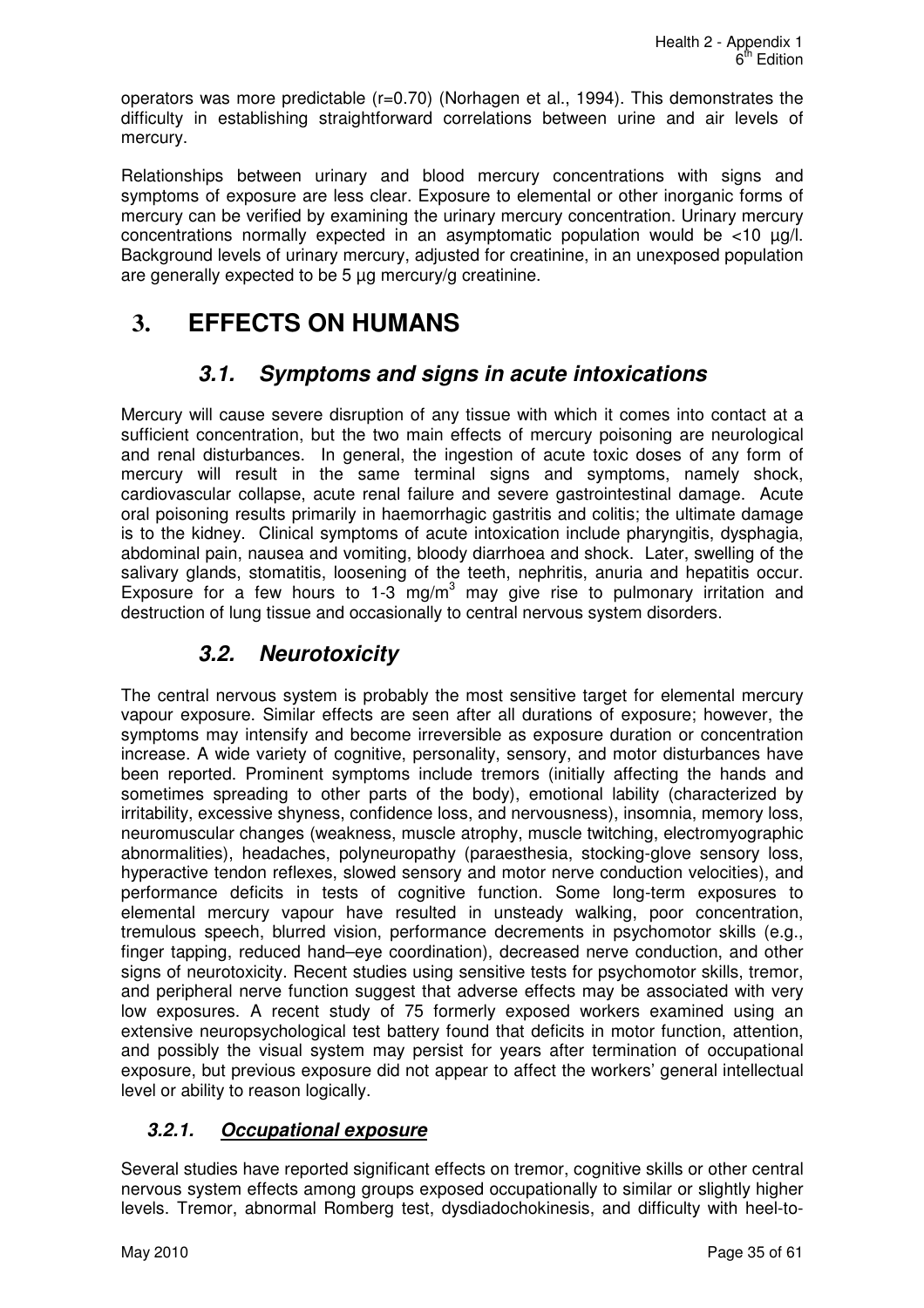toe gait were observed in thermometer plant workers subjected to mean personal breathing zone air concentrations of 0.076 mg/m<sup>3</sup> (range of 0.026–0.27 mg/m<sup>3</sup>) (Ehrenberg et al., 1991).

In a cross-sectional study of 36 workers with no less than 10 years of exposure (average 16.9 years) to mercury vapour in a chlor-alkali plant, disturbances in tests on verbal intelligence and memory were more frequent among the exposed group members having blood mercury levels above 75 nmol/l and urinary mercury above 280 nmol/litre (the median values for the exposed group) (Piikivi et al., 1984). Using the relationship developed above, these would correspond to an air mercury concentration of 31–40  $\mu$ g/m $^3$ . $^7$ 

In another study of 41 male chlor-alkali workers (Piikivi & Tolonen, 1989), electroencephalograms (EEGs) were compared with those of 41 age-matched referents from mechanical wood processing plants. The exposure was assessed as the time weighted average blood mercury concentrations (59 [standard deviation (SD) 12.6] nmol/l), based on an average of 22 (SD 5.7) measurements during an average 15.6 (SD 8.9) years of exposure. Using the relationship mentioned in section 4.7 of the main document, this would correspond to an air mercury concentration of 25  $\mu$ g/m<sup>3</sup>. The exposed workers had significantly slower and more attenuated EEGs than the referents; this difference was most prominent in the occipital region.

In a study (Piikivi & Hänninen, 1989) in which the population studied largely overlapped with that in the study of Piikivi & Tolonen (1989), subjective symptoms and psychological performance of 60 male workers in a chlor-alkali facility were compared with those among 60 age-matched referents from the mechanical wood industry. The average length of exposure was 14 years, and all test subjects had been exposed for at least 5 years. The time weighted average blood mercury concentration among the mercury-exposed group averaged 51.3 (SD 15.6) nmol/l, with a range of 24.7–90 nmol/l. While no exposurerelated perceptual motor, memory, or learning ability disturbances were observed, the exposed workers reported an increase in memory disturbances, sleep disorders, anger, fatigue, and confusion, compared with the controls. The authors considered that the three-shift work of the mercury-exposed workers was a possible cofactor behind the increased symptoms, with the exception of memory disturbances. Using the relationship mentioned in section 4.7. of the main document, the average blood mercury concentration in the mercury-exposed group would correspond to an air mercury concentration of 25  $\mu$ g/m $^3$ .

Arm-hand steadiness showed a decline of borderline statistical significance among 43 workers exposed (exposure duration 5.3 [SD 3.9] years) to mercury vapour, compared with non-exposed referents (Roels et al., 1982), in the lowest exposure group, whose blood mercury concentration at the time of the study was 10–20 µg/litre; using the relationship mentioned in section 4.7. of the main document, this blood mercury concentration would correspond to an air mercury concentration of 21–42  $\mu$ g/m<sup>3</sup>.

Fawer et al. (1983) measured hand tremors in 26 male workers exposed to elemental mercury in 3 different industries. The mean duration of exposure was 15.3 years. At the time of the study, the average urinary mercury concentration was 11.3 µmol Hg/mol creatinine (20 µg/g creatinine). The mean mercury level (time weighted average) measured using personal air monitors was 0.026 mg/m3 (three subjects were exposed to >0.05 mg/m3). As referents 25 control males working in the same facilities, but not exposed to mercury, were chosen. Hand tremors were measured in the subjects using an accelerometer both at rest and while holding 1250 g. The highest peak frequency of the acceleration (i.e., the frequency corresponding to the highest acceleration) was greater in exposed men than in controls ( $P < 0.001$ ) and was significantly related to duration of exposure and age but not to the urine and blood Hg. Smoking was not accounted for and might have confounded the study.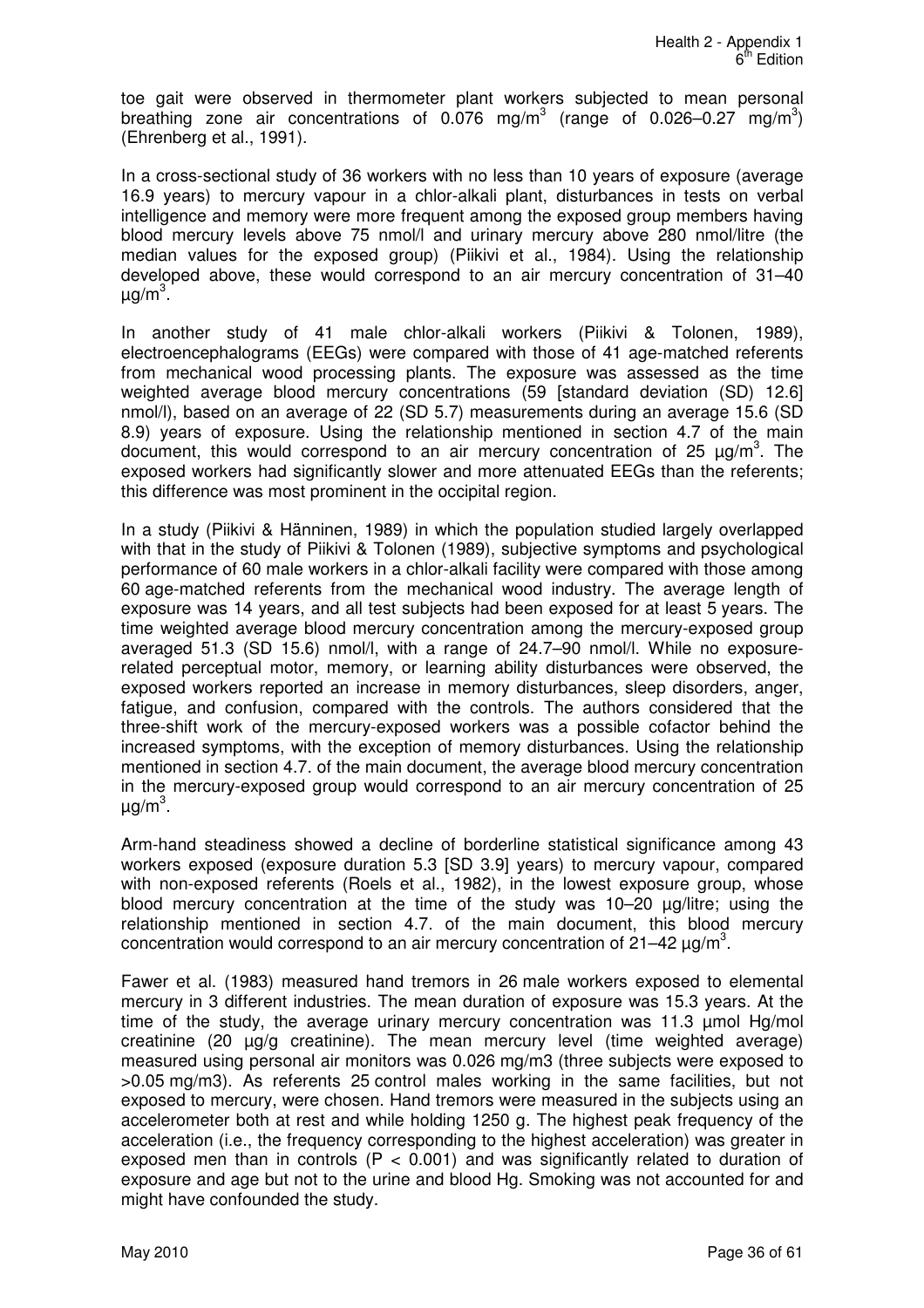In a further study in Belgium, Roels et al. (1985) compared subjective symptoms and psychometric test results of 131 male workers exposed to mercury for an average of 4.8 years and 54 females in different industries with those from sex-, age-, weight-, and height-matched referents. Subjective symptoms were more prevalent among the mercuryexposed workers, but were not related to level or duration of exposure, and were considered to be exposure-related by the author. Of the large number of psychometric test results, only hand tremor was related to mercury exposure, and in males only. The average blood mercury concentration at the time of the study was 14 µg/litre (95th percentile, 37 µg/litre) in males and 9 µg/litre (95th percentile, 14 µg/litre) in females. Using the relationship developed in section 4.7. of the main document, the average blood mercury concentration in males and females would correspond to air mercury concentrations of 29 and 19  $\mu$ g/m<sup>3</sup>, respectively.

Abnormal nerve conduction velocities have also been observed in workers from a chloralkali plant with a mean urinary mercury concentration of 450 µg/litre (Levine et al., 1982). These workers also experienced weakness, paraesthesia, and muscle cramps. Prolongation of brainstem auditory-evoked potentials was observed in workers with urinary mercury levels of 325 µg/g creatinine (Discalzi et al., 1993), and prolonged somatosensory-evoked potentials were found in 28 subjects exposed to 20–96 ug mercury/m<sup>3</sup> (Langauer-Lewowicka & Kazibutowska, 1989).

Another investigation studied possible neuropsychological effects among former chloralkali workers with past exposure to mercury vapour. Seventy-five formerly exposed workers who had been examined with an extensive neuropsychological test battery were compared with 52 referents frequency-matched for age. The tests measured general cognitive function, motor and psychomotor function, attention, memory, and learning. The groups were similar in educational level, age, and verbal comprehension. The mean exposure time to mercury vapour in the index group was 7.9 (range 1.1-36.2) years with an annual mean urinary mercury concentration of 539 (range 41-2921) nmol/l. The mean time since the cessation of exposure was 12.7 (range 1.0-35.0) years. Performance on the grooved pegboard and the Benton visual retention test was poorer among the formerly exposed workers when compared with the referents. In addition the subjects who had experienced the highest intensity of exposure (cumulative urinary mercury index higher or equal to 550 nmol/l/year) had a poorer performance on the trailmaking test, part A and B, on the digit symbol test, and on the word pairs test (retention errors). The results suggest a slight persistent effect of mercury vapour exposure on the central nervous system, mainly involving motor functions and attention, but also possibly related to the visual system. Previous exposure does not seem to have affected the workers' general intellectual level or their ability to reason logically (Mathiesen et al., 1999).

Neuropsychological effects were examined in 47 mercury vapour exposed male chloralkali workers with current low concentrations of urinary mercury (mean HgU 5.9 nmol/mmol creatinine (Cr). Their average duration of exposure was 13.3 years, and the calculated mean concentration of U-Hg was 9.0 nmol Hg/mmol Cr per year (exposure intensity) during their time of exposure. They were compared with 47 age-matched male referents in a cross-sectional study. The two groups were not statistically significantly different with respect to neuropsychological test performance or number of self-reported subjective symptoms. The test results of the Static Steadiness Test, which assesses tremor, were not associated with exposure to mercury vapour. However current smokers had more hand tremor than non-smokers. Statistically significant associations were found between indices of current exposure (the concentration of inorganic mercury in whole blood) and the results of the WAIS Digit Symbol Test and the Benton Visual Retention Test (number of correct responses). This could indicate a small effect of current exposure on visuomotor/psychomotor speed and attention, and immediate visual memory. Whether the association found between the historical exposure intensity and the Digit Symbol Test results may represent long-term consequences of exposure cannot be determined in this study (Ellingsen et al., 2001).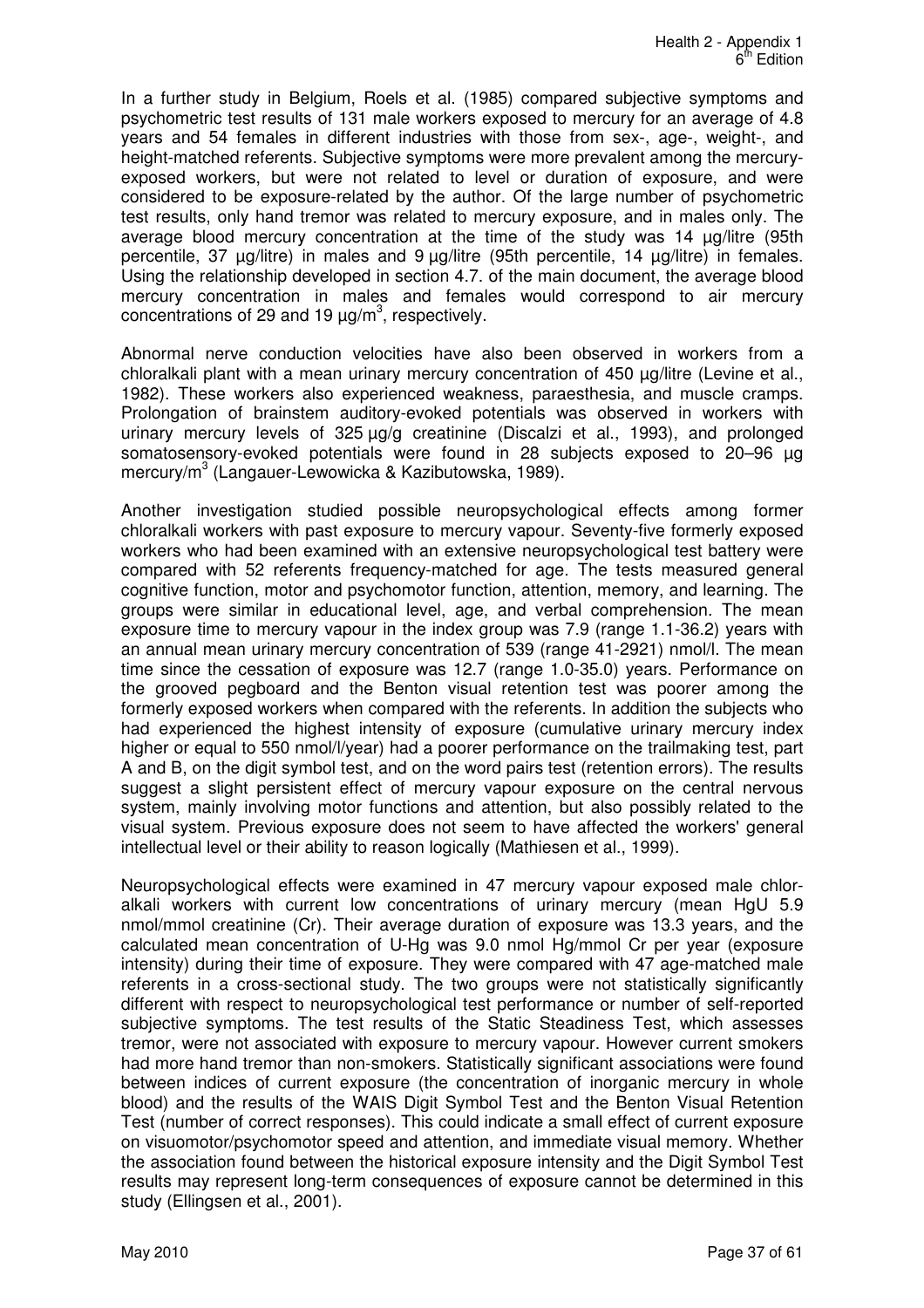Ngim et al. (1992) reported that dentists with an average of 5.5 years of exposure to low levels of elemental mercury demonstrated impaired performance on several neurobehavioural tests. Exposure levels measured at the time of the study ranged from 0.0007 to 0.042 mg/m<sup>3</sup>, with an average of 0.014 mg/m<sup>3</sup>. Mean blood mercury levels among the dentists ranged from 0.6 to 57 µg/litre, with a geometric mean of 9.8 µg/litre. The performance of the dentists on finger tapping (motor speed measure), trail making (visual scanning measure), digit symbol (measure of visuomotor coordination and concentration), digit span, logical memory delayed recall (measure of visual memory), and Bender-Gestalt time (measure of visuomotor coordination) was significantly poorer than that of controls. The exposed dentists also showed higher aggression than did controls. Furthermore, within the group of exposed dentists, significant differences were reported to have been observed between a subgroup with high mercury exposure compared with a subgroup with lower exposure. These exposure severity subgroups were not compared with controls, and average exposure levels for the subgroups were not reported. Using the relationship developed in section 4.7. of the main document, the geometric mean blood mercury concentration of 9.8 µg/litre would correspond to an air mercury concentration of 20  $\mu$ g/m<sup>3</sup>.

Echeverria et al. (1995) evaluated the behavioural effects of low-level exposure to mercury among dentists. The exposed group was defined as those dentists with urinary mercury levels greater than 19 µg/litre; those with lower urinary mercury concentrations comprised the unexposed group. Exposure thresholds for health effects associated with elemental mercury exposure were examined by comparing behavioural test scores of 19 exposed dentists (17 males, 2 females) with those of 20 unexposed dentists (14 males, 6 females). The mean urinary mercury concentration was 36.4 µg/litre for exposed dentists and below the level of detection for unexposed dentists in this study. Significant urinary mercury dose–effects were found for poor mental concentration, emotional lability, somatosensory irritation, and mood scores (tension, fatigue, confusion). Using the relationship developed in section 4.7. of the main document, the mean urinary mercury concentration of 36.4  $\mu$ g/l would correspond to an air mercury concentration of 26  $\mu$ g/m<sup>3</sup>.

More recently, Meyer-Baron et al. (2002) performed a meta-analysis of published studies on neurobehavioural functions in occupationally exposed individuals. Out of a total of 44 studies, 12 studies were included in the analysis. The results obtained were based on a total of 686 exposed and 579 control subjects. There was evidence of a dose-response relationship of effect sizes. Nine significant performance effects were noted at mean urinary concentrations below 35 µg/g creatinine. Most of these appeared at urinary excretions between 22 and 29  $\mu q/q$  creatinine, two effects appeared at 18 and 19  $\mu q/q$ creatinine and two appeared at 34 µg/g creatinine. The authors concluded that their metaanalysis provided notable evidence for neurobehavioural impairments due to occupational mercury exposure at low concentrations.

### **3.2.2. Exposure from dental amalgam**

Although several studies have demonstrated that some mercury from amalgam fillings is absorbed, no relationship has been observed between mercury release from amalgam fillings and mercury concentration in the brain.

In a cross-sectional study, Saxe et al. (1995) reported that cognitive function among 129 Catholic nuns, 75–102 years of age, was not related to the number or surface area of occlusal dental amalgams.

Bagedahl-Strindlund et al. (1997) evaluated Swedish patients with illnesses thought to be causally related to mercury release during dental restorations and mapped the psychological/psychiatric, odontological, and medical aspects of 67 such patients and 64 controls through questionnaires and a limited psychiatric interview. The most striking result was the high prevalence of psychiatric disorders (predominantly somatoform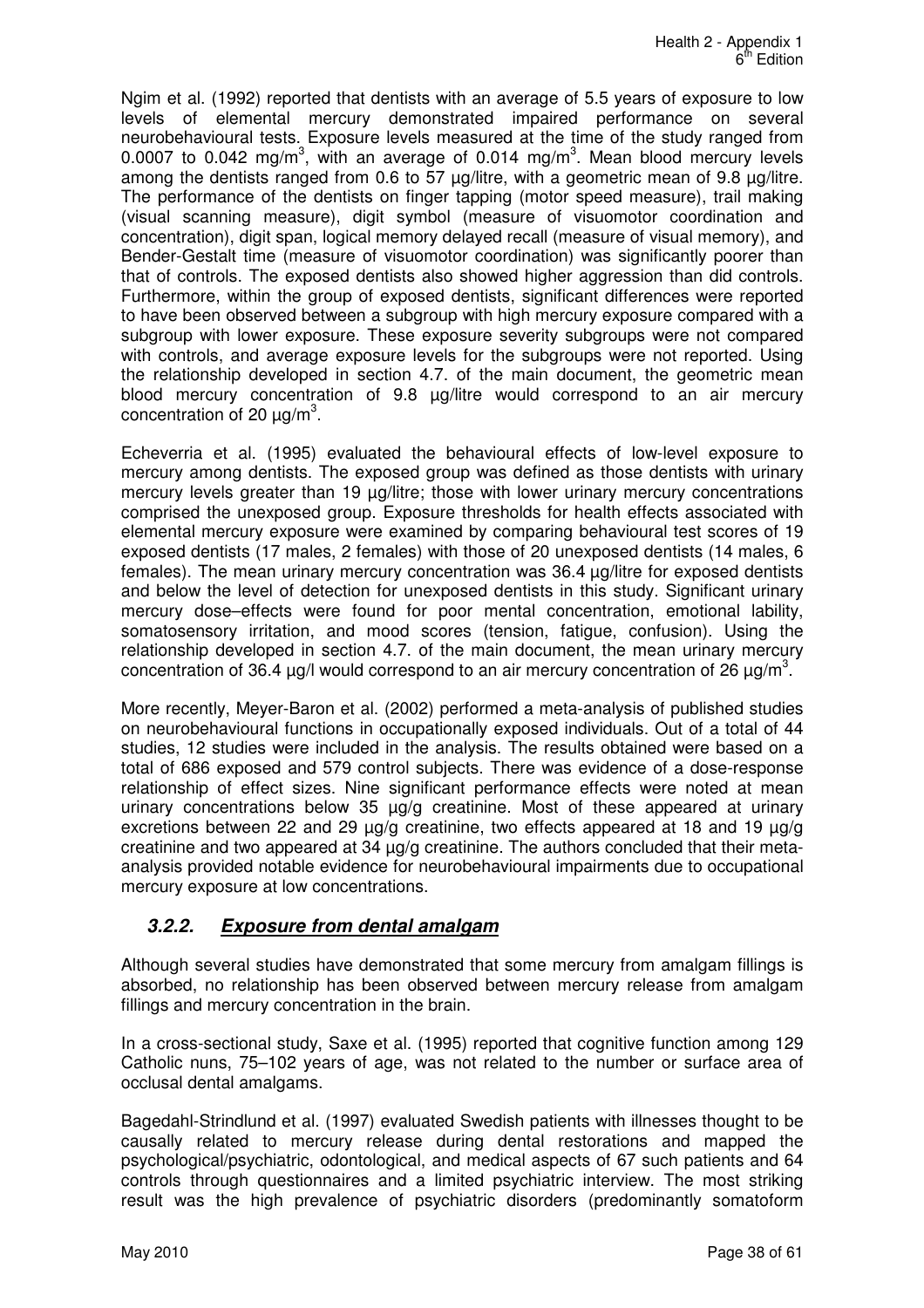disorders) in the patients (89%) compared with the controls (6%). The personality traits differentiating the patients were somatic anxiety, muscular tension, psychasthenia, and low socialization. More patients than controls showed alexithymic traits. The prevalence of diagnosed somatic diseases was higher, but not sufficiently so to explain the large difference in perceived health. The multiple symptoms and signs of distress displayed by the patients could not be explained either by the odontological data or by the medical examination. The number of amalgam-filled surfaces did not differ significantly between patients and controls; 19% of the patients lacked amalgam fillings.

Malt et al. (1997) evaluated the physical and mental symptomatology of 99 self-referred adult patients complaining of multiple somatic and mental symptoms that they attributed to their dental amalgam fillings. No correlation was found between number of dental fillings and symptomatology. In addition, the dental amalgam group reported higher mean neuroticism than two comparison groups. The authors concluded that self-referred patients with health complaints attributed to dental amalgam are a heterogeneous group of patients who suffer multiple symptoms and frequently have mental disorders. Similarly, Berglund & Molin (1996) measured urinary and blood mercury concentrations and estimated the amount of mercury release from dental amalgam among patients who had symptoms that they themselves thought were caused by amalgam. When compared with subjectively healthy referents, no difference was observed between the mercury status of the patients and referents.

Grandjean et al. (1997) evaluated the effects of chelation therapy versus a placebo on improvement for patients who attribute their illness to mercury from amalgam fillings. Of the symptom dimensions studied among the 50 patients examined, overall distress, somatization, obsessive–compulsive, depression, anxiety, and emotional lability were found to be increased. Following administration of succimer (meso-2,3 dimercaptosuccinic acid) at 30 mg/kg body weight for 5 days in a double-blind, randomized, placebo-controlled trial, urinary excretion of mercury and lead was considerably increased in the patients who received the chelator. Immediately after the treatment and 5–6 weeks later, most distress dimensions had improved considerably, but there was no difference between the succimer and placebo groups. The findings did not support the idea that mercury had caused the subjective symptoms of the patients.

In a case–referent study of 68 patients with Alzheimer disease and 34 referents, Saxe et al. (1999) observed no relationship between the disease and mercury exposure from amalgam fillings or concentration of mercury in the brain.

Altmann et al. (1998) compared visual functions in 6-year-old children exposed to mercury in a cohort of 384 children (mean age 6.2 years) living in three different areas of East and West Germany. After adjusting for confounding effects, some of the contrast sensitivity values were significantly reduced with increasing mercury concentrations. The authors concluded that even at very low urinary mercury levels, subtle changes in visual system functions can be measured $^2$ ...

Siblerud & Kienholz (1997) investigated whether mercury from silver dental fillings (amalgam) may be an etiological factor in multiple sclerosis (MS). Blood findings were compared between MS subjects who had their amalgams removed ( $n = 50$ ) and MS subjects with amalgams ( $n = 47$ ). MS subjects with amalgams were found to have significantly lower levels of red blood cells, haemoglobin, and haematocrit compared with MS subjects with amalgam removal. Thyroxine (T4) levels were also significantly lower in the MS amalgam group, which had significantly lower levels of total T-lymphocytes and T-8 (CD8) suppressor cells. The MS amalgam group had significantly higher blood urea

 $\overline{a}$ 

 $2$  Note from Euro Chlor: due to the non-standard way of expressing the measured mercury in urine levels ( $\mu$ g mercury/24 hr) and the difficulty to collect 24 h sampling in a correct way, it is considered that the evidence for an association is, at most, weak.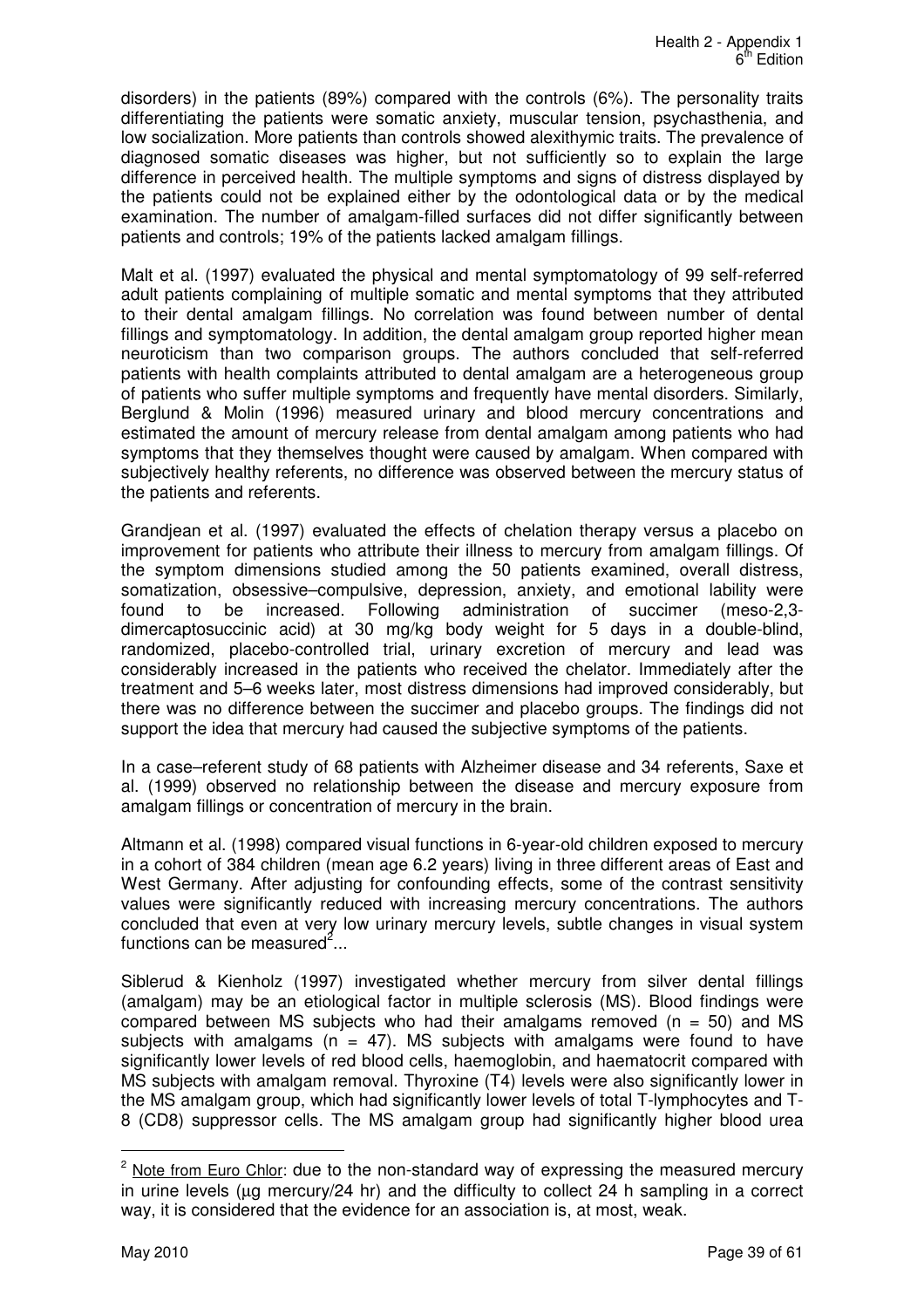nitrogen (BUN) and BUN/creatinine ratio and lower serum immunoglobulin G. Hair mercury was significantly higher in the MS subjects compared with the non-MS control group (2.08 versus 1.32 mg/kg), suggesting an exposure to organic forms of mercury.

## **3.3. Renal effects**

Incidents involving short-term exposure to high concentrations of mercury vapour have resulted in a range of effects, from mild transient proteinuria or slight changes in urinary acid excretion to frank proteinuria, haematuria, and/or oliguria to acute renal failure, with degeneration or necrosis of the proximal convoluted tubules.

Several studies have indicated that occupational exposure to elemental mercury causes increased urinary excretion of several proteins, such as β-galactosidase, N-acetyl-βglucosaminidase (NAG), transferrin, β2-microglobulin, or even albumin. Buchet et al. (1980) reported such effects in chlor-alkali workers with urinary mercury levels in excess of 50 µg/g creatinine …, and Roels et al. (1982) among two groups of workers exposed to elemental mercury with median urinary mercury levels above 71 µg/g creatinine. No sign of renal dysfunction was observed among 62 workers of a chlor-alkali or zinc-mercury amalgam factory, where the mean urinary mercury concentration was 56  $\mu q/q$  creatinine (Lauwerys et al, 1983). Slight changes, mostly linked to tubular dysfunction, were observed in the study of Roels et al. (1985) (described in section 3.2.1 of this appendix) at a mean urinary mercury concentration of 30 µg/g creatinine. In a study in which several markers of renal changes were measured in a cohort of 50 workers exposed to elemental mercury and in 50 control workers, the exposed workers excreted an average of 22 µg mercury/g creatinine (31.9 µg/litre); their mean duration of exposure was 11 years. The main renal changes associated with exposure to mercury were indicative of tubular cytotoxicity (increased leakage of tubular antigens and enzymes into urine) and biochemical alterations (decreased urinary excretion of some eicosanoids and glycosaminoglycans, and lowering of urinary pH). The concentrations of anti-DNA antibodies and total immunoglobulin E in serum were also positively associated with the concentration of mercury in urine and blood, respectively. The renal effects were mainly found in workers excreting more than 50 µg mercury/g creatinine (Cardenas et al., 1993).

Another study investigated renal function and immunologic markers among chlor-alkali workers with long-term low exposure to mercury vapour. Forty-seven currently exposed workers were compared with reference workers matched for age in a cross-sectional design. The mean urinary mercury concentration was 5.9 nmol/mmol creatinine (Cr) for the exposed workers and 1.3 nmol/mmol Cr for the referents. The chlor-alkali workers had been exposed for an average of 13.3 (range 2.8-34.5) years. The activity of N-acetylbeta-D-glucosaminidase in urine (U-NAG) was higher in the exposed workers. Associations were observed between current urinary mercury, cumulative urinary mercury, and cumulative urinary mercury per year (intensity) and U-NAG, autoantibodies to myeloperoxidase (anti-MPO) and proteinase 3 in serum,. The activity of U-NAG and anti-MPO was increased in the workers with the highest exposure, as assessed by their mean intensity of exposure. The highest activity of U-NAG was observed in the exposed workers with the lower concentrations of selenium in whole blood. The study indicates an effect of exposure on the kidney proximale tubule cells, possibly modified by individual selenium status, and an effect mediated by neutrophil granulocytes (Ellingsen, 2000a).

A recent publication (Efskind et al., 2006) describes a study which contained a sub-cohort of 41 formerly exposed and 40 referents from the study of Ellingsen (2000a). This followup showed full normalization when compared with referents. The levels of U-NAG were statistically significantly higher in the exposed group while they were exposed, but had declined to control levels when measured more than 4 years after cessation of Hg exposure. Also, both groups in the sub-cohort (exposed and referents) showed a statistically significant increase in U-NAG with age.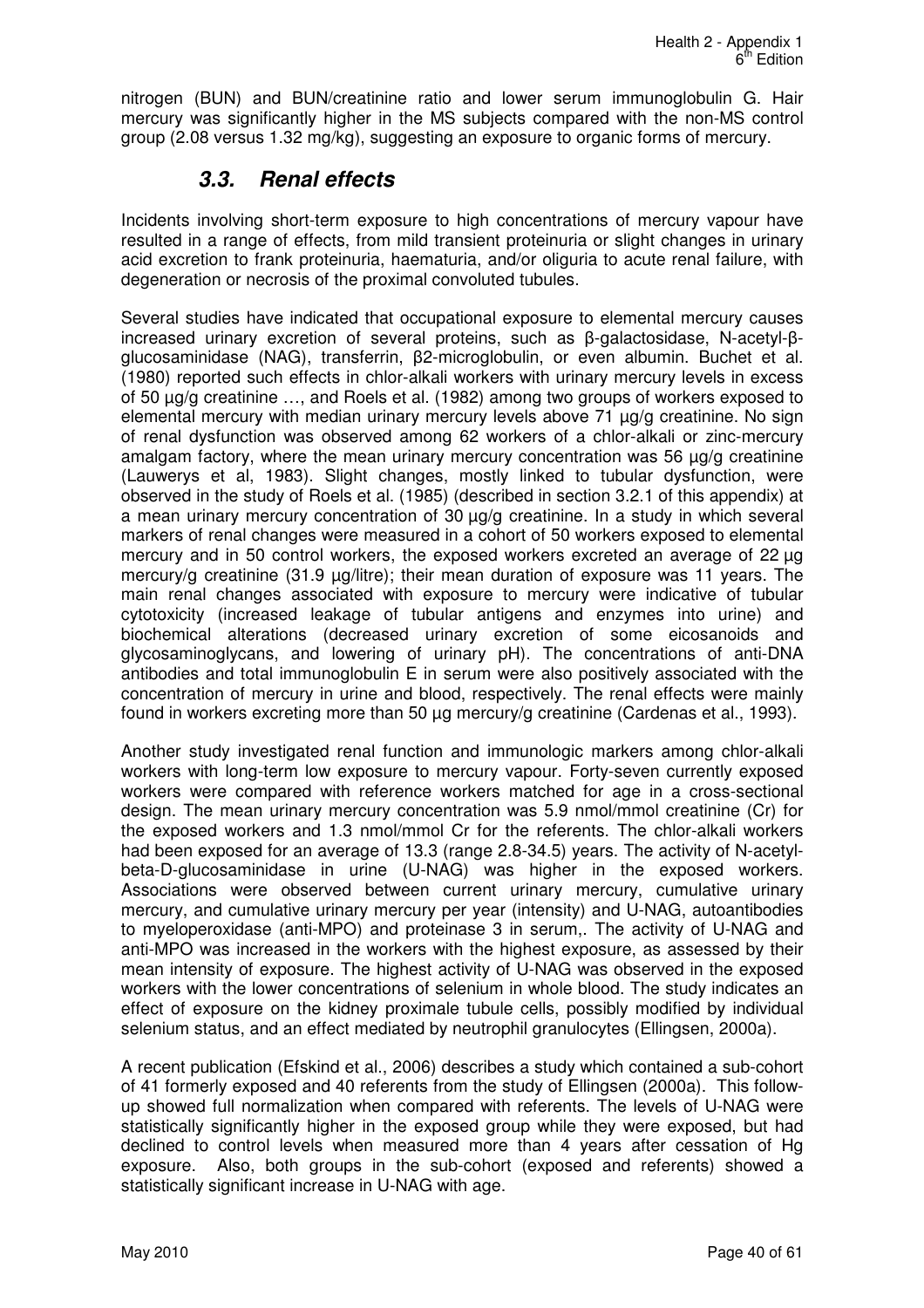Eti et al. (1995) examined urinary mercury concentration and NAG excretion in 100 volunteers (18–44 years old) divided into two groups, with (66) or without (34) amalgam fillings. The authors concluded that although there was a very small difference in urinary NAG which probably indicates an apparent renal effect from metal absorbed from amalgam fillings, this is insufficient to be a public health hazard for renal injury. A similar study by Herrström et al. (1995) used several proteins, including NAG, as markers of renal damage in 48 Swedish volunteers. These authors also failed to detect any significant indication of renal dysfunction or damage from amalgam.

### **3.4. Respiratory effects**

Respiratory symptoms are a prominent effect of short-term, high-level exposure to elemental mercury vapours. The most commonly reported symptoms include cough, dyspnoea, and chest tightness or burning pains in the chest. Chronic cough has been reported in subjects exposed to elemental mercury vapour for several weeks. Workers accidentally exposed to mercury vapours at an estimated concentration of up to 44.3 mg/m<sup>3</sup> for 4–8 h exhibited chest pains, dyspnoea, cough, haemoptysis, impairment of pulmonary function (i.e., reduced vital capacity), diffuse pulmonary infiltrates, and evidence of interstitial pneumonitis. X-ray analyses of the lungs have primarily shown diffuse infiltrates or pneumonitis. Pulmonary function may also be impaired. Airway obstruction, restriction, and hyperinflation, as well as decreased vital capacity, have been reported. Decreased vital capacity has been reported to persist for 11 months after termination of exposure. In the more severe cases, respiratory distress, pulmonary oedema (alveolar and interstitial), lobar pneumonia, fibrosis, and desquamation of the bronchiolar epithelium have been observed.

### **3.5. Cardiovascular effects**

Short-term inhalation exposure to high concentrations of elemental mercury vapour from the heating of elemental/inorganic mercury resulted in increased blood pressure and palpitations. Exposures of longer durations due to spills or occupational exposures have also been reported to result in increased blood pressure and increased heart rate.

In a study of causes of mortality in 1190 chlor-alkali workers in Sweden, a borderline significant excess was found with a mortality rate (standardised mortality rate: SMR) of 1.3 both for ischemic heart disease and cerebrovascular disease when allowing for a latency time of 10 years. The average U-Hg levels, according to the authors, would probably be around 100  $\mu$ g/l (≈75  $\mu$ g/g), i.e. around 200  $\mu$ g/l in the 1950s, 150  $\mu$ g/l in the 1960s and less than 50 µg/l in the 1980s (Barregård et al., 1990). Smoking habits were not known in this cohort. It was assumed that they were similar to the general Swedish population at the time, and a sample of 81 men, alive in 1984 and born between 1900 and 1939, showed an equal prevalence of current smoking (30%) as the then general population. Estimates by the authors showed that a 5% excess in the prevalence of smokers would not distort the statistical significance.

A parallel study of 674 chlor-alkali workers, employed before 1980, was performed in Norway (Ellingsen et al., 1993) with an average exposure level of U-Hg of 100 µg/l (≈75 µg/g). This study showed no excess of mortality from either vascular, cardiac, or CNS (central nervous system) causes, compared with the cohort from the general population. The SMRs were around unity (generally slightly below 1.0), when time under exposure or different latency times were accounted for. Hence, these results do not indicate an increased cardio-toxic or vascular risk. The prevalence of current smoking in this cohort was 56%, which was 15-20% higher than in the general population and was accounted for in the analysis.

In a study of causes of mortality in an American cohort (2133 subjects) exposed to metallic mercury no effect was found on cerebro-vascular deaths, even in the highest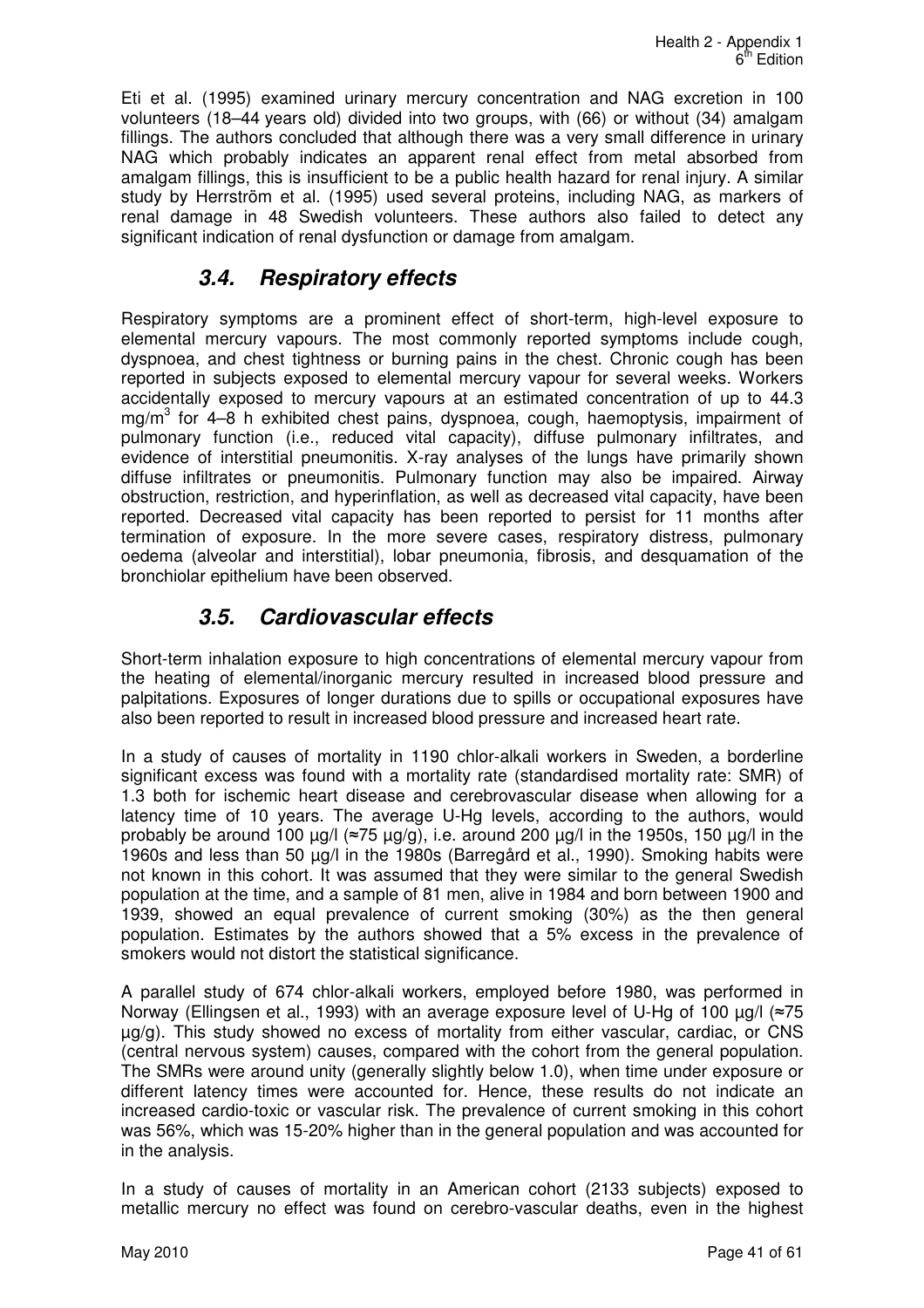exposed sub-cohort of 858 workers with an exposure as U-Hg exceeding 300  $\mu$ g/l ( $\approx$ 230 µg/g) (Cragle et al., 1984). There was also no excess of cardiovascular diseases in this sub-cohort (personal information from D. Cragle to Barregård 1990).

## **3.6. Gastrointestinal effects**

A variety of gastrointestinal effects have been reported in humans following short-term inhalation exposure to high concentrations of elemental mercury vapour. A number of case studies have reported stomatitis (inflammation of the oral mucosa) following shortterm exposure to high concentrations of elemental mercury vapours, occasionally accompanied by excessive salivation or difficulty swallowing. Stomatitis has also been observed in occupational settings in which workers were exposed to elemental mercury vapours for prolonged periods. Short-term exposure to high levels of mercury can also produce abdominal pain, nausea, and diarrhoea. Drooling, sore gums, ulcerations of the oral mucosa, or diarrhoea were observed in five of nine workers in a thermometer manufacturing plant.

Patients who were hypersensitive to mercury (indicated by positive patch tests) developed stomatitis at the sites of contact with amalgam fillings (Veien, 1990). The contact stomatitis faded when amalgam fillings were removed, but persisted in one patient who chose to leave them in place.

Bratel et al. (1996) investigated (1) healing of oral lichenoid reactions (OLR) following the selective replacement of restorations of dental amalgam, (2) whether there were differences in healing between contact lesions (CL) and oral lichen planus (OLP), and (3) whether there was a difference in healing potential when different materials were selected as a substitute for dental amalgam. Patients included in the study presented with OLR confined to areas of the oral mucosa in close contact with amalgam restorations (CL;  $n =$ 142) or with OLR that also involved other parts of the oral mucosa (OLP;  $n = 19$ ). After examination, restorations of dental amalgam that were in contact with OLR in both patient groups were replaced. The effect of replacement was evaluated at a follow-up after 6–12 months. In the CL group, the lesions showed a considerable improvement or had totally disappeared in 95% of the patients after replacement of the restorations of dental amalgam ( $n = 474$ ). This effect was paralleled by a disappearance of symptoms, in contrast to patients with persisting CL (5%), who did not report any significant improvement. The healing response was not found to correlate with age, gender, smoking habits, subjective dryness of the mouth, or current medication. However, the healing effect in patients who received gold crowns was superior to that in patients treated with metal-ceramic crowns ( $P < 0.05$ ). In the OLP group ( $n = 19$ ), 63% of the patients with amalgam-associated erosive and atrophic lesions showed an improvement following selective replacement. OLP lesions in sites not in contact with amalgams were not affected. Most of the patients (53%) with OLP reported symptoms also after replacement. From these data, the authors concluded that in the vast majority of cases, CL resolves following selective replacement of restorations of dental amalgam, provided that a correct clinical diagnosis is established. The authors note that metal-ceramic crowns did not facilitate healing of CL to the same extent as gold crowns.

## **3.7. Hepatic effects**

Inhalation of mercury vapours produced by the heating of an unknown quantity of liquid mercury resulted in acute poisoning in a young child, which included hepatocellular effects. In another case, a man who died following short-term, high-level exposure to elemental mercury vapours was found to have hepatomegaly and central lobular vacuolation at autopsy.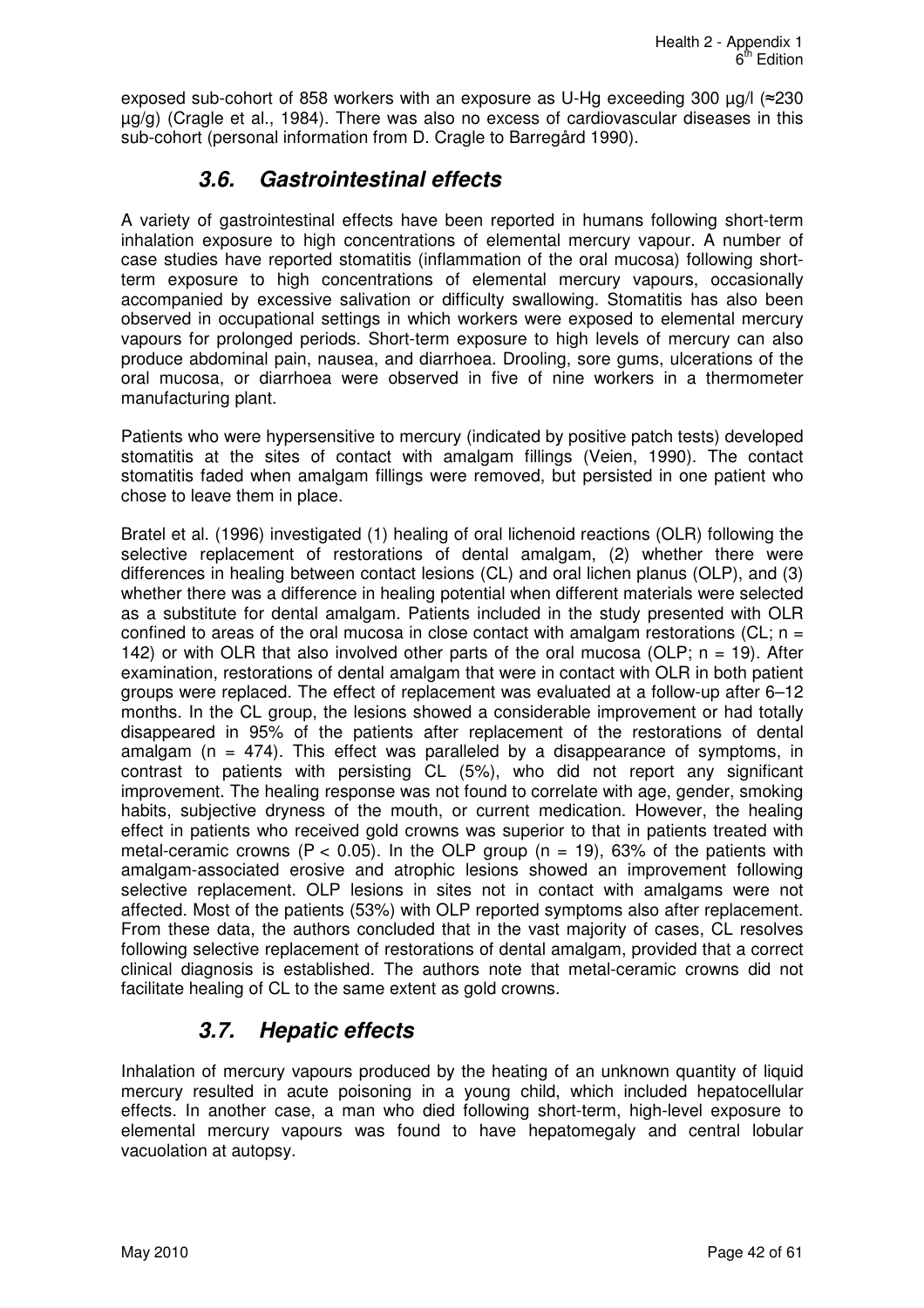### **3.8. Irritation and sensitization**

Inhalation, oral, or dermal exposure to elemental mercury vapours has resulted in erythematous and pruritic skin rashes. Other dermal reactions to mercury exposure include heavy perspiration and reddened or peeling skin on the palms of the hands and soles of the feet, typically associated with acrodynia.

Red and burning eyes and conjunctivitis have been observed in people exposed to high concentrations of elemental mercury vapours.

### **3.9. Reproductive effects**

Several studies found no effect on fertility following long-term inhalation exposure to elemental mercury in humans. Alcser et al. (1989) reported no effect on fertility in a retrospective cohort study of male workers exposed for at least 4 months in a US Department of Energy plant. Urinary mercury concentrations among the workers ranged from 2144 to 8572 µg/litre. Lauwerys et al. (1985) used questionnaires to assess the fertility of male workers exposed to mercury vapour from various industries (i.e., zincmercury amalgam, chlor-alkali, or electrical equipment product plants) and found no statistically significant difference in the number of children born to the exposed group compared with a matched control group. The concentration of mercury in the urine of these exposed workers ranged from 5.1 to 272.1 µg/g creatinine. Erfurth et al. (1990) and McGregor & Mason (1991) found no correlation between mercury exposure and prolactin, testosterone, luteinizing hormone, and follicle stimulating hormone levels and blood or urinary mercury levels in male workers occupationally exposed to mercury vapours.

An older study of 349 women exposed to elemental mercury vapour in the workplace reported that complications of parturition (toxicosis, abortions, prolonged parturition, haemorrhagic parturition) were increased compared with 215 unexposed controls (Mishonova et al., 1980). This study, however, had limited reporting and detail concerning the methods used. In contrast, no increase in spontaneous abortions was observed among dental assistants (potentially exposed to mercury vapour) in a historical prospective study of pregnancy outcomes among women in 12 occupations (Heidam, 1984). Similarly, no relationship between the amalgam fillings prepared per week and rate of spontaneous abortions or congenital abnormalities was observed in a postal survey in California, USA (Brodsky et al., 1985). No excess in the rate of stillbirths or congenital malformations was observed among 8157 infants born to dentists, dental assistants, or technicians, nor were the rates of spontaneous abortions different from the expected values (Ericsson & Källén, 1989). However, Rowland et al. (1994) reported that the fecundity of female dental assistants who prepared more than 30 amalgam fillings per week was only 63% (95% confidence interval 42–96%) of that of unexposed controls, although dental assistants with lower mercury exposure were more fertile than the referents (Rowland et al., 1994).

Menstrual cycle disorders were more frequent among women working in a mercury vapour lamp factory (exposures to mercury had been >50 µg/m3, but had decreased to <10 µg/m3 at the time of the study) than among referents (De Rosis et al., 1985). Among the married females in the factory, there was a higher prevalence of primary subfecundity and of dislocations of the hip in the newborns. The authors noted that the frequency of this anomaly varies between different regions in Italy. No excess was observed in the rate of spontaneous abortions.

## **3.10. Genotoxic effects**

There is little information concerning the potential genotoxicity of elemental mercury. The overall findings from cytogenetic monitoring studies of workers occupationally exposed to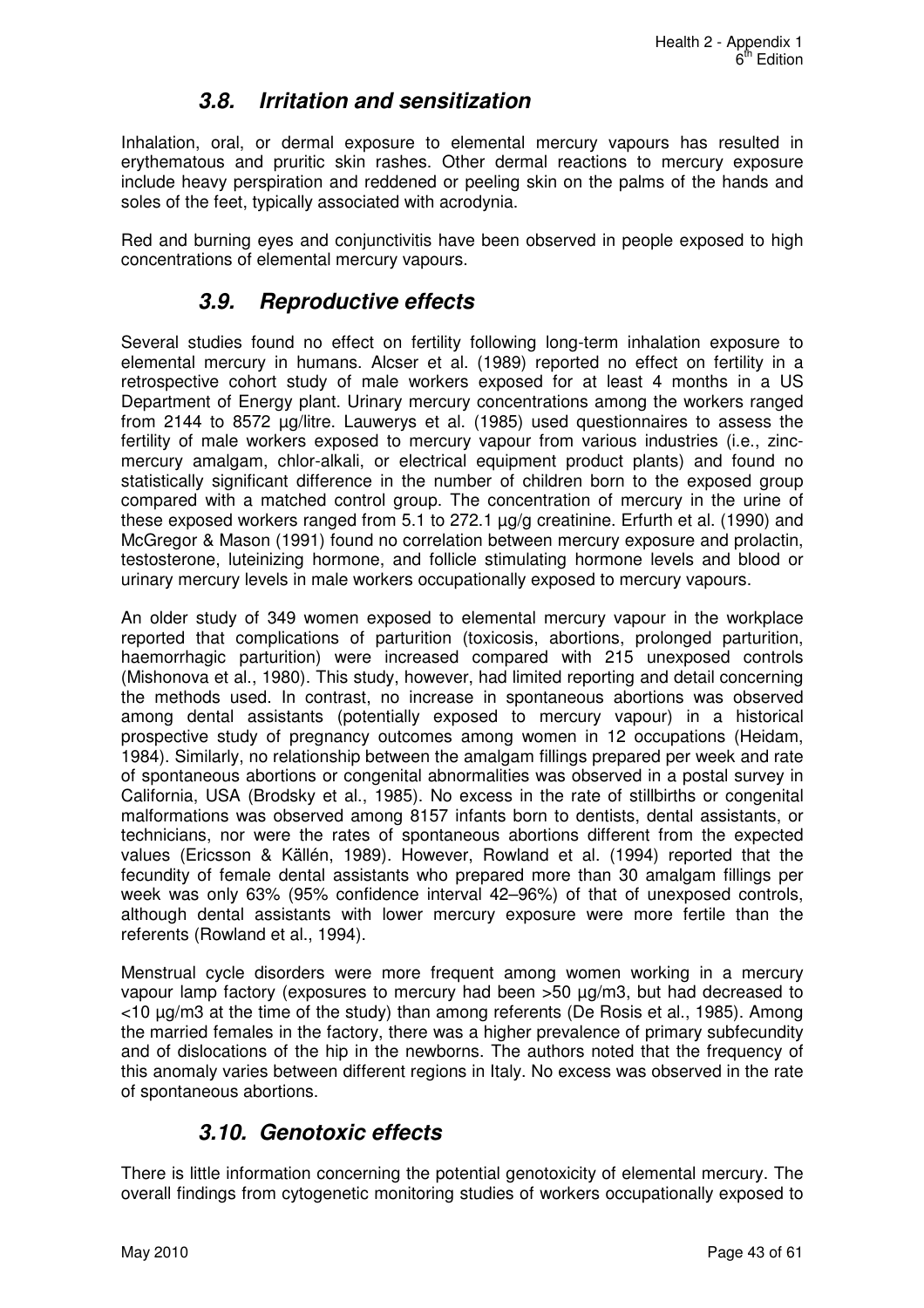mercury compounds by inhalation or accidentally exposed through ingestion provided no convincing evidence that mercury adversely affects the number or structure of chromosomes in human somatic cells.

### **3.11. Cancer**

There is no sound evidence from epidemiological studies indicating that inhalation of elemental mercury produces cancer in humans. Although Cragle et al. (1984) found an increased incidence of lung, brain, and kidney cancers within an exposed cohort when compared with the general population, these incidences were not elevated in comparison with the referent cohort. Further, Kazantzis (1981) examined the incidence of cancers among workers exposed to a variety of metals, including mercury, and found no increases. No excess of cancer of the kidney or nervous system was found among a cohort of 674 Norwegian men exposed to mercury vapour for more than 1 year in two chlor-alkali plants (Ellingsen et al., 1993). An excess of lung cancer (type not specified) was found in Swedish chlor-alkali workers, but these workers had also been exposed to asbestos (Barregard et al., 1990). An excess of brain cancer was observed among Swedish dentists and dental nurses (Ahlbom et al., 1986; McLaughlin et al., 1987), while no excess risk of overall cancer mortality or of brain cancer was observed among dentists who were US Armed Forces veterans (Hrubec et al., 1992).

## **3.12. Other effects**

Elevated white blood cell count was observed in a 12-year-old girl with a 6-month exposure to mercury vapour resulting from a spill of elemental mercury in her home (Fagala & Wigg, 1992). In another case-study report, thrombocytopenia and frequent nosebleeds were reported in two of four family members exposed to mercury vapour in their home as a result of an elemental mercury spill (Schwartz et al., 1992).

Increases in tremors, muscle fasciculations, myoclonus, or muscle pains have been reported following short-term, medium-term, or long-term exposure to elemental mercury vapour.

Some, but not all, studies have reported changes in autoimmune response. Some studies have also suggested that mercury can lead to increased susceptibility to infections, autoimmune diseases, and allergic manifestations. Allergic contact dermatitis has been reported but is a rare phenomenon (Kanerva et al., 1993).

Forty-seven chlor-alkali workers exposed to mercury vapour for an average of 13.3 years were compared with 47 referents matched for age in a cross-sectional study of thyroid function. The mean urinary mercury concentration in the exposed workers was low compared with other studies of chlor-alkali workers: 5.9 nmol mmol-1 creatinine (range 1.1-16.8) versus 1.3 nmol/mmol creatinine (range 0.2-5.0 nmol mmol-1 creatinine) in the reference group. The median serum concentration of reverse triiodothyronine (rT3) was statistically significantly higher in the exposed subjects compared with the referents (268 pmol/l and range 161-422 pmol  $l-1$ , versus 240 pmol  $l-1$  and range 129-352 pmol  $l-1$ ; P = 0.009). The difference between the exposed subjects and the referents was most pronounced in the highest exposed sub-groups. The free thyroxine (T4)/free T3 ratio was also higher in the highest exposed subgroups compared with the referents. The median serum concentration of tumour necrosis factor alpha (TNF-alpha) was lower in the exposed subjects (7.3 pg ml-1 and range 4.4-69.7 pg ml-1 versus 8.0 pg ml-1 and range 6.0-34.6 pg ml-1;  $P = 0.004$ ). Exposed subjects with the lowest urinary iodine (<67.8 nmol mmol-1 Cr) had higher serum concentrations of reverse T 3 and a higher free T4/free T3 ratio than the other subjects, suggesting that a low concentration of iodine in urine may be a risk factor for increased serum concentrations of reverse T3 and the free T4/free T3 ratio in subjects exposed occupationally to mercury vapour. The study could indicate a slight effect of low mercury vapour exposure on the function of the enzyme type I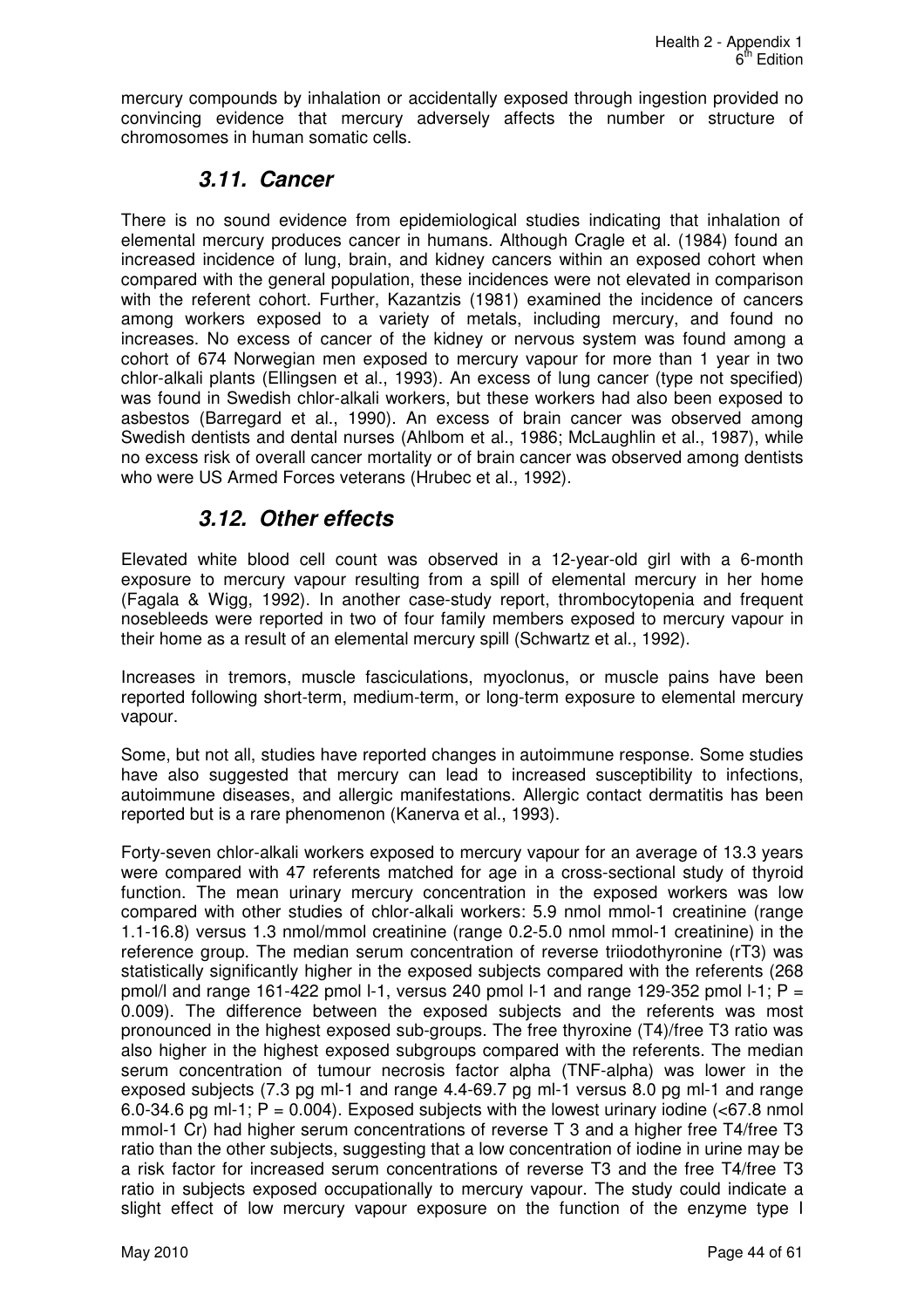iodothyronine deiodinase, possibly modified by comparatively low urinary iodine concentrations (Ellingsen et al., 2000b).

### **REFERENCES**

Moss references are in IPCS Inchem Concise International Chemical Assessment Document 50 "Elemental mercury and inorganic mercury compounds: human health aspects" (2003) http://www.inchem.org/documents/cicads/cicads/cicad50.htm

©World Health Organization 2003

All rights reserved. Publications of the World Health Organization can be obtained from Marketing and Dissemination, World Health Organization, 20 Avenue Appia, 1211 Geneva 27, Switzerland (tel: +41 22 791 2476; fax: +41 22 791 4857; email: ). **Requests for permission to reproduce or translate WHO publications —whether for sale or for noncommercial distribution— should be addressed to Publications, at the above address (fax: +41 22 791 4806; email: permissions@who.int)**.

Other references are:

Cragle Hollis, Qualters J.R., Tankersley W.G., Fry S.A. (1984) A mortality study of men exposed to elemental mercury. J Occup Med. 1984 Nov;26(11):817-21

Efskind J., Ellingsen D.G., Hartman A., Thomassen J., Ulvik R.J., Gaarder P.I., Solberg T.B. (2006) Renal function of chloralkali workers after the cessation of exposure to mercury vapor. Scand. J. Work. Environ. Health. June 32(3): 241-9.

Ellingsen D.G., Thomassen Y., Langaard S., Kjuus H. (1993) Urinary mercury excretion in chlor-alkali workers after the cessation of exposure. Scand J. Work. Environ. Health Oct. 19(5): 334-41.

Ellingsen D.G., Efskind J., Berg K.J., Gaarder P.I., Thomassen Y. (2000a) Renal and immunologic markers for chloralkali workers with low exposure to mercury vapor. Scand J Work Environ Health. 2000 Oct;26(5):427-35.

Ellingsen D.G., Efskind J., Haug E., Thomassen Y., Martinsen I., Gaarder P.I., (2000b) Effects of low mercury vapour exposure on the thyroid function in chloralkali workers. J Appl Toxicol. 2000 Nov-Dec;20(6):483-9.

Ellingsen D.G., Bast-Petersen R., Efskind J., Thomassen Y. (2001) Neuropsychological effects of low mercury vapor exposure in chlor-alkali workers. Neurotoxicology. Apr. 22(2): 249-58.

Euro Chlor (2007) **Health 2 Code of practice: Control of workers exposure to mercury in the chlor-alkali industry**,  $6<sup>th</sup>$  edition.

Kanerva L., Komulainen M., Estlander T., Jolanki R (1993) Occupational allergic contact dermatitis from mercury; Contact Dermatitis, 28/1, 26-28

Mathiesen T., Ellingsen D.G., Kjuus H. (1999) Neuropsychological effects associated with exposure to mercury vapor among former chloralkali workers. Scand J Work Environ Health. 1999 Aug;25(4):342-50.

Meyer-Baron M., Schaeper M., Seeber A. (2002) A meta-analysis for neurobehavioural results due to occupational mercury exposure. Arch Toxicol. Apr; 76(3): 127-36.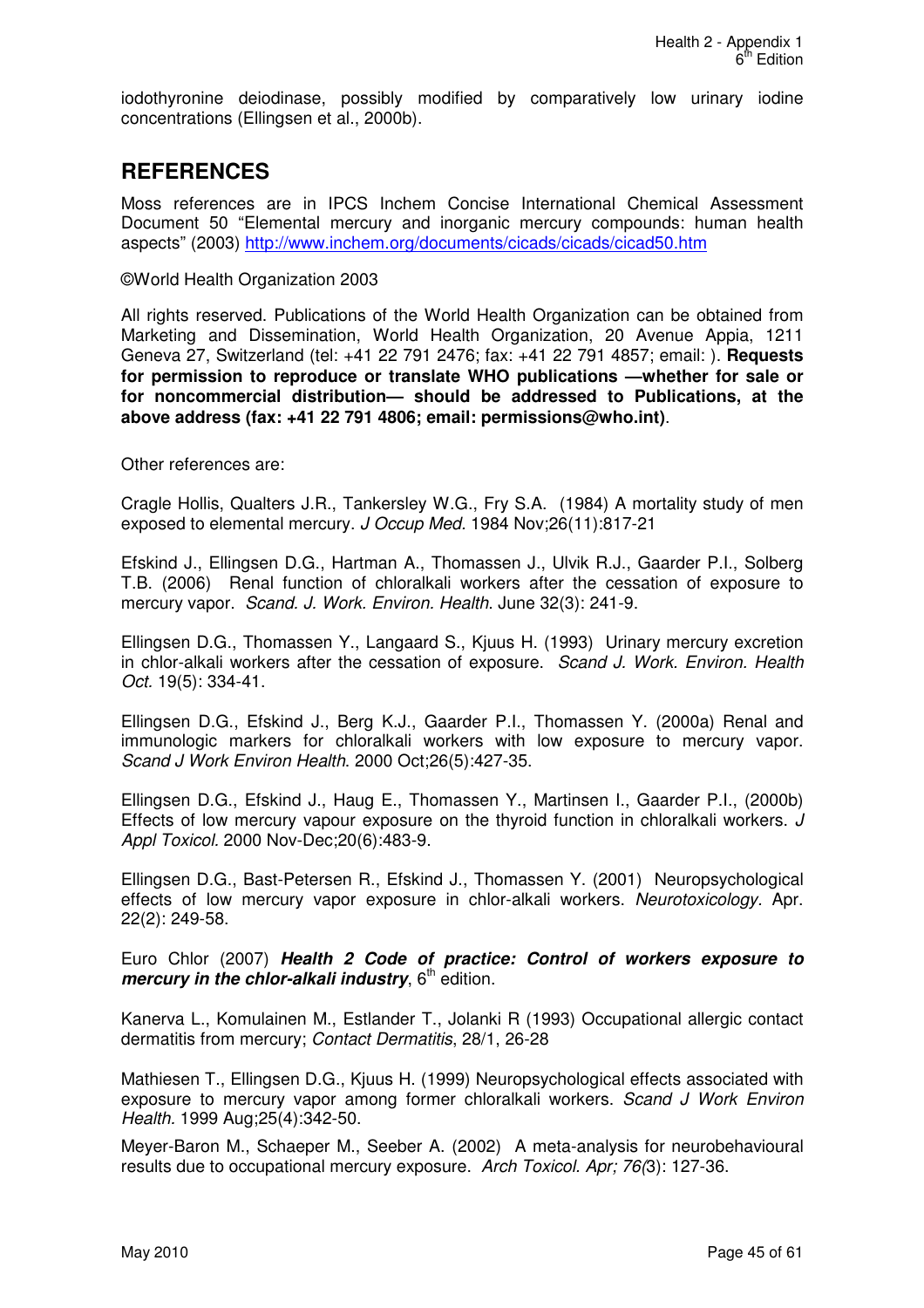## **Appendix 2 - Respirators and protection factors**

## **4. Air purifying respirator (chemical cartridge)**

The decision on whether to use a half-face or full-face mask depends on the suspected concentration of mercury, the protection factor that is required, and potential existence of other risks. An Hg-P3 filter is the minimum that must be used and, depending on other risks, a combination of filters may be required.

 For example, for combined exposure to chlorine and mercury a B-Hg-P3-filter should be used.



The service life of the respirator depends on the concentration of the mercury, but can also be reduced by the different factors (worker exertion level, cartridge variability, temperature and humidity of the air, other contaminants).

 Normally, and especially for substances such as mercury which lack adequate warning properties like odour, taste, or irritation, an air purifying respirator should not be used unless the respirator has an adequate end of service life indicator (e.g., for Hg this could be a change of colour to indicate saturation).

Air purifying respirators should not be used in atmospheres:

- containing less than 19 % oxygen
- immediately dangerous to life or health (e.g. in case of high accidental exposure to chlorine)
- where carbon monoxide concentration exceeds 25 ppm

The respirators used for protection against mercury are generally small, easily maintained and do not greatly restrict the wearer's movements. However, they have a higher breathing resistance and limited useful service life time, and should be replaced very often. It is very important to discard the cartridge at least 30 days after opening the packaging, but for practical reasons it is highly recommended to replace the cartridge every week (or earlier depending on the concentration of mercury at the workplace). An important disadvantage to the use of such respirators is the negative air pressure created inside the respiratory inlet covering during inhalation, which can cause air contaminants to penetrate the covering if it fits poorly. Care should be taken to provide each wearer with a respirator that fits properly.

 See Table 1 below for a selection guide, protection factors and maximum allowable concentrations.

Powered air-purifying respirators use a blower to pass contaminated air through a filter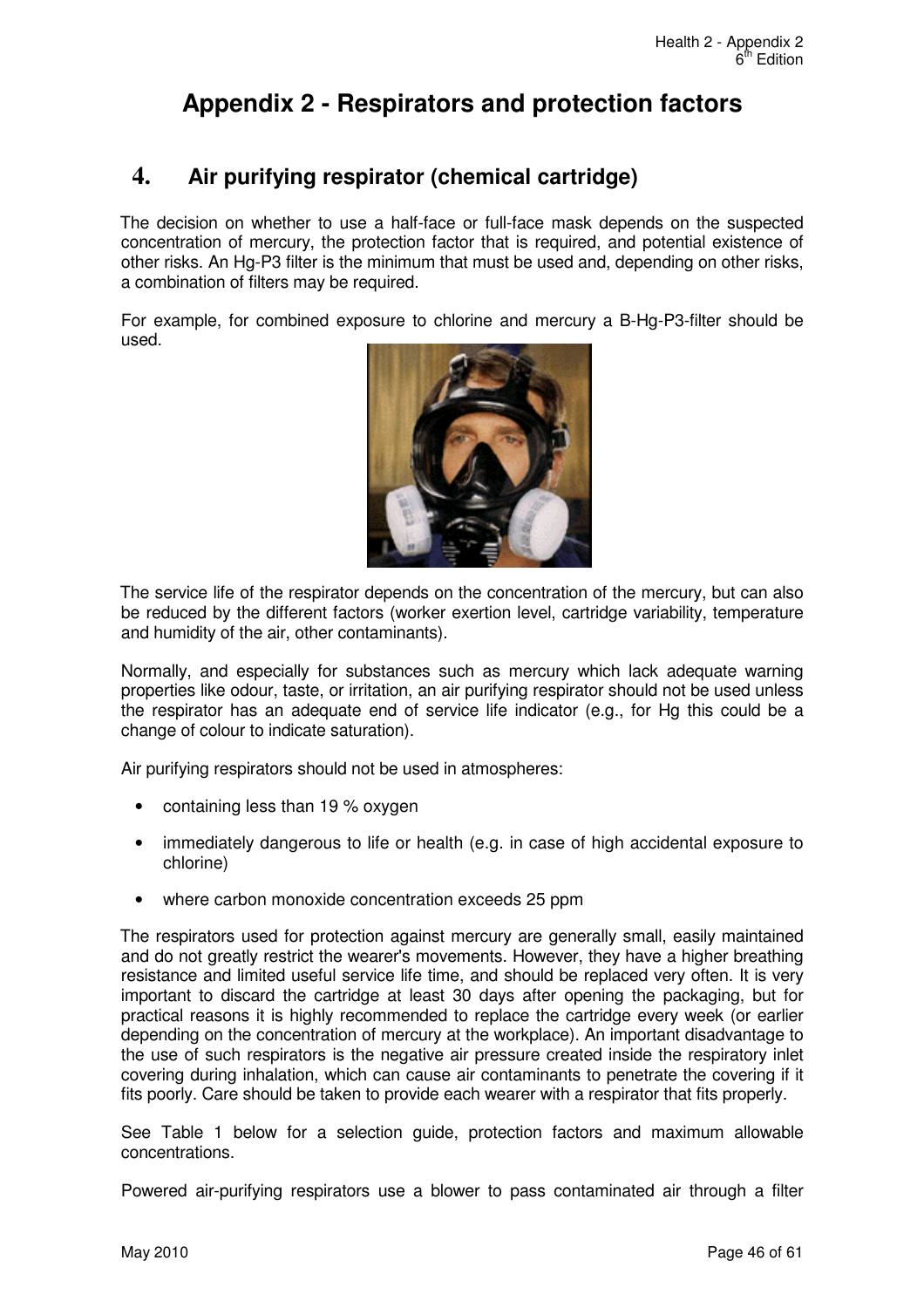medium. The filter medium may be located in a belt-mounted holder or in the headpiece (helmet).



## **5. Air supplied respirators**

 Supplied air-line respirators use a central source of compressed breathing air delivered to the wearer through an air supply line. Air-line respirators are available as on-demand, pressure-demand and continuous-flow configurations. The central source of compressed air could be from a compressed air cylinder, a compressor, or purified compressed plant air.

 The breathing air must be free of unwanted contaminants and must comply with the requirements of breathing air. The location of the compressor intake is critical to the purity of air supplied to the respirator user.

Couplings for breathing air must be incompatible with couplings and outlets for nonrespirable compressed air and other gases.

 The great advantage of air-line respirators is that they may be used for longer continuous periods. The breathing resistance and discomfort are minimal, On the other hand, the trailing air supply severely restricts the wearer's mobility and may fail due to hose damage.

 Self-contained breathing apparatus (SCBA) is not proposed here as this equipment is mostly used for emergency situations and not for routine work, as it is heavy to work with over longer periods.

## **6. Assigned protection factors (APF)**

The assigned protection factor (APF) of a respirator reflects the level of protection that a properly functioning respirator would be expected to provide to a population of properly fitted and trained users. For example, an APF of 10 for a respirator means that a user could expect to inhale no more than one tenth of the airborne contaminant present.

Various groups have proposed factors for the different types of respirators available. The table 1 below gives an example with the British Standards Institution (BSI), and the Dutch Occupational Hygiene Society (DOHS) factors.

If these APFs are taken into account in combination with the fact that exposure needs to be controlled sufficiently below the exposure limit (0.025 mg Hg/m3), the following general rules are recommended: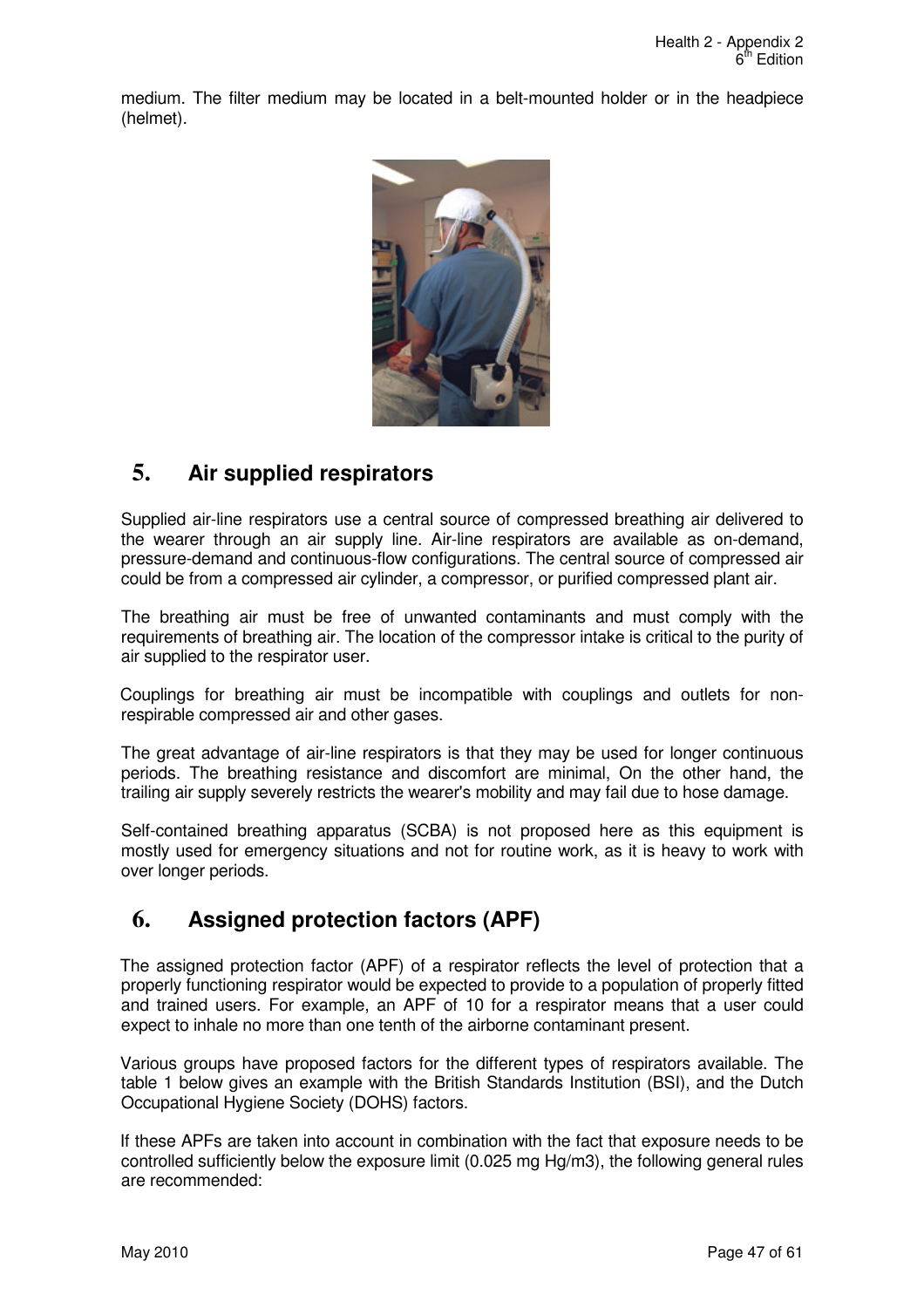- If exposure is > 0.025 mg Hg/m<sup>3</sup> and < 0.050 mg Hg/m<sup>3</sup> an air purifying half-mask (type Hg-P3 filter) can be used.
- If exposure is > 0.050 mg Hg/m<sup>3</sup> and < 0.250 mg Hg/m<sup>3</sup> an air purifying full-face mask (type Hg-P3 filter) can be used.
- If exposure is > 0.250 mg Hg/m<sup>3</sup> full-face air supplied respirators (pressure demand or continuous flow) are recommended.

**Table 1. APFs for various types of respirators and a selection guide for Hg respirators (based on recommendations from BIS and DOHS).** 

| <b>Respirator Class and Type</b>       | <b>BSI/DOHS</b><br><b>APF</b> | Max. allowable conc.<br>$(mg/m^3 Hg)$ |       |
|----------------------------------------|-------------------------------|---------------------------------------|-------|
| Air Purifying with HG-filter           |                               |                                       |       |
| <b>Half-Mask</b>                       | 10                            | $10 \times 0.025 =$                   | 0.250 |
| <b>Full-Face</b>                       | 20                            | $20 \times 0.025 =$                   | 0.500 |
|                                        |                               |                                       |       |
| <b>Powered Air Purifying HG-filter</b> |                               |                                       |       |
| Quart/Half-Mask TM1                    | 10                            | $10 \times 0.025 =$                   | 0.25  |
| Quart/Half-Mask TM2                    | 20                            | $20 \times 0.025 =$                   | 0.5   |
| Quart/Half-Mask TM3                    | 20                            | $20 \times 0.025 =$                   | 0.5   |
| Full-Face TM3                          | 40                            | $40 \times 0.025 =$                   | 1     |
| Hood or Helmet TH1                     | 10                            | $10 \times 0.025 =$                   | 0.25  |
| Hood or Helmet TH2                     | 20                            | $20 \times 0.025 =$                   | 0.5   |
| Hood or Helmet TH3                     | 40                            | $40 \times 0.025 =$                   | 1     |
|                                        |                               |                                       |       |
| <b>Supplied Air (by hose)</b>          |                               |                                       |       |
| Half-Mask                              | 10                            | $10 \times 0.025 =$                   | 0.250 |
| <b>Full-Face</b>                       | 40                            | $40 \times 0.025 =$                   | 1     |
| Mouthpiece                             | 100                           | $100 \times 0.025 =$                  | 2.5   |
| Hood                                   | 40                            | $40 \times 0.025 =$                   | 1     |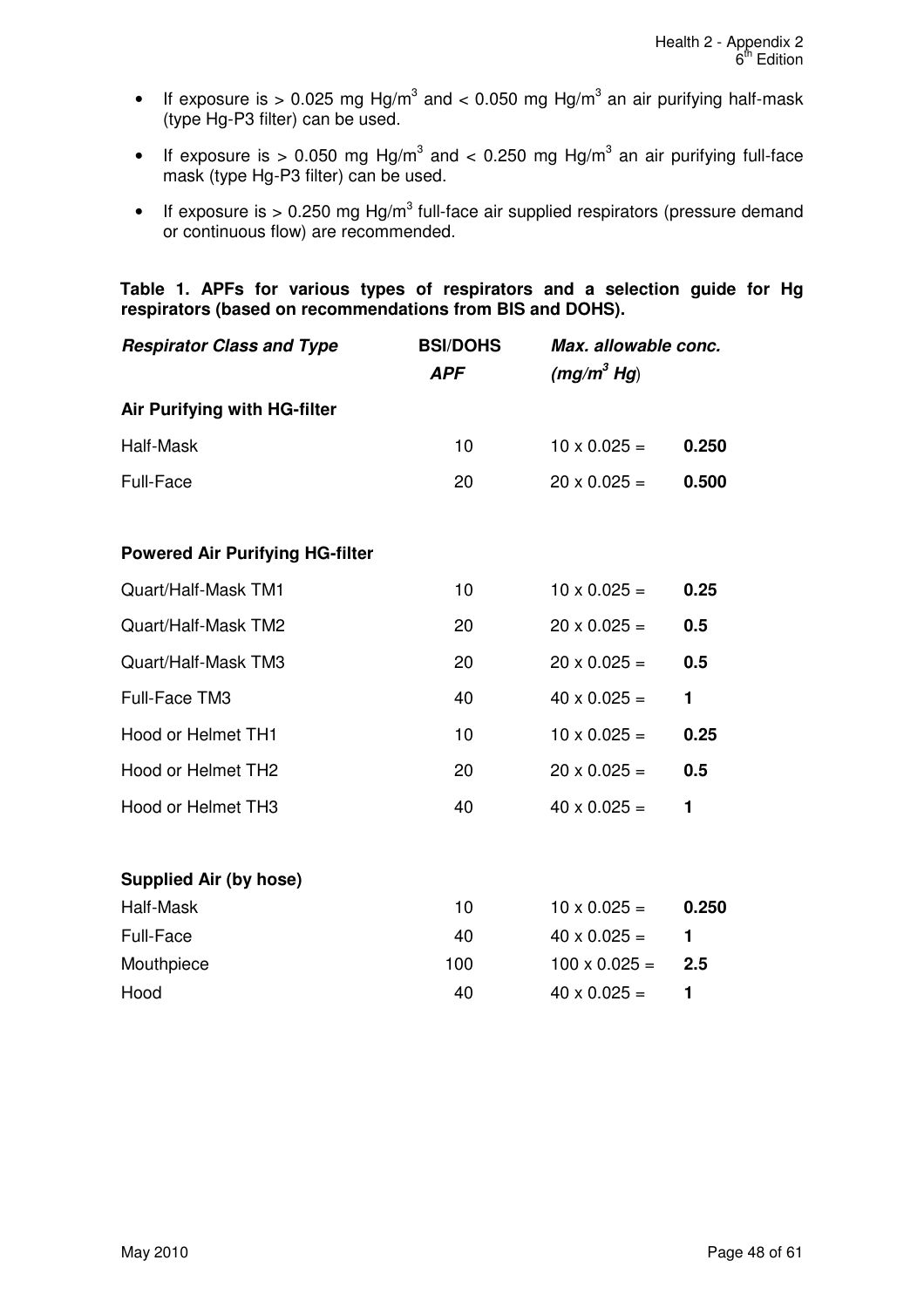### **Supplied Air**

| Helm Light Duty LDH1                          | 10   | $10 \times 0.025 =$      | 0.25 |
|-----------------------------------------------|------|--------------------------|------|
| Half-Mask-Continuous                          | 20   | $20 \times 0.025 =$      | 0.5  |
| Helm Light Duty LDH2                          | 20   | $20 \times 0.025 =$      | 0.5  |
| Full-Face Light Duty LDM1                     | 20   | $20 \times 0.025 =$      | 0.5  |
| Full-Face Light Duty LDM2                     | 20   | $20 \times 0.025 =$      | 0.5  |
| Helm Light Duty LDH3                          | 40   | $40 \times 0.025 =$      | 1    |
| Full-Face Demand/ under pressure              | 40   | $40 \times 0.025 =$      | 1    |
| Helm or Hood (constant air)                   | 40   | $40 \times 0.025 =$      | 1    |
| Full-Face Light Duty LDM3                     | 40   | $40 \times 0.025 =$      | 1    |
| Full-Face (constant air)                      | 100  | $100 \times 0.025 =$     | 2.5  |
| Half blouse (constant air)                    | 100  | $100 \times 0.025 =$     | 2.5  |
| Suite (constant air)                          | 200  | $200 \times 0.025 =$     | 5    |
| Mouth Piece (constant air)                    | 1000 | $1000 \times 0.025 = 25$ |      |
| <b>Mouth Piece</b><br>(demand – overpressure) | 2000 | $2000 \times 0.025 = 50$ |      |
| <b>Full Face</b><br>(demand - overpressure)   | 2000 | $2000 \times 0.025 = 50$ |      |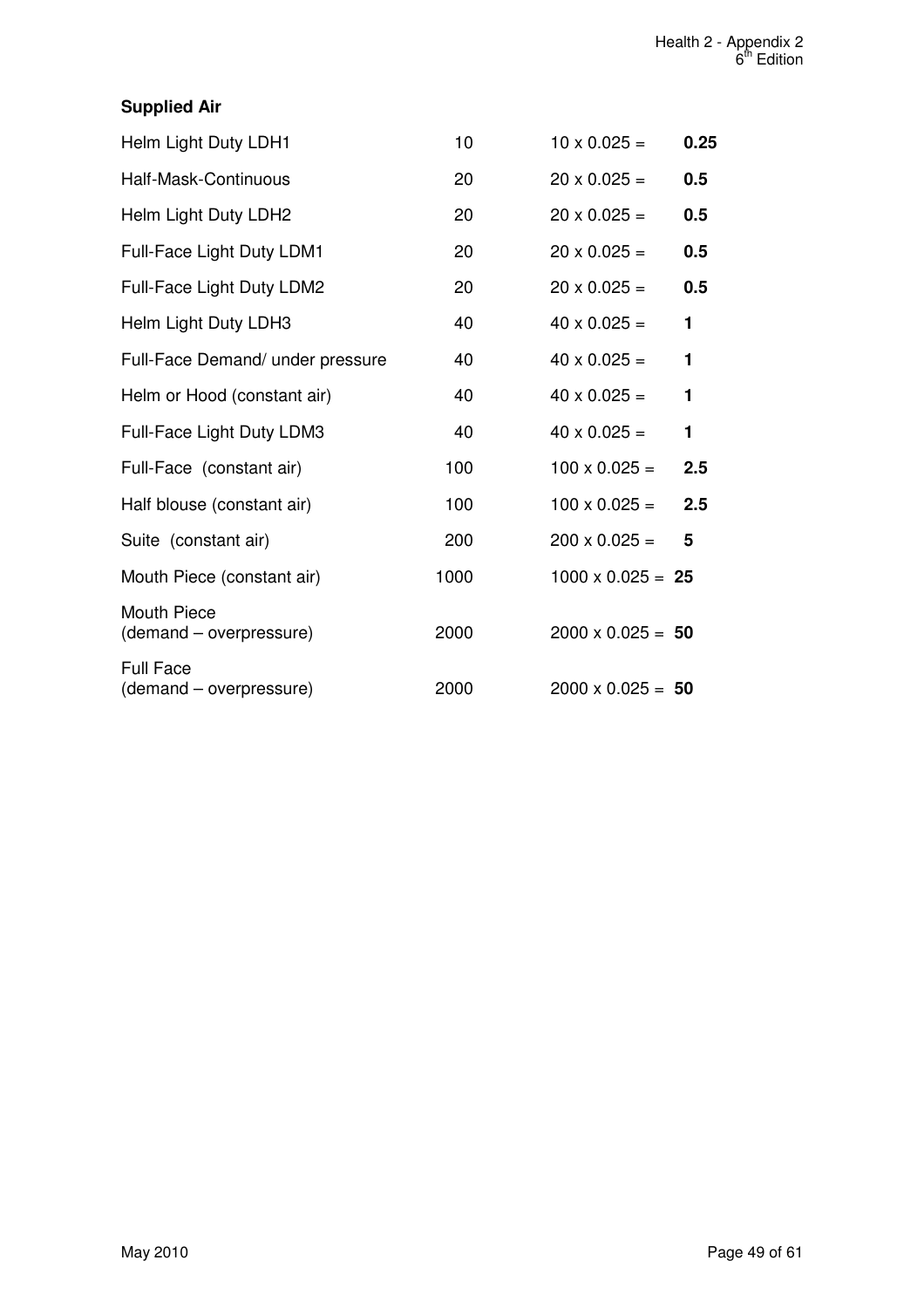## **Appendix 3 - Monitoring of mercury in the workplace: details**

**In this annex, details are provided on the objectives of mercury monitoring campaigns, sampling and analytical methods and the required equipment. A decision framework also is presented that allows definition of the frequency and number of measurements**

## **1. Monitoring objectives**

There are different monitoring objectives or strategies that can be grouped into three categories: initial, periodic and diagnostic monitoring.

### **1.1. Initial Monitoring**

Initial monitoring is used to assess compliance with an occupational exposure limit (OEL). In this first step fewer measurements (e.g., 3 samples) can be sufficient. Depending of the results of these, it is possible either to stop, or perform more measurements.

## **1.2. Periodic Monitoring**

Periodic monitoring is used to evaluate exposure profiles that are judged to be acceptable. The frequency of measurement depends on the Exposure Rating, which is the level of exposure in relation to the exposure limit.

If documented properly, periodic monitoring data can also be used for future epidemiological studies.

In the case of periodic compliance monitoring, only personal monitoring techniques are appropriate

## **1.3. Diagnostic Monitoring**

Diagnostic monitoring should be conducted when identifying the exposure source in order to understand how sources, tasks, and other variables (e.g., production rates) contribute to worker exposure. The results from this can help an industrial hygienist devise the most appropriate and efficient control strategies for unacceptable exposures.

If the source is from a fixed piece of equipment, area-monitoring techniques are appropriate. If the source moves with the worker or depends on individual work practices, personal monitoring techniques are appropriate. In most cases, measurement averaging times should reflect process cycle times rather than the exposure limit averaging times. Using a longer averaging time will simply average out the actual data required for problem identification. For example, when one intends to monitor exposure during a task of 10 minutes, but sampling time began 10 minutes before this and continues 10 minutes after the task, the measurement is of a concentration equal to 10'/30' of the real concentration during the task.

## **2. Monitoring methods**

Monitoring and analysis methods for determination of mercury in air are given in the Euro Chlor guideline **Analytical 6 – Determination of Mercury in Gasses**.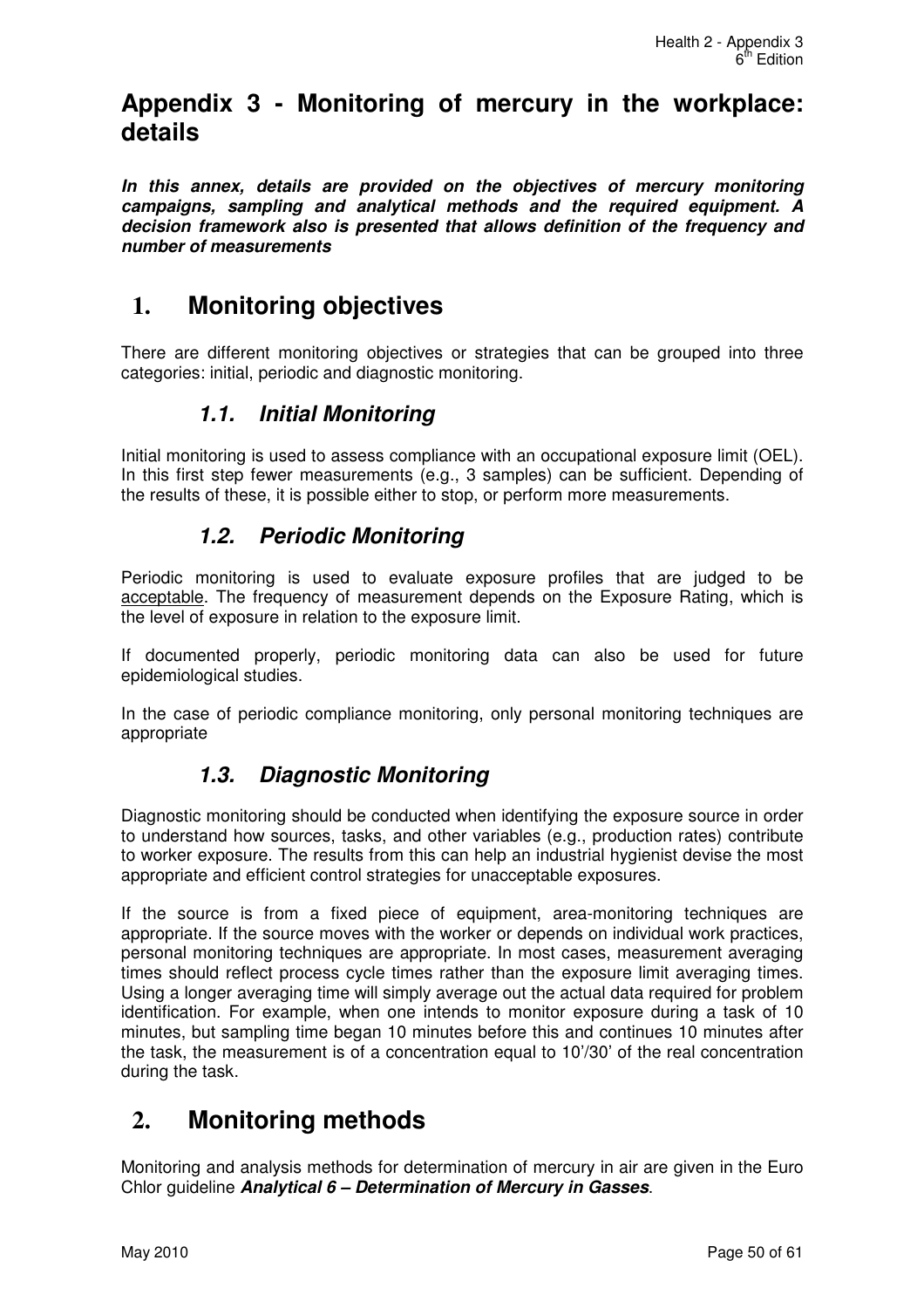## **2.1. Personal air monitoring**

The best estimate of an individual's exposure is obtained by taking breathing zone samples (personal sampling) for the entire working period. This optimum is not always practical and the actual sampling time should be arranged so that it mostly covers the potentially highest exposures.

## **2.2. Active sampling**

The active sampling method is the most common method to assess the personal exposure to mercury of workers.

The principle is that a measured volume of air is drawn by a pump through an adsorption (Hopcalite)-tube. After the exposure the amount of mercury is determined with the analytical method ISO 17733 (Workplace air - Determination of mercury and inorganic mercury compounds - Method by cold-vapour atomic absorption spectrometry or atomic fluorescence spectrometry).

### **2.3. Passive or diffuse sampling**

The theory of this sampling approach is that a sampler collects molecules transported to the adsorbent by molecular diffusion. The effective sampling rate of such a device can be predicted from Fick's law, provided that the diffusion constant of the compound is known.

Both passive and pumped sampling have been validated and fulfil the requirements as defined in the European standards EN 482 (General requirements for the performance of procedures for the measurement of chemical agents) and 838 (Diffuse samplers for the determination of gases and vapours) regarding workplace atmospheres:

## **2.4. Attaching the sampling equipment to the worker**

Attach the tube or monitor to the operator, preferably on the lapel, and not more than 30 cm away from the nose-mouth region. The tube should be connected to the pump that is attached to a belt around the waist of the worker.

## **2.5. Area monitoring**

Area (or fixed-point) measurements can be done with the same devices that are used for personal air monitoring, but with a direct Reading Monitor. Area-monitoring can be used to identify background concentrations at the workplaces and are useful to measure the effectiveness of control measures (e.g., local exhaust ventilation) over a period of time.

Area-point measurements should not be used to verify compliance with OELs.

## **2.6. Direct Reading Monitors**

A general feature of direct-reading instruments is the short averaging time, which makes these monitors suitable for objectives such as detection of peak exposures, source detection, detection of contamination of clothes, shoes and cupboards, and trend analyses of back ground concentrations.

These monitors are **not suitable** for assessing the personal exposure of workers in comparison with OELs. However, they are very useful for measuring background levels so that trends of concentrations in the workplace can followed, with the aim of preventing higher exposures of workers.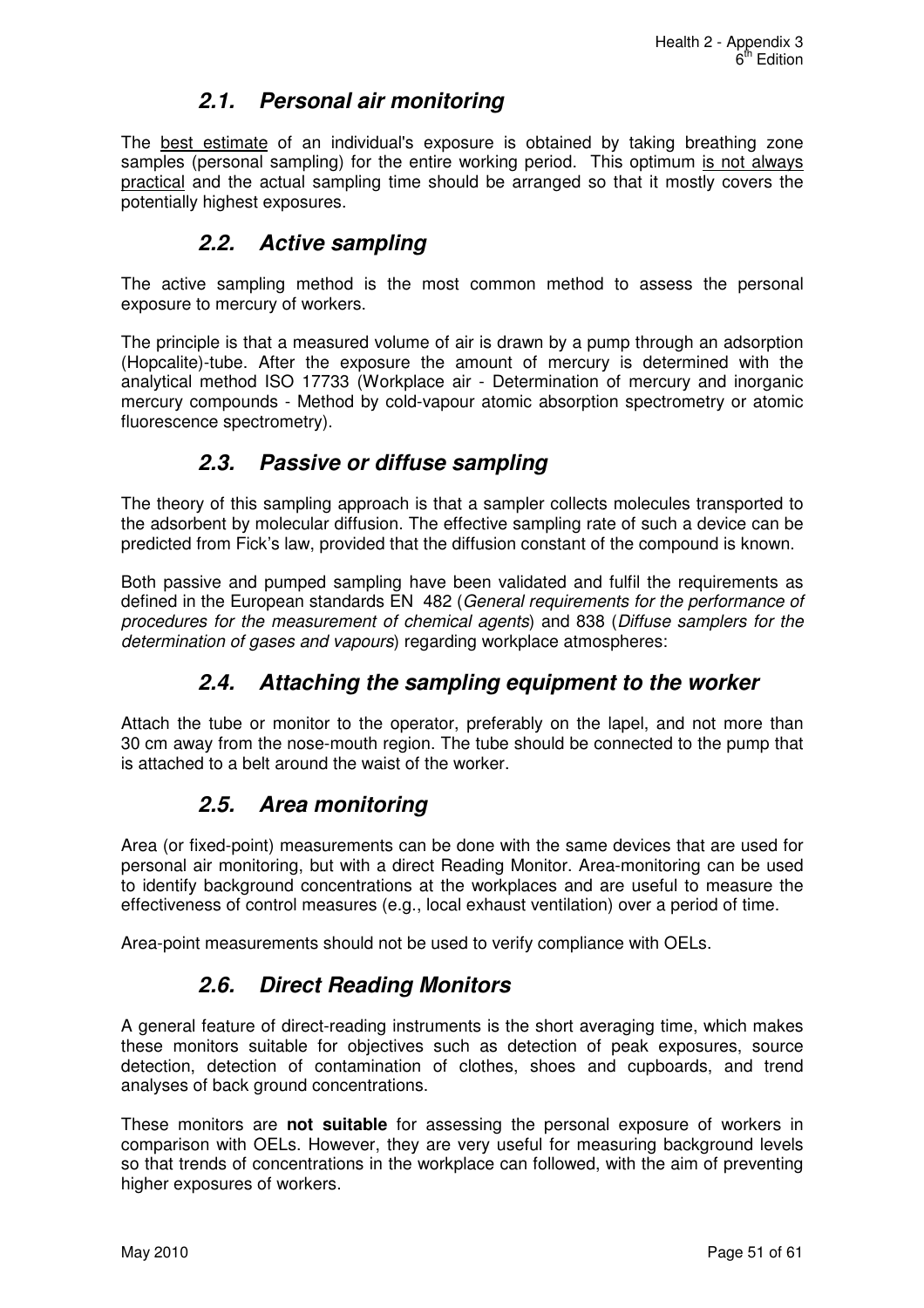There are many mercury monitors on the market, including Shaw-city, Baccharah and EPM.

When a monitor is used to make decisions on acceptable/unacceptable concentrations, the monitor **must be calibrated** directly before and after the measurements. Therefore each site needs its own calibration set.

If calibration is not carried out at each site immediately before measurement the experience at some sites is that errors of more than 100 % are possible.

## **3. Analytical method**

The analytical method most sites use is based on the ISO 17733 method (Workplace air - Determination of mercury and inorganic mercury compounds - Method by cold-vapour atomic absorption spectrometry or atomic fluorescence spectrometry).

This method also describes sampling procedures.

## **3.1. Factors that could affect results**

From the company SKC (supplier of sampling equipment) the following information is available about factors that could affect results in a major way:

- the order in which reagents are added;
- whether the exact amount is added; and
- how long the mixture is agitated for;

### **3.2. Breakthrough during sampling**

A standard Hopcalite or Hydrar tube consists of 200 mg of a mixture of copper and manganese oxide in one section. To detect "breakthrough" two tubes connected to each other should be used. When a significant amount is found in the second tube, breakthrough from the first tube has occurred. In line with international recommendations (e.g., NIOSH - National Institute Occupational Safety and Health - US), if the second section holds less than 10 % of the mass of the first tube (W2W1 <10%), one may conclude that no perceptible breakthrough occurred. Under this condition, the sample is valid and the sum of W1 and W2 is used to calculate the concentration.

This means that the laboratory must analyse the two tubes separately and report the W1 and W2 to the industrial hygienist in charge of the measurement campaign.

### **3.3. Maximum flow rate and sample volume**

The most important question a hygienist must ask when using a sorbent tube and to avoid unacceptable breakthrough is, what total volume of air should be sampled?

NIOSH defines a breakthrough volume  $(V<sub>b</sub>)$  in its analytical methods for relatively worstcase conditions. Breakthrough volume is the maximum volume that can be sampled, when relative humidity  $(RH) = <80$  % and the airborne concentration = 2x the occupational exposure limit, so that

 $W_{B}/W_{F}$  <10%.

The NIOSH 6009 method for mercury recommends a flow rate between 150 ml and 250 ml per minute and a maximum sample volume of 100 litres. Under these conditions one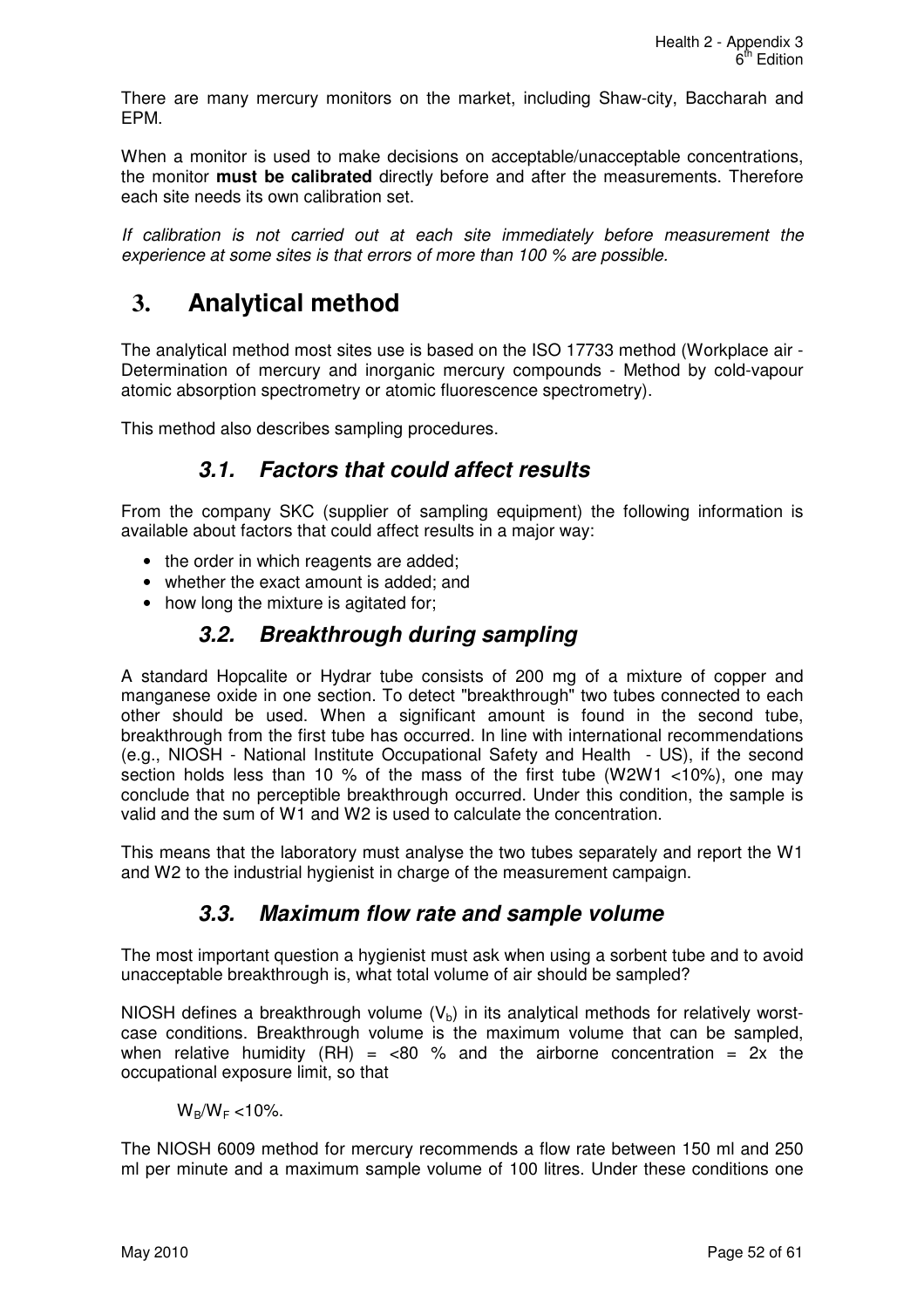can sample between 400 and 660 minutes before reaching the breakthrough volume. The maximum airborne concentration is not known.

## **4. Air sampling plan**

## **4.1. General**

To compare an exposure level of mercury with the exposure limit it is necessary to know the concentration of mercury in the breathing zone extrapolated to the same reference period as that used for the limit value (i.e., 8 hours for mercury).

At least 75% of the reference period should be sampled. However, if during more than 25% of the reference period no exposure occurs, a sampling time less than 75% is permissible. For work shifts greater than 8 hours, the exposure limit should be extrapolated and the sampling time should be 75% of the longer work shift.

## **4.2. Pump out or on when respirator is used?**

To assess compliance of an SEG (Similar Exposure Group) with the exposure limit, the whole exposure period should be sampled without taking use of a respirator into account, as stated in European guidelines and OSHA standards (29 CFR).

#### **"Employee exposure" and other similar language referring to the air agent level to which an employee is exposed means the exposure to the airborne agent that would occur if the employee were not using respiratory protective equipment".**

If an exposure of a SEG is not in compliance with the exposure limit, workers must immediately wear respirators and technical measures must be considered to control exposure. If the technical measures cannot reduce exposure to an acceptable level, workers should continue to wear respirators.

In such a case one can measure the "**daily intake**" of workers as follows. Sample the most exposed task(s) for which the worker must wear adequate respirators and calculate the daily intake by subtracting this concentration from the result of the compliance measurement result for the same job. Take into account the protection factor of the respirator (e.g., a full face mask with an A2 cartridge has a protection factor of 200, which means that the concentration measured for the specific task must be divided by 200).

## **4.3. Initial monitoring**

If the initial qualitative assessment of an SEG cannot be classified as acceptable or unacceptable, initial monitoring is used to assess adherence to an exposure limit (OEL). The number of measurements varies from 3 to 6 samples.

#### **Number of measurements**

- In the first step of the first exposure assessment three measurements are enough.
- If one or more measurements exceed the exposure limit, the exposure profile is judged as **unacceptable**. Take control-measures or reassess the exposure profile. It can be that the measured shift was not a normal (normative) day. If it is plausible that the high concentration is not representative of normal operations, it is possible to discard the result and take another measurement.
- If it appears that the mean concentration of the three measurements is above 10% of the OEL, three or more further measurements should be performed.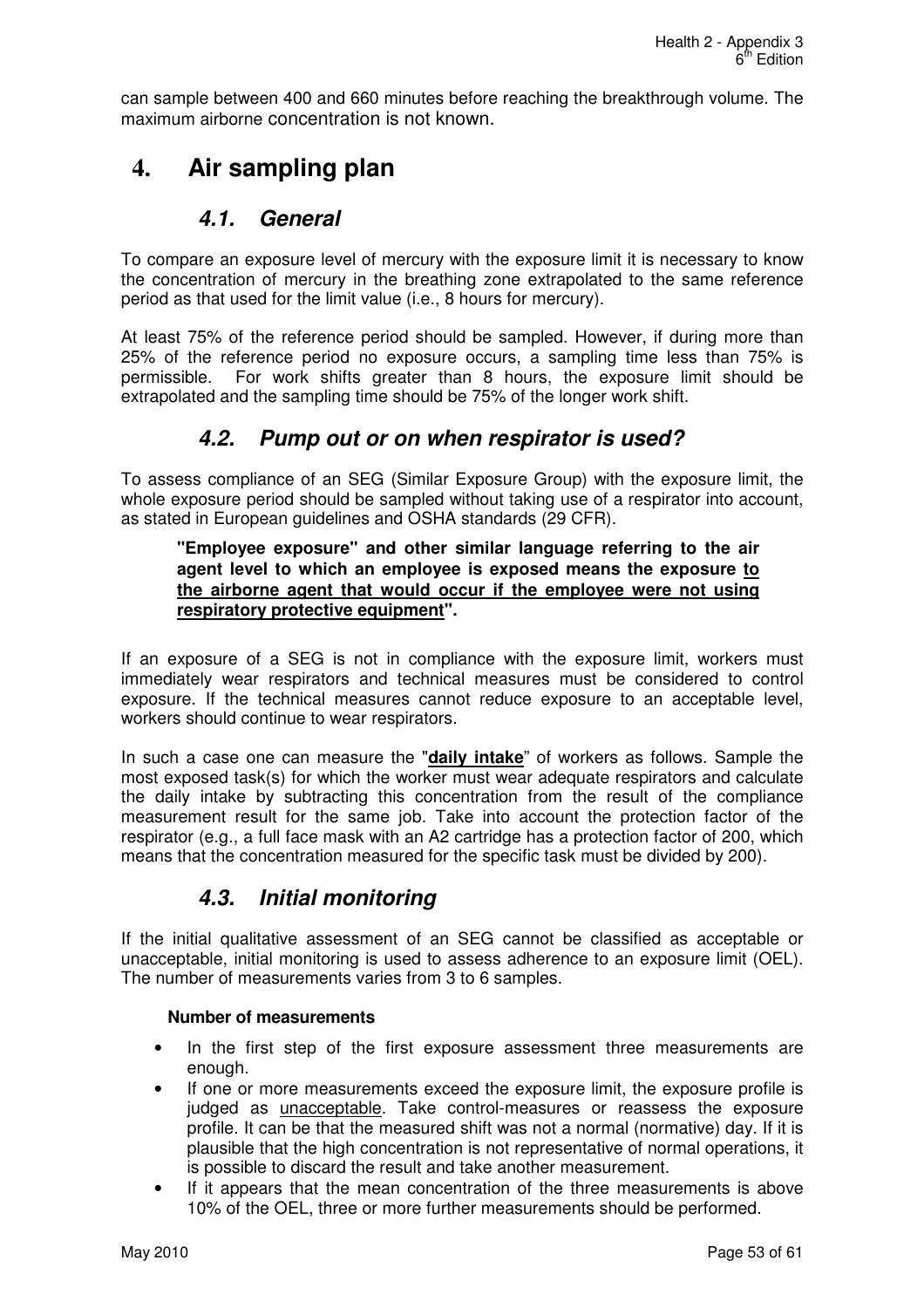The distribution should be verified as log-normal and the Upper Confidence Limit (UCL95%, 95%) should be calculated by Land's "Exact" method. Judge if the exposure is acceptable or unacceptable (see 5.2.4 in the main document) and decide if periodic measurements are necessary.

### **4.4. Periodic measurements**

If an SEG is judged as acceptable, periodic measurements must be organized with the aim to verify on a regular basis that exposure conditions have not changed and that technical exposure control measures are working properly.

In many countries the seasons and time of day will have some influence on the level of exposure due to climatic changes or work practice differences.

In the case of mercury the measurement strategy for some exposure SEGs's should be based on measurements in two seasons and across different shifts.

#### **Exposure Mean Concentration:** ≥**10% and <100% OEL**

The following measurement strategy should be performed:

- 1. Establish in each season one day of monitoring, e.g. monitor on February  $5<sup>th</sup>$ , May 5<sup>th</sup>, August 5<sup>th</sup> and November 5<sup>th</sup>.
- 2. On the day before monitoring randomly select in each SEG a worker for monitoring in each of three consecutive shifts (e.g. the Day-, Evening- and Night-shifts.)
- 3. Carry out the measurements (including at times when there is less working activity) on that specific day for the selected worker. Keep in mind that measurements for the specific worker are not of primary importance; it is the function or activity that the worker is carrying out that is the focus.
- 4. For every SEG use the new measurements and the previous nine measurements taken the year(s) before to calculate the arithmetic mean concentration. Verify if the distribution is log-normal and calculate the UCL<sub>95% 95%</sub> by Land's "Exact" Method.

Judge if the exposure is acceptable (see 5.2.2.3).

#### **Exposure Concentration:** ≥**1% and <10% OEL**

The following measurement strategy should be performed:

- 1. Establish one day of monitoring in the worst-case season, e.g. monitor on August 5th.
- 2. On the day before monitoring randomly select in each SEG a worker for monitoring in each of three consecutive shifts (e.g. the Day-, Evening- and Night-shifts.)
- 3. Carry out the measurements (including at times when there is less working activity) on that specific day for the selected worker. Keep in mind that measurements for the specific worker are not of primary importance; it is the function or activity that the worker is carrying out that is the focus.
- 4. For every SEG use the new measurements and the previous nine measurements taken the year(s) before to calculate the arithmetic mean concentration. Verify if the distribution is log-normal and calculate the UCL95%, 95% by Land's "Exact" Method.

#### **Exposure Concentration: < 1% OEL**

Additional sampling is not necessary for an SEG with an exposure concentration less than 1% of the OEL.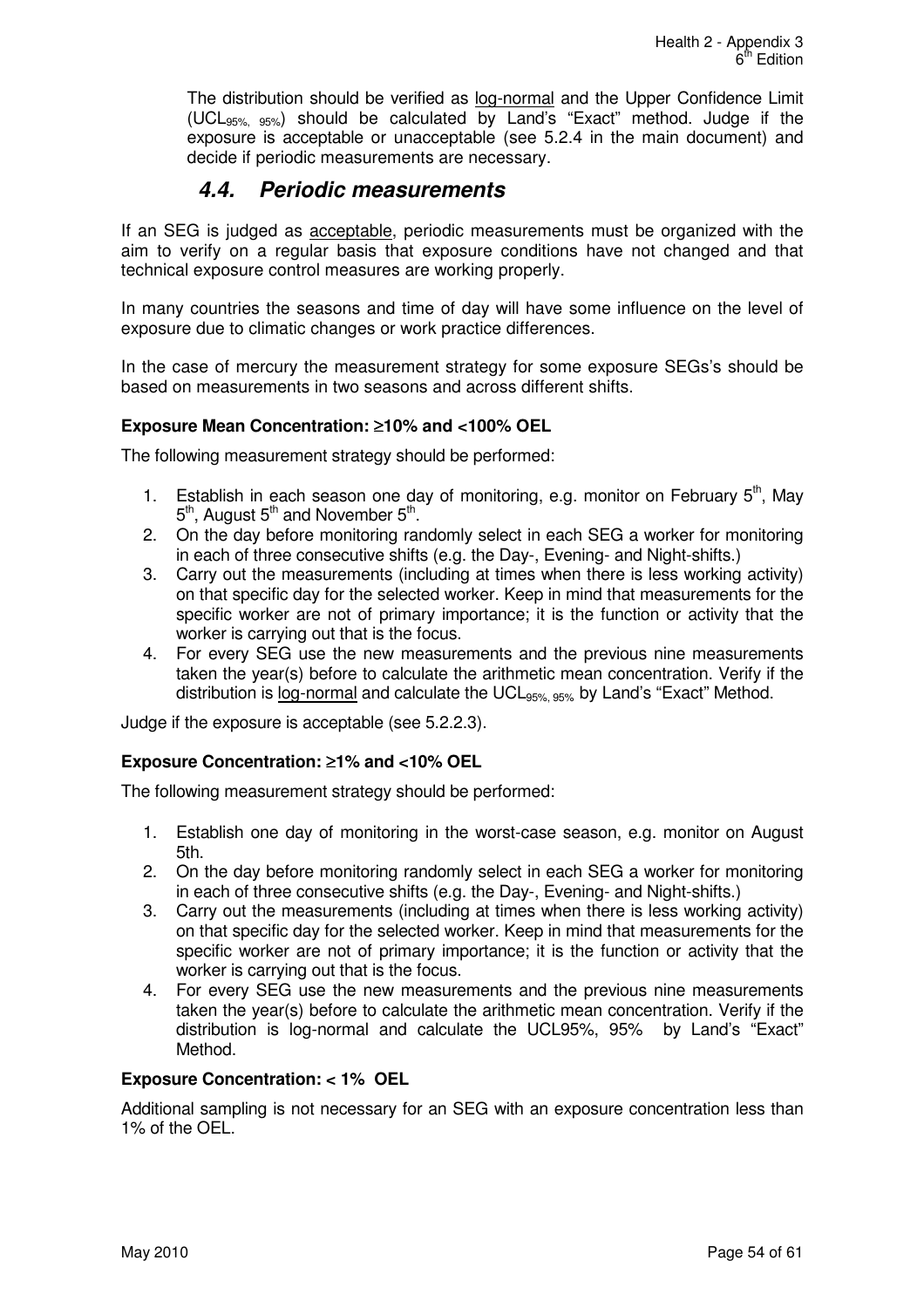## **4.5. Quality control**

It is essential that the laboratory performing analysis of the air samples has a sound quality program and participates in inter-laboratory tests.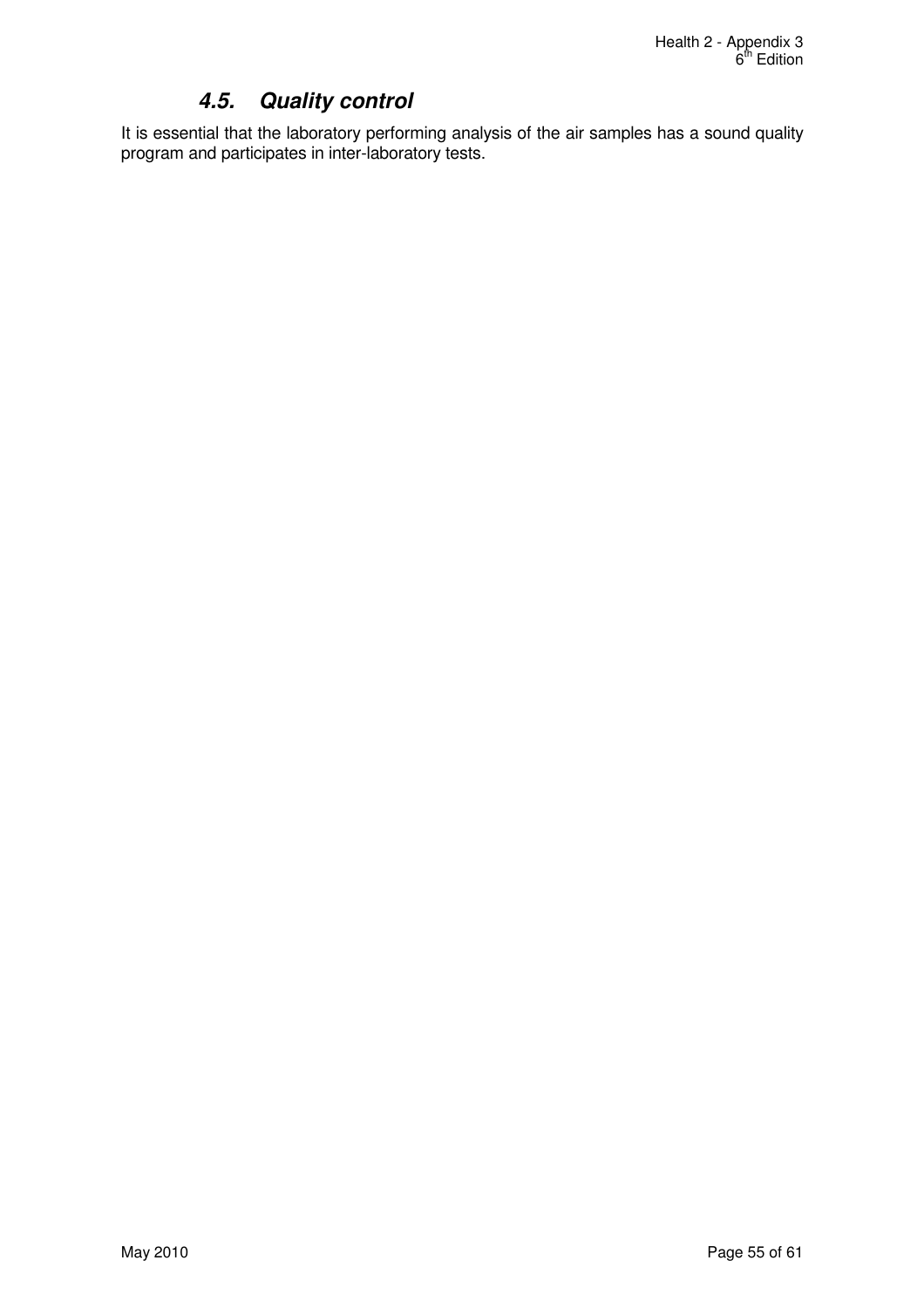## **Appendix 4 - Health surveillance of mercury exposure**

## **1. General medical history (anamnesis)**

- 1.1. At employment specific emphasis should be put on the following conditions which might preclude employment with occupational exposure to Ha at a chlor-alkali plant:
	- 1.1.1. History of chronic kidney disease
	- 1.1.2. History or symptoms of (chronic) Central Nervous System (CNS) disease
	- 1.1.3. History or symptoms of peripheral neuropathy
	- 1.1.4. Woman planning for pregnancy (advice)
	- 1.1.5. Other medical conditions
- 1.2. Follow up on the same items as 1.1

## **2. Objective signs**

- 2.1. Urine analysis
	- 2.1.1. Qualitative (stix for protein, blood)
	- 2.1.2. Quantitative for protein/albumine if chronic kidney disease or diabetes
	- 2.1.3. Microscopy if newly detected proteinuria (looking for cylinders)

#### 2.2. Blood analysis

- 2.2.1. Serum creatinine
- 2.2.2. Total protein/albumin if clinical proteinuria
- 2.3. Orientational neurology

When?

- At least at pre-employment examination
- If symptoms from CNS or PNS

What?

Covering the items at the end of this annexe

### **3. Risk communication**

- 3.1. Check the person's knowledge of the potential health hazards of Hg exposure
- 3.2. Check the knowledge of his/her own exposure (as monitored by e.g. air Hg conc. or urine Hg) and compare with the registered factual data (personal or SEG) and correct incorrect opinions
- 3.3. Check personal habits in hygiene and use of PPEs and inform of improved practice if necessary.
- 3.4. Check knowledge on rules and regulations in performing his occupational duties. Tutoring, if important gaps exist, might be a means of improvement in "high" exposure
- 3.5. Advise change in occupational environment if continuous high exposure in spite of correctional measures/training
- 3.6. Consider advising change in employment status if increased susceptibility by other predisposing health conditions (especially at pre-employment medical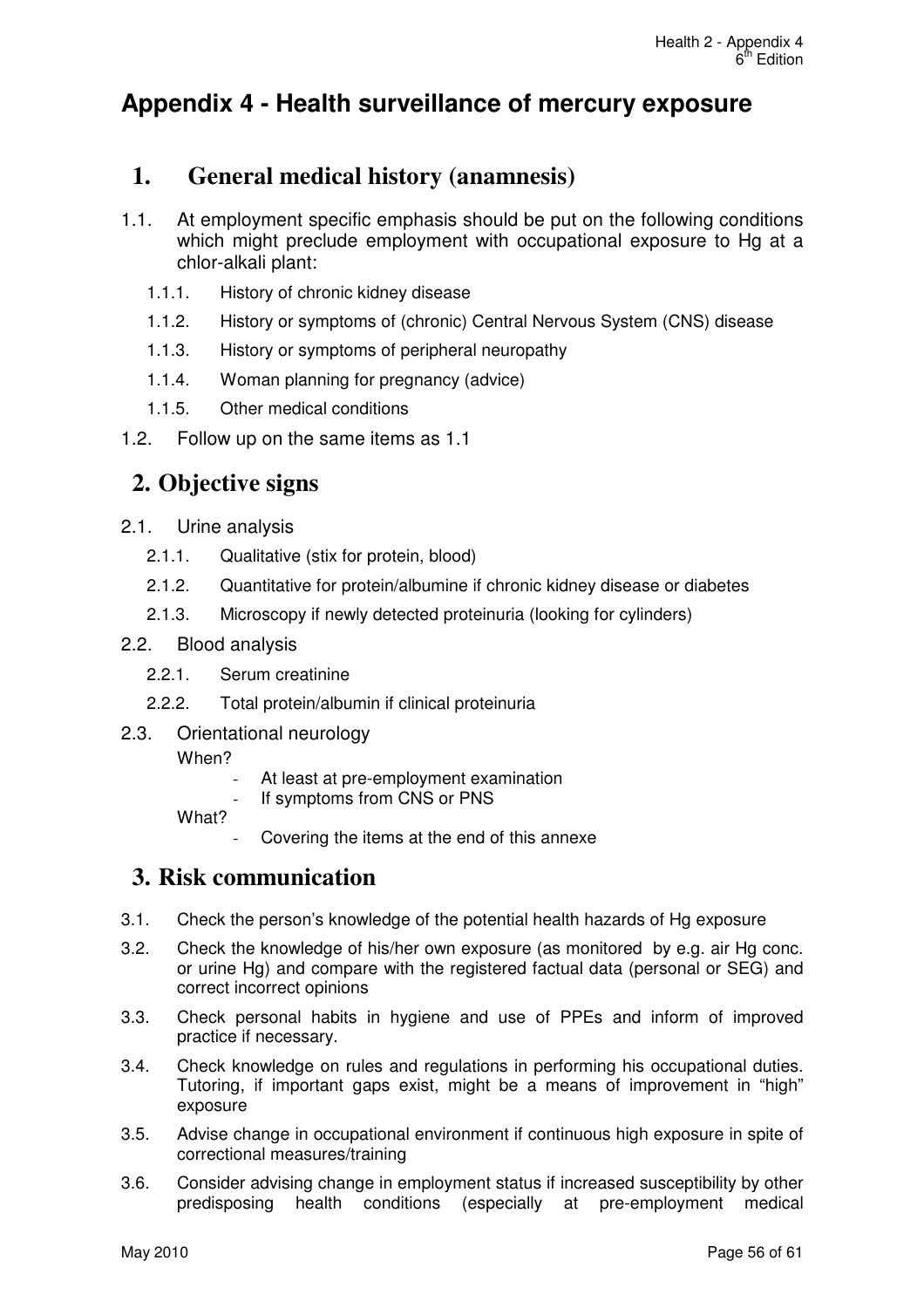examination, e.g., high exposure to organic solvents for more than 5 years, diabetes, TIA , stroke, alcohol abuse)

3.7. Temporary change in exposed occupations/tasks during pregnancy and breastfeeding

#### **Check-list for simplified neurological examination**

Opticus reflexes Pupils' light/closeness reflex

Motor nerve responses **Oculomotion** N. Facialis function N. Glossopharyngeus N. Hypoglossus

Sensory (touch and pain needle-point)

The 3 branches of trigeminus Upper limbs Truncus front Lower limbs Joint position 1 toe

Tendon reflexes

Jaw **Triceps Biceps** (Ante-)Brachial Patellar Achilles

Cutaneous reflexes Abdominal

(Cremaster) Plantar

Co-ordination tests

Finger-finger Finger-nose Knee-heel Balance (Romberg's tests)

Tonus Alternating supination/pronation **Spasticity Rigidity** Tremor at rest Tremor: intentional

**Reference on specific questionnaires for neurological examination**: Hogstedt C, Andersson K, Hane M. A questionnaire approach to the monitoring of early disturbances in central nervous functions. In: Aitio A, Riihimaki V, Vainio H, eds. Biological Monitoring and Surveillance of Workers Exposed to Chemicals. Washington DC, Hemisphere, 1984:275–87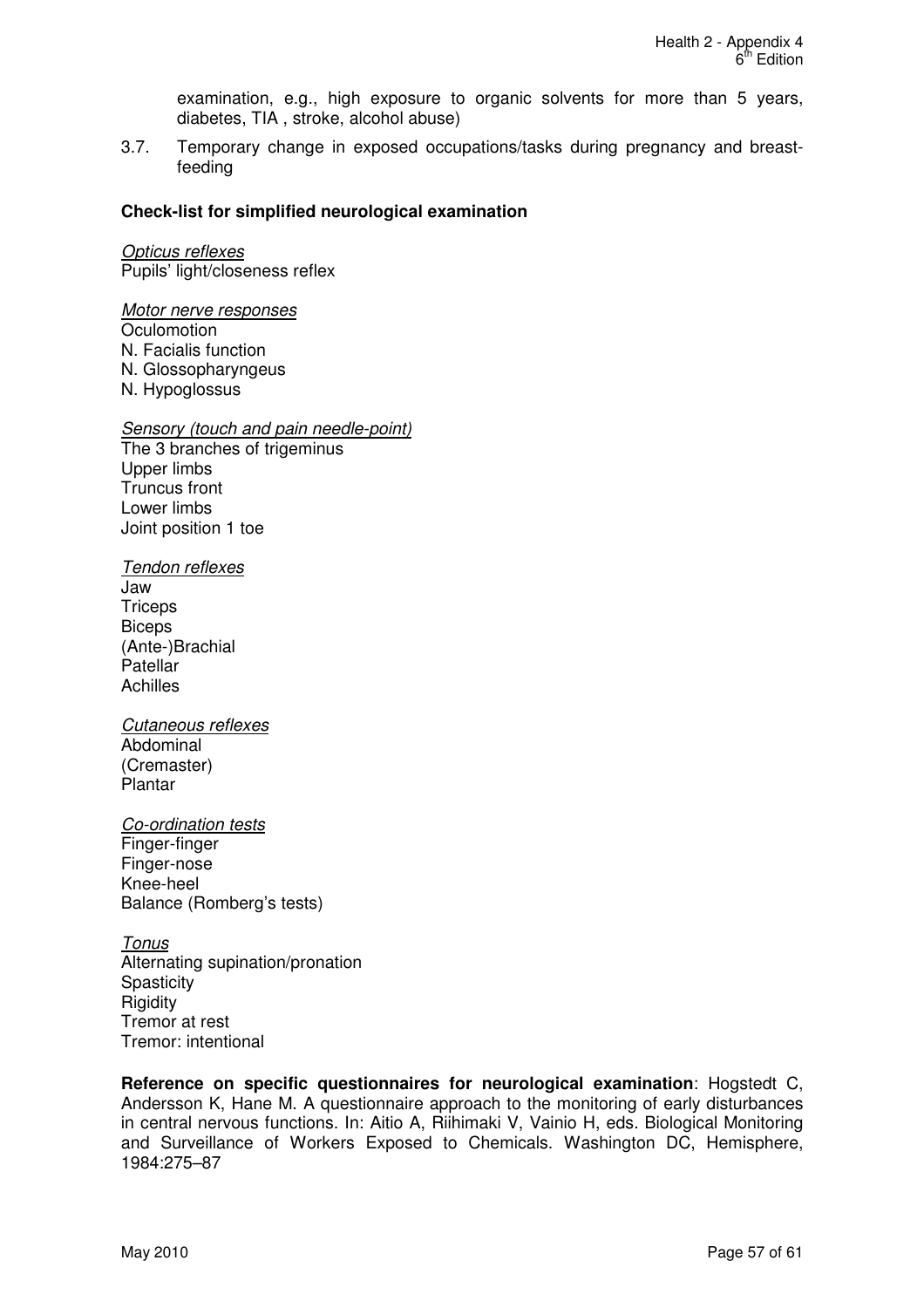## **Appendix 5 - Records and management of all documentation**

Records should be kept in order for various reasons:

- They are necessary for a proper medical surveillance
- They are the basis of the process of continuous improvement
- They could be used for future medical research
- They could be useful in case of a lawsuit.

Directors, engineers and physicians are responsible for organizing and preserving their records.

The records have to be in compliance with national and local regulations.

The records have to be kept for several decades. Generally speaking, it is necessary to organize such records in a way that somebody who never saw the particular facility could understand how everything was managed. This is especially important in the case of mercury as all European mercury electrolyses are supposed to be shut down before 2020: after this, knowledge about mercury hazards, hygiene, bio-monitoring, and risk assessment will slowly be forgotten.

As in the case of all archives, industrial and medical records have to be protected against fire and other disasters. Records could be archived on paper or electronically. Nevertheless, because it could be difficult in the course of a lawsuit to prove that records have not been modified, it is recommended that at least the most important documents are printed and archived.

If there are successive editions of particular records, each of them has to be numbered, dated and kept.

The following list of records is not necessarily exhaustive and is set out according to the chapters in the appropriate audit (Health 6).

Organisation and management

- Occupational Health policy
- Occupational Health and Industrial Hygiene missions and responsibilities

Health hazards of mercury

- Documents used in training of workers about mercury hazards
- Documents used to information visitors about mercury hazards

Personal hygiene standards

- Documents used for training in housekeeping
- Documents on the supplying and washing of working clothes
- Documents about Personal Protective Equipment (PPE)
- Results of audits of the hygiene management system

Biomonitoring of mercury exposure

- Method of analysis and external quality controls of the laboratory
- Method of surveillance, including frequency of measurements and controls after high results
- Information on the worker regarding his personal results

Monitoring of mercury in the working environment

Method of analysis and external quality controls of the laboratory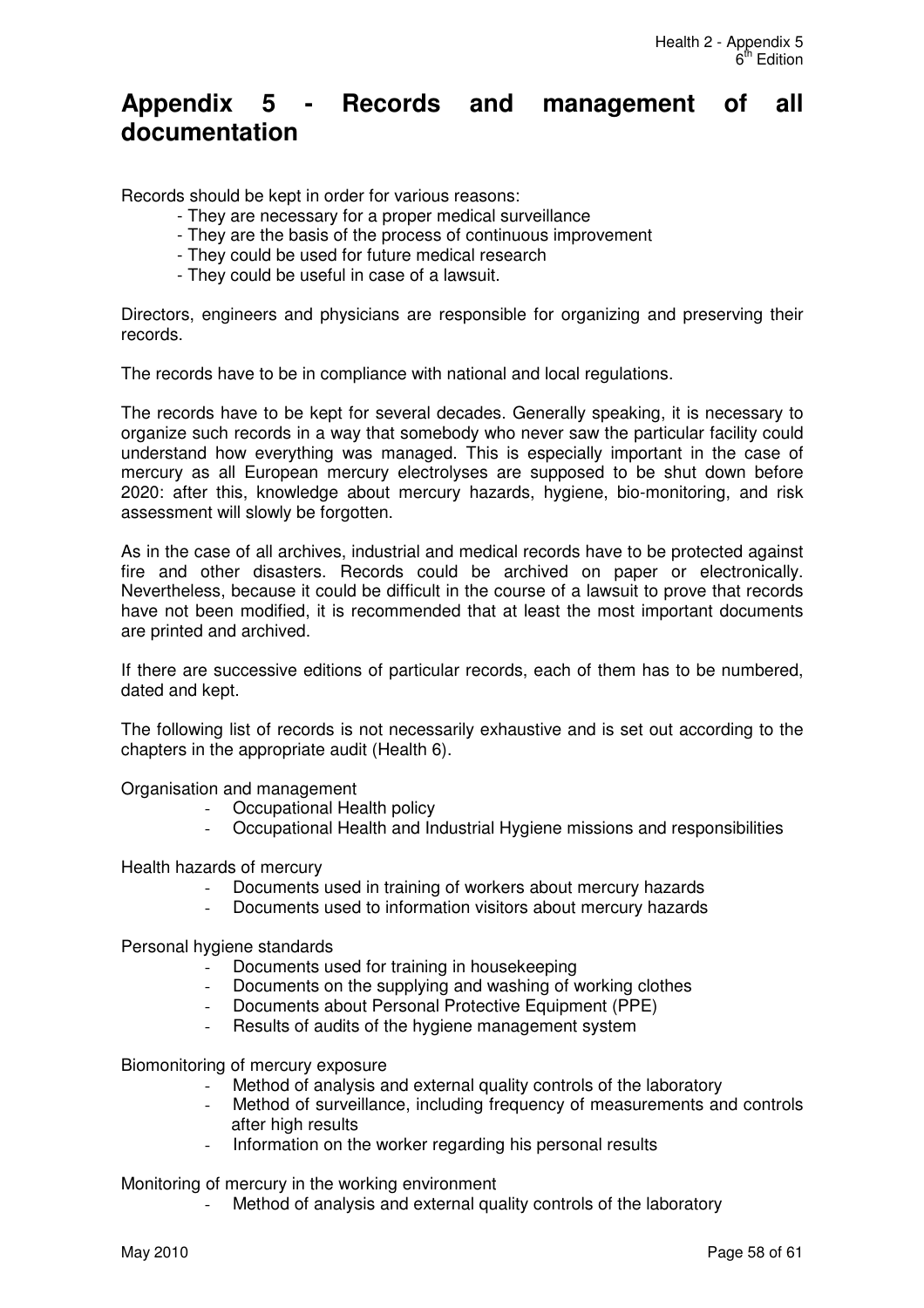- Method of surveillance, including frequency of measurements and controls after high results
- Information on the worker regarding his personal results and the results from his Similar Exposure Group

Risk assessment

- Document assessing the risk: hazard x level of exposure
- Risk assessment: duration, frequency, risk

Risk management

- Technical and organisational tasks
- Assessment of dependence on PPE
- Assessment of compliance with Biological Exposure Index (B.E.I.)

Health surveillance

- Individual medical files
- Document showing the urinary mercury results of Similar Exposure Groups (anonymised)

Health-related actions in case of over-exposure

Check list in case of over-exposure

Information and training for employees

- Document showing the involvement of the occupational physician in the provision of information and training of employees about mercury hazards
- Document about information/training on mercury risks in all jobs/tasks and how this has been critically evaluated
- Standard operating procedures, including instructions about mercury risks
- Scheduled training programme
- Lists of participants at information meetings

Internal audit

Records of all audits (questionnaires and answers)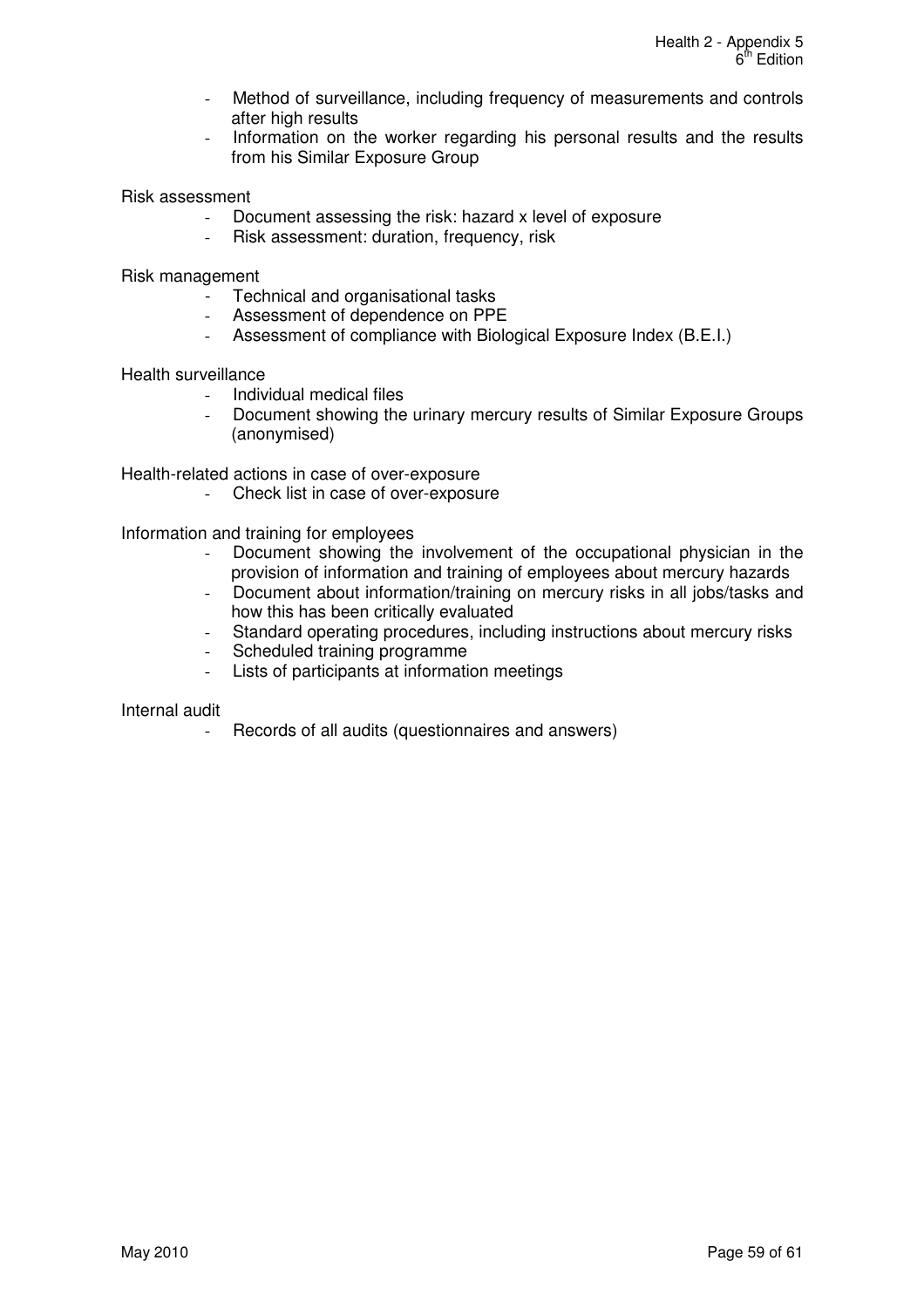## **Appendix 6 - List of abbreviations**

- ACGIH: American Conference of Governmental Industrial Hygienists
- AIHA: American Industry Hygiene Association
- BEI: Biological Exposure Indice
- EASE: Estimation and Assessment of Substance Exposure
- HSE: Health Safety and Environment
- LEV: Local Exhaust Ventilation
- OEL: Occupational Exposure Limit
- OSHA: Occupational Safety and Health Administration
- RPE: Respiratory Protective Equipment
- SCOEL: Scientific Committee on Occupational Exposure Limits
- SEG: Similar Exposure Group
- STEL: Short Term Exposure Limit
- TLV: Threshold Limit Value
- TWA: Time Weighted Average